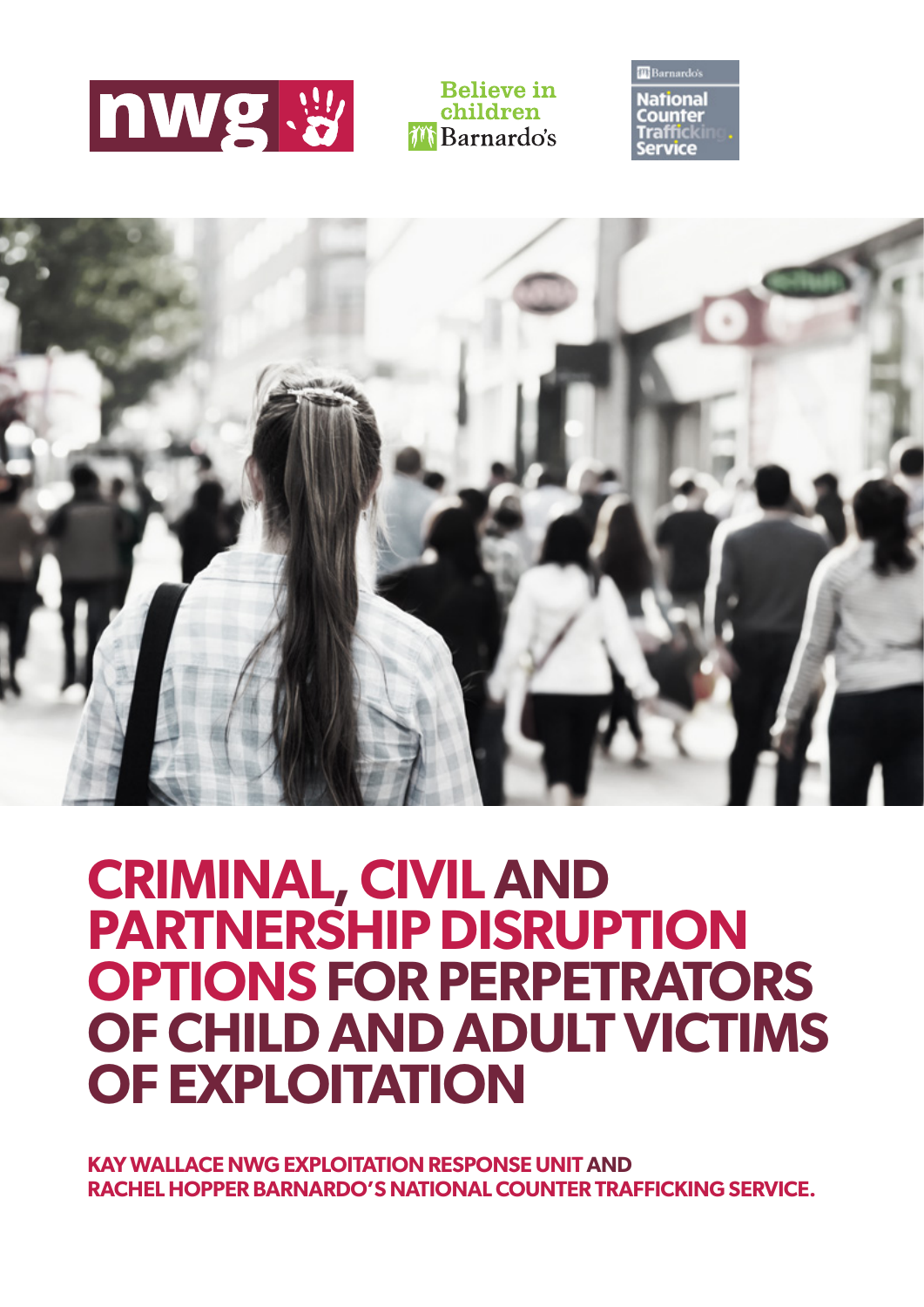# **1. FOREWORD**

| 5.19 Independent Sexual Violence Advisors (ISVA) and Sexual Assault Referral Centres (SARC) 19                 |  |
|----------------------------------------------------------------------------------------------------------------|--|
|                                                                                                                |  |
|                                                                                                                |  |
|                                                                                                                |  |
|                                                                                                                |  |
|                                                                                                                |  |
| 6.5 Independent Sexual Violence Advisors (ISVA) and Sexual Assault Referral Centres (SARC) 27                  |  |
|                                                                                                                |  |
|                                                                                                                |  |
| 7.2 Controlling or Coercive Behaviour in an Intimate or Family Relationship 29                                 |  |
|                                                                                                                |  |
| 7.4 Non-Molestation Orders (and account and account account and account account account account account accoun |  |
|                                                                                                                |  |
|                                                                                                                |  |

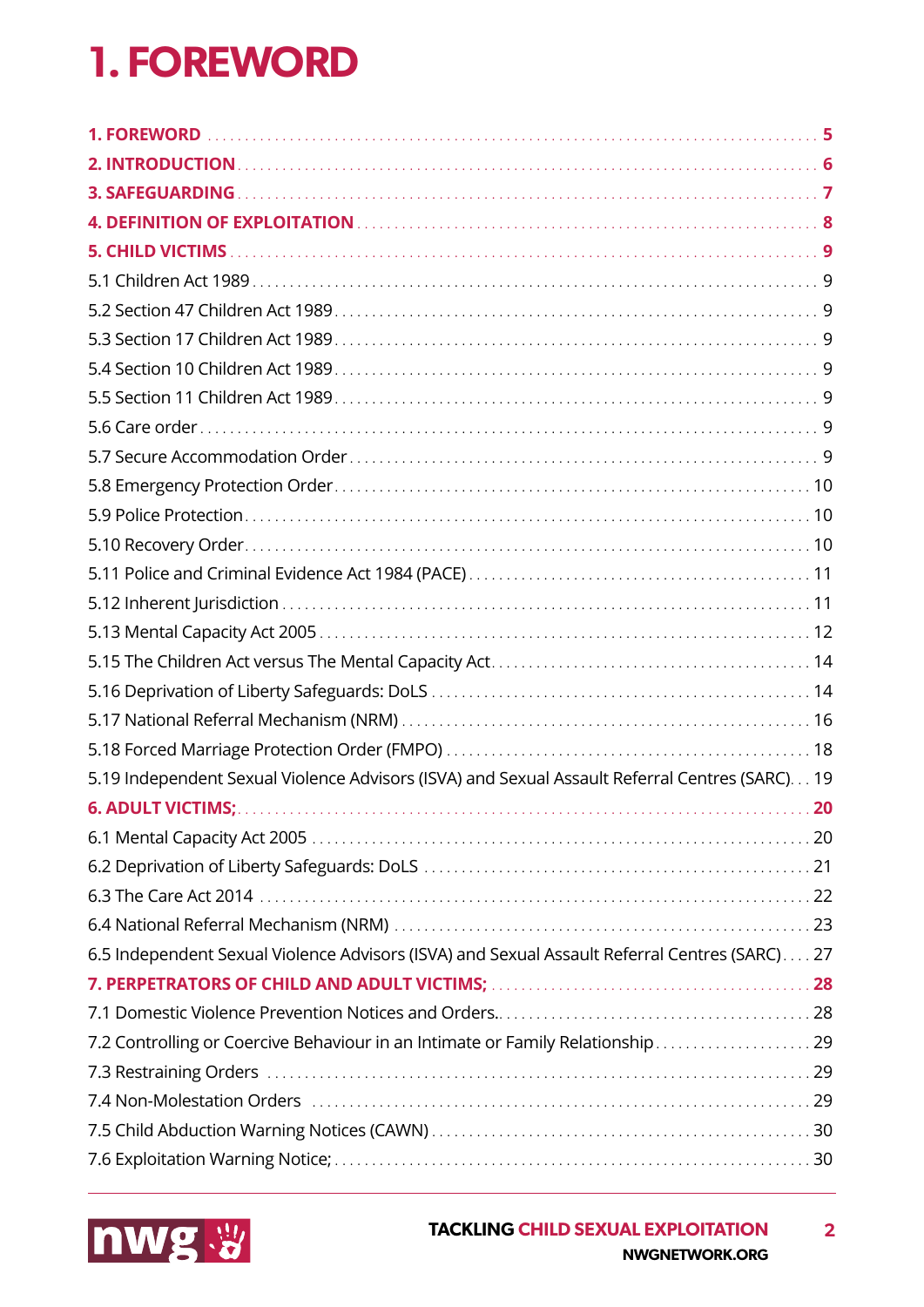| 7.19 Arrangements for assessing risks posed by certain offenders  40             |  |
|----------------------------------------------------------------------------------|--|
|                                                                                  |  |
|                                                                                  |  |
| 7.22 Injunctions to Prevent Gang-Related Violence and Drug-Dealing Activity  41  |  |
|                                                                                  |  |
|                                                                                  |  |
|                                                                                  |  |
|                                                                                  |  |
|                                                                                  |  |
|                                                                                  |  |
|                                                                                  |  |
|                                                                                  |  |
|                                                                                  |  |
|                                                                                  |  |
|                                                                                  |  |
|                                                                                  |  |
| 7.35 Disruption in relation to vehicle usage to commit exploitation offences; 46 |  |
|                                                                                  |  |
|                                                                                  |  |
|                                                                                  |  |
|                                                                                  |  |
|                                                                                  |  |
|                                                                                  |  |
|                                                                                  |  |
|                                                                                  |  |

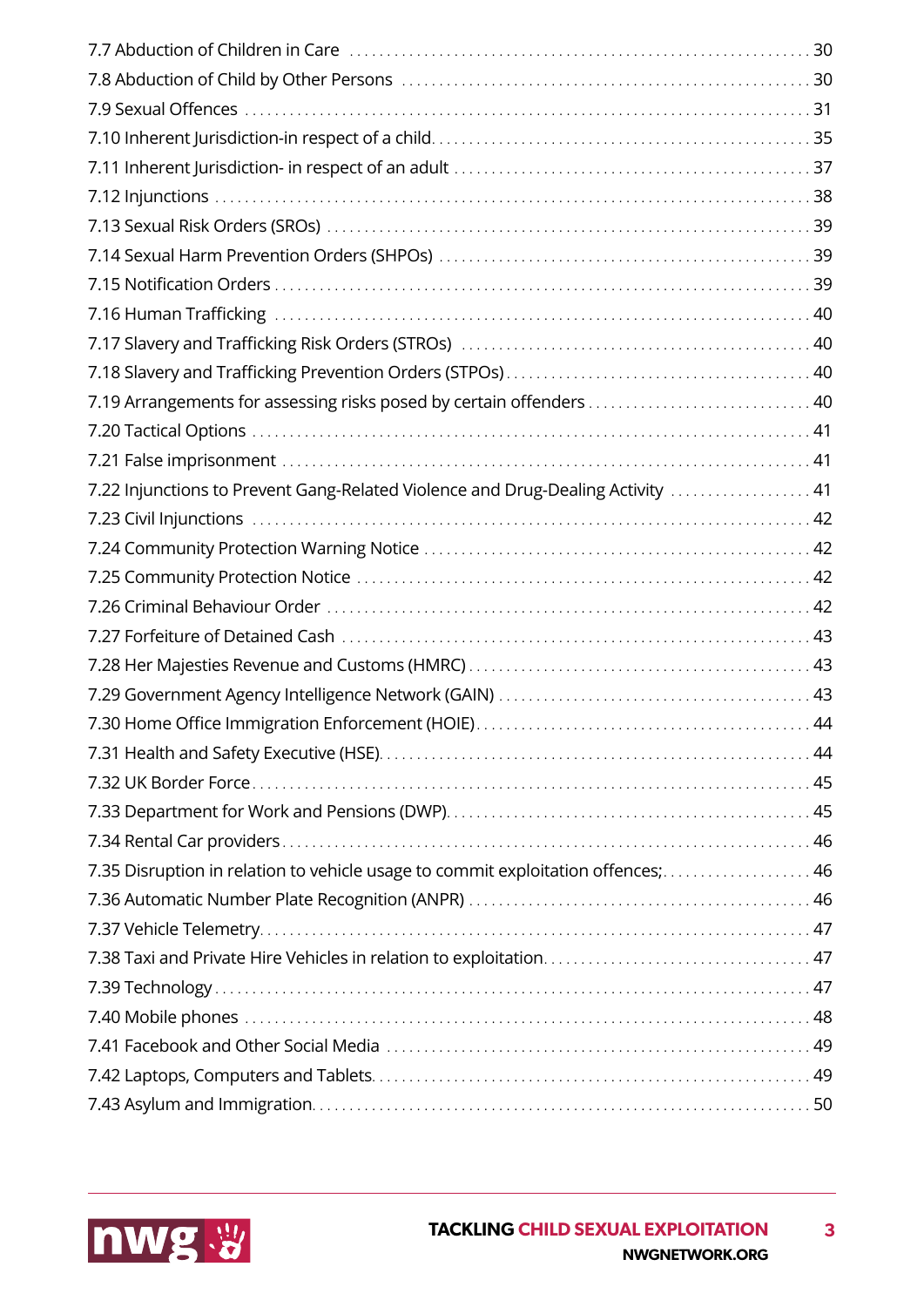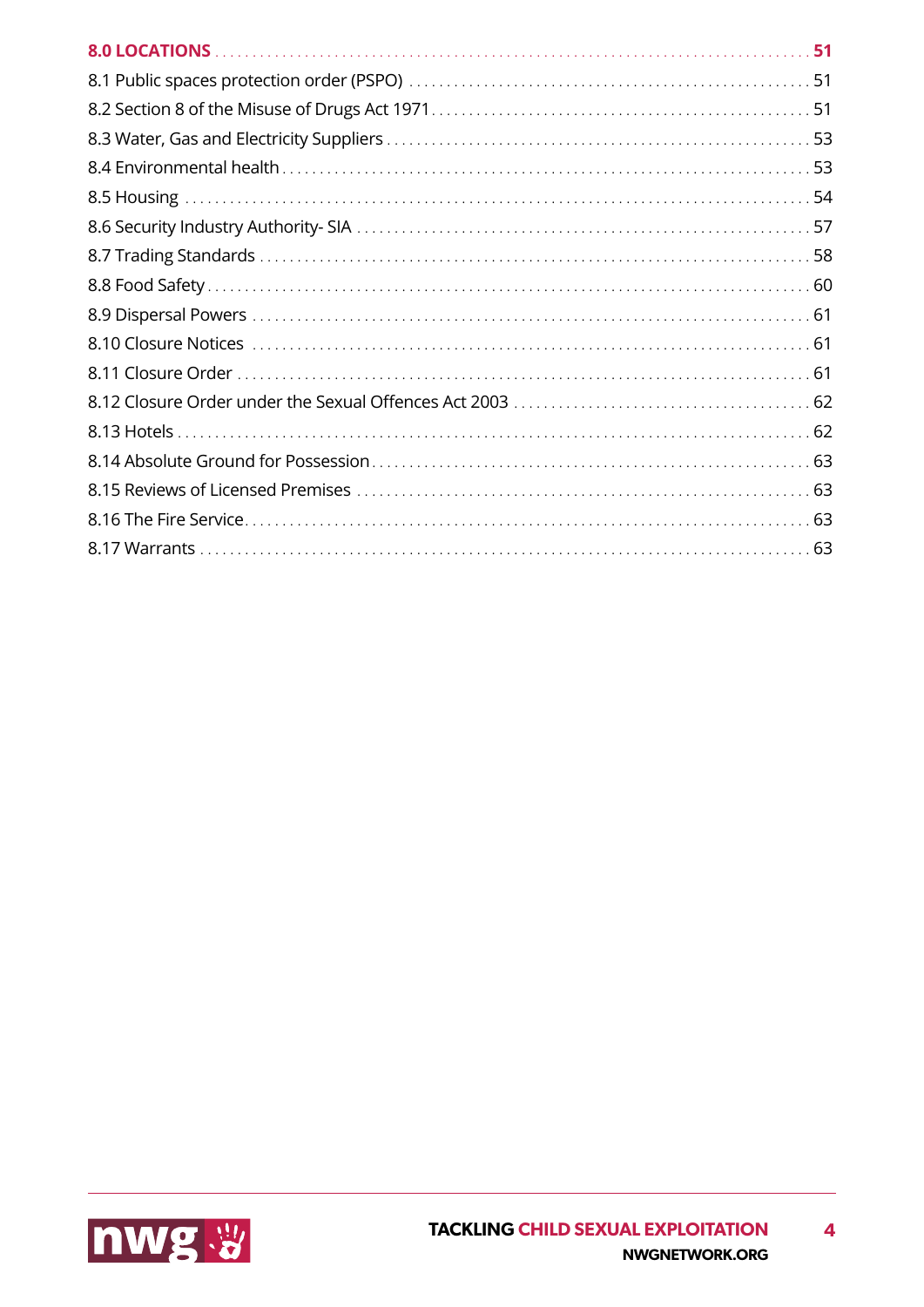# <span id="page-4-0"></span>**1. FOREWORD**

Disrupting Exploitation can be an intimidating challenge, especially with emerging trends and the effects of exploitation across our society not being fully understood by all who work in the field of safeguarding. Disruption is not the focus of a single agency, but requires us all to work collectively to create safe spaces for our children and young people today.

An important aspect in the development of the Disruption Toolkit for workforces from all professional disciplines is to empower, to be as creative as possible and to utilise all the opportunities available to them.

Kay Wallace – our Police and Justice Lead, has worked hard to consult with many individuals with extensive experience to create this toolkit, and I would like to thank all those who have so readily contributed. In particular, a big thank you to Barnardo's and the National Counter Trafficking Service who have been partners in this work.

#### **Sheila Taylor MBE CEO NWG**

# **Understanding disruption through a 'trauma lens'**

The impact of violence and trauma activates an individual's survival response and behaviours should be analysed through a trauma lens.

Our extensive work with individuals experiencing exploitation and abuse has evidenced that the very nature of grooming and coercion blur a child and adult's ability to recognise exploitation, instead often normalising high levels of harm and abuse, or if they see it, they are often unable to verbalise it to others. This is a typical trauma response.

An important principle to hold central is that individuals cannot choose to be exploited in the same way they cannot consent not to be abused. If offenders have motivation and access to vulnerable people, they are likely to be successful in harming them. Individuals who do not see the risk posed to them are often those that are at highest risk of serious injury and death because they have normalised such high levels of harm and are often resistant to help.

Therefore, disruption approaches are crucial in implementing targeted, persistent and robust safeguarding responses, enabling professionals to step in to safeguard in a timely way, even where individuals resist and appear to be making a 'choice' to return to the sources of harm.

**Amanda Naylor - Assistant Director IMPACT Child Sexual Abuse, Barnardo's**

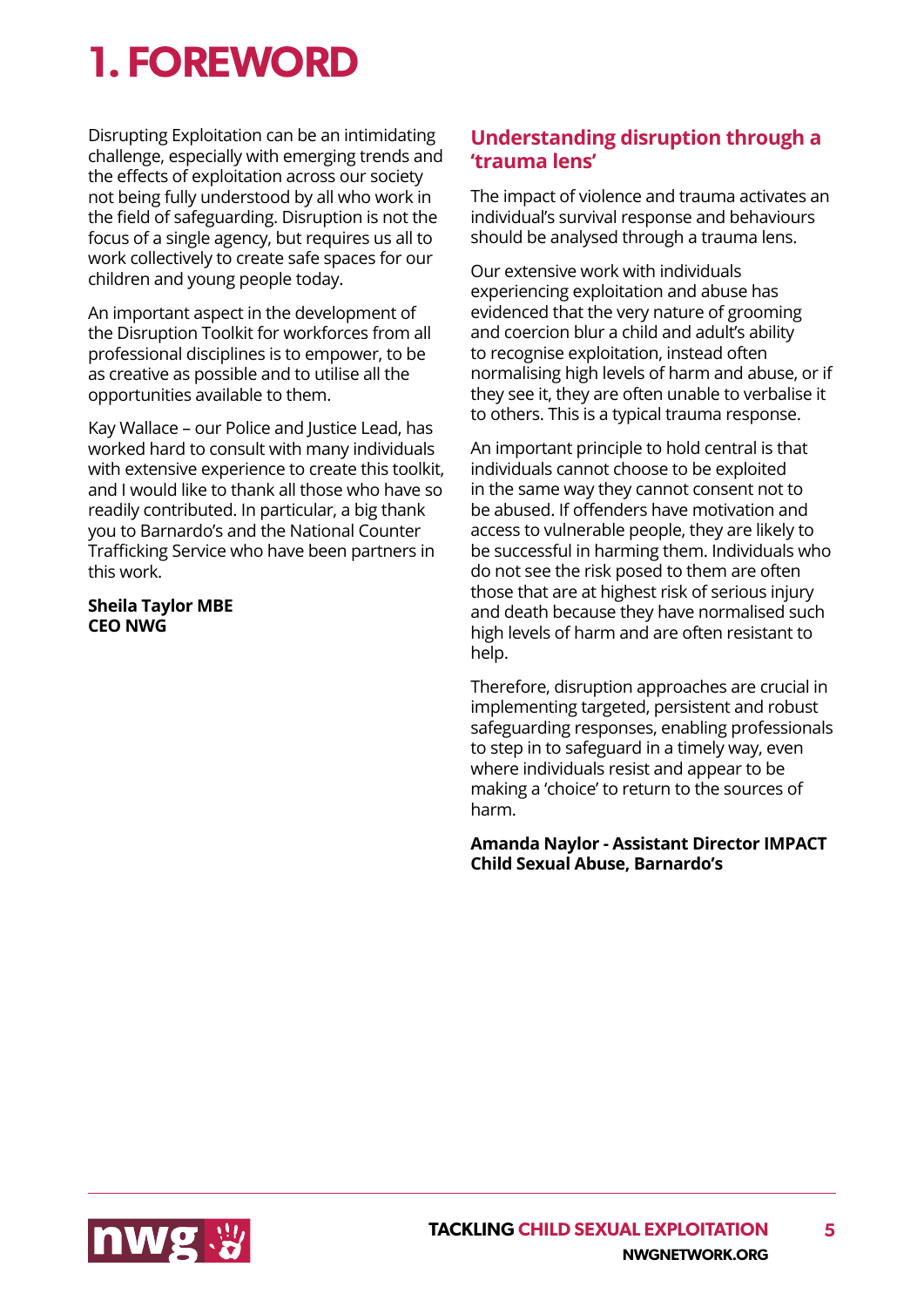# <span id="page-5-0"></span>**2. INTRODUCTION**

Exploitation poses a national threat, which transcends geographical boundaries; the scale and nature of the problem can devastate the lives of individuals, impact upon families and entire communities.

There is a requirement on agencies to respond to increasingly complex safeguarding and public protection risks, linked to exploitation. As offenders use more sophisticated methods to commit crime, identify, groom and exploit individuals, so must partners and agencies work together to explore innovative and creative opportunities for intervention.

Practice is constantly evolving with the exploration of new tactics, covert and overt, to identify and pursue offenders, incorporating learning from; legislation, prosecutions, investigations and applications for civil orders. This toolkit aims to provide guidance for relevant agencies, to assist in combatting exploitation. It provides a menu of options to consider in developing disruption and safeguarding plans. This should not be viewed as an exhaustive list and where new and creative options are used, we would urge you to share this practice widely.

This toolkit is divided into sections covering powers to protect child victims and adult victims of exploitation, powers to pursue and disrupt offenders and powers to target harden and secure locations used to exploit individuals. By breaking the toolkit up into these sections (Victim, Offender, Location), we aim to ensure the toolkit can be easily navigated.

This toolkit is aimed at statutory and voluntary agency professionals involved in the safeguarding and investigation of exploitation. It can be used by individuals or organisations, in single agency settings, multi-agency settings, exploitation investigations, safeguarding focussed meetings or perpetrator disruption focussed meetings (the list is not exhaustive). The aim of this toolkit is to consider options available to disrupt perpetrators, using a variety of different powers and tools, which are available through a multi-agency approach.

# **Risks to the victim when implementing disruption tactics.**

Disruption of perpetrators is vital and should always be considered as it is their actions, not the actions of the victim, which poses the risk. When considering disruption of perpetrators, any potential safeguarding issues which may arise out of the disruption tactic must be eradicated or reduced to a minimum.

**The welfare of victims is always the absolute priority. Exploitation can be very difficult to safeguard people from: it can include extreme violence or risk to life for the victims and/or their families. All risks to victims and 3rd parties must be considered and mitigated against prior to any disruption option being employed.**

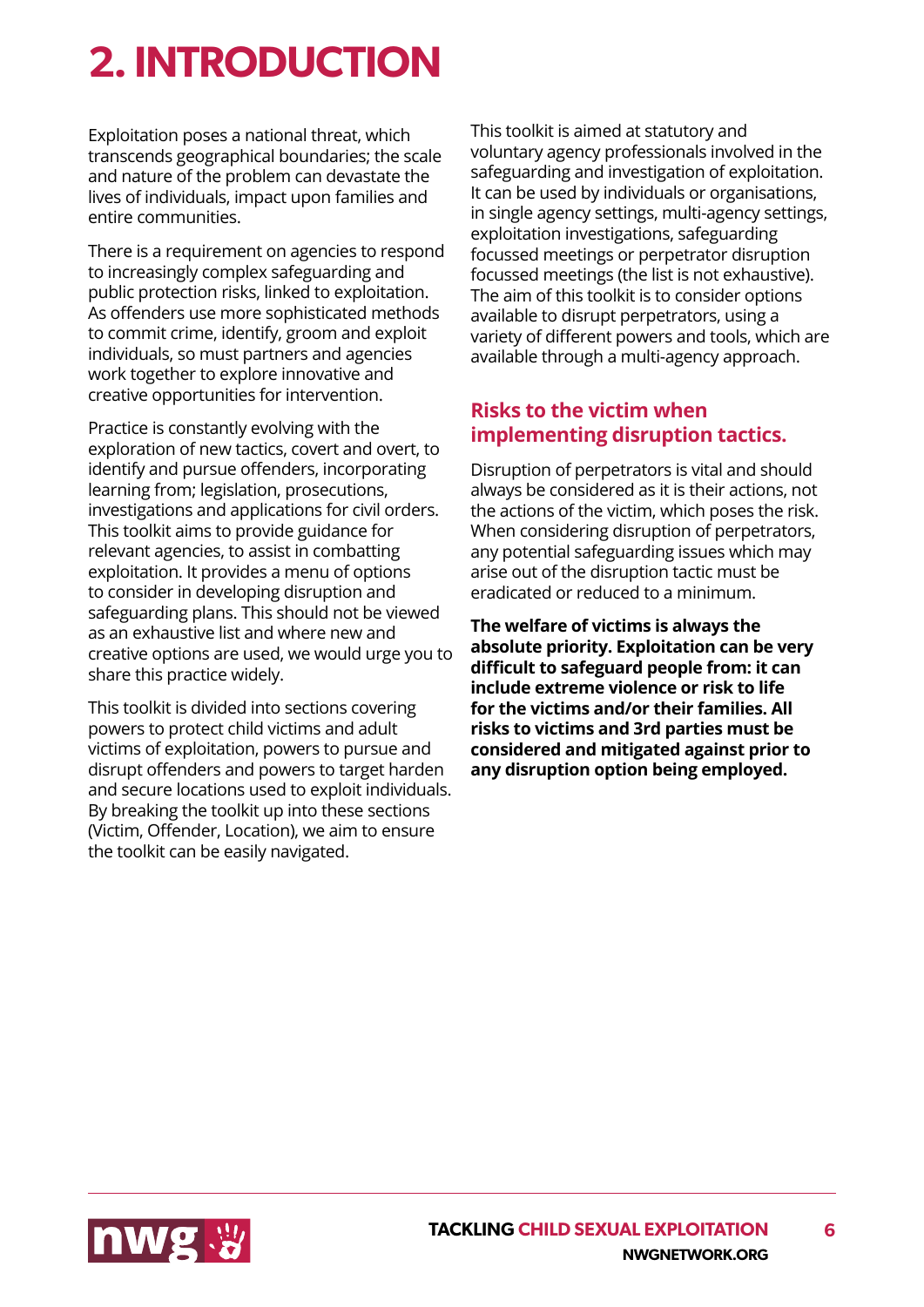# <span id="page-6-0"></span>**3. SAFEGUARDING**

**This document does not replace existing national and local safeguarding procedures. This is a toolkit to assist you in developing robust disruption considerations. Safeguarding Children's Board and Safeguarding Adult's Board procedures must be followed in cases where risk of harm is identified.**

The basis of this document is English law and procedures, however if you are accessing this document from Wales, then welsh legislation should be followed; The Social Services and [Well-being \(Wales\) Act 2014](https://www.legislation.gov.uk/anaw/2014/4/contents)

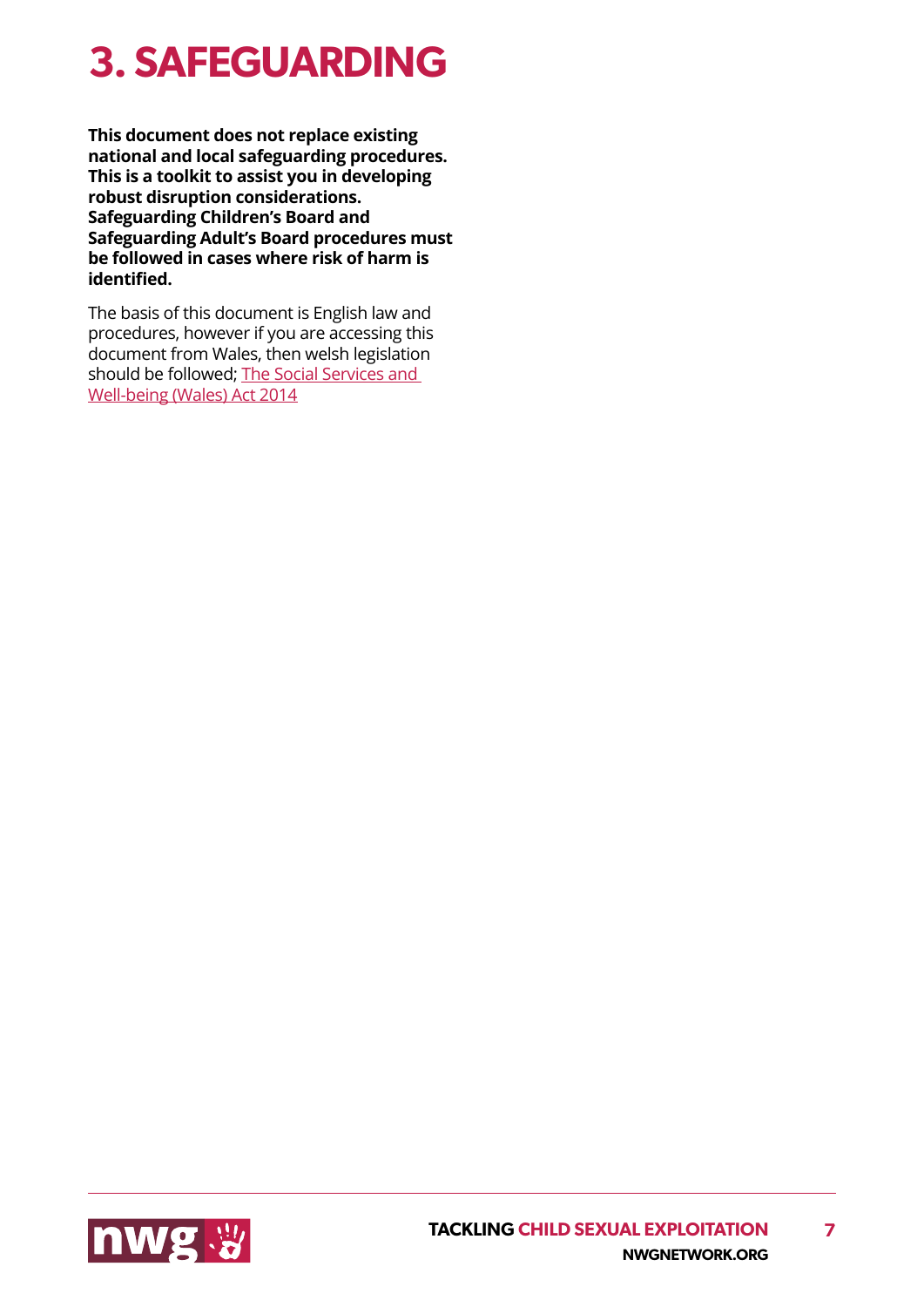# <span id="page-7-0"></span>**4. DEFINITION OF EXPLOITATION**

**Exploitation** of an individual is not defined in law; however anyone can be exploited, particularly young people and vulnerable adults. It can affect any person regardless of age, gender, social or ethnic background. Exploitation can still occur, even where the activity appears consensual. Exploitation may involve force and/or coercion and is often accompanied by violence or threats of violence. It is typified by some form of power imbalance in favour of those perpetrating the exploitation.

Exploitation can be perpetrated by individuals or groups, males or females, and children or adults. Examples of exploitation are; sexual exploitation, forced labour and criminal exploitation including county lines.

There are overlaps between different forms of exploitation. Victims may be subjected to more than one form of exploitation, therefore it is important that practitioners are able to recognise and address multiple forms of exploitation.

County lines is a term used to describe the importation of illegal drugs into different areas within the UK by gangs and organised criminal networks, using dedicated mobile phone lines. Children and vulnerable adults are trafficked and exploited to move and store drugs, money and weapons, and they will often experience coercion, intimidation and violence, including sexual violence.

**Criminal exploitation** occurs where an individual or group takes advantage of an imbalance of power to coerce, control, manipulate or deceive a person into any criminal activity in exchange for something the victim needs or wants, for the financial or other advantage of the perpetrator or facilitator, through violence or the threat of violence. The victim may have been criminally exploited even if the activity appears consensual. Criminal exploitation does not always involve physical contact, it can also occur through the use of technology. There are many types of criminal exploitation.

#### **Grooming is almost always present in the exploitation of an individual. A definition of grooming is;**

Grooming is when someone builds an emotional connection with an individual to gain their trust for the purposes of sexual abuse, exploitation or trafficking.

(NSPCC definition)

### **Trafficking is an integral part of the exploitation process;**

"Trafficking of persons shall mean the recruitment, transportation, transfer, harbouring or receipt of person, by means of the threat of or use of force, or other forms of coercion, of abduction, of fraud, of deception, of abuse of power, (…), for the purpose of exploitation."

Palermo Protocol (2000)

In effect, trafficking is the movement of a person for the purpose of exploitation. Most victims of exploitation are also victims of trafficking.

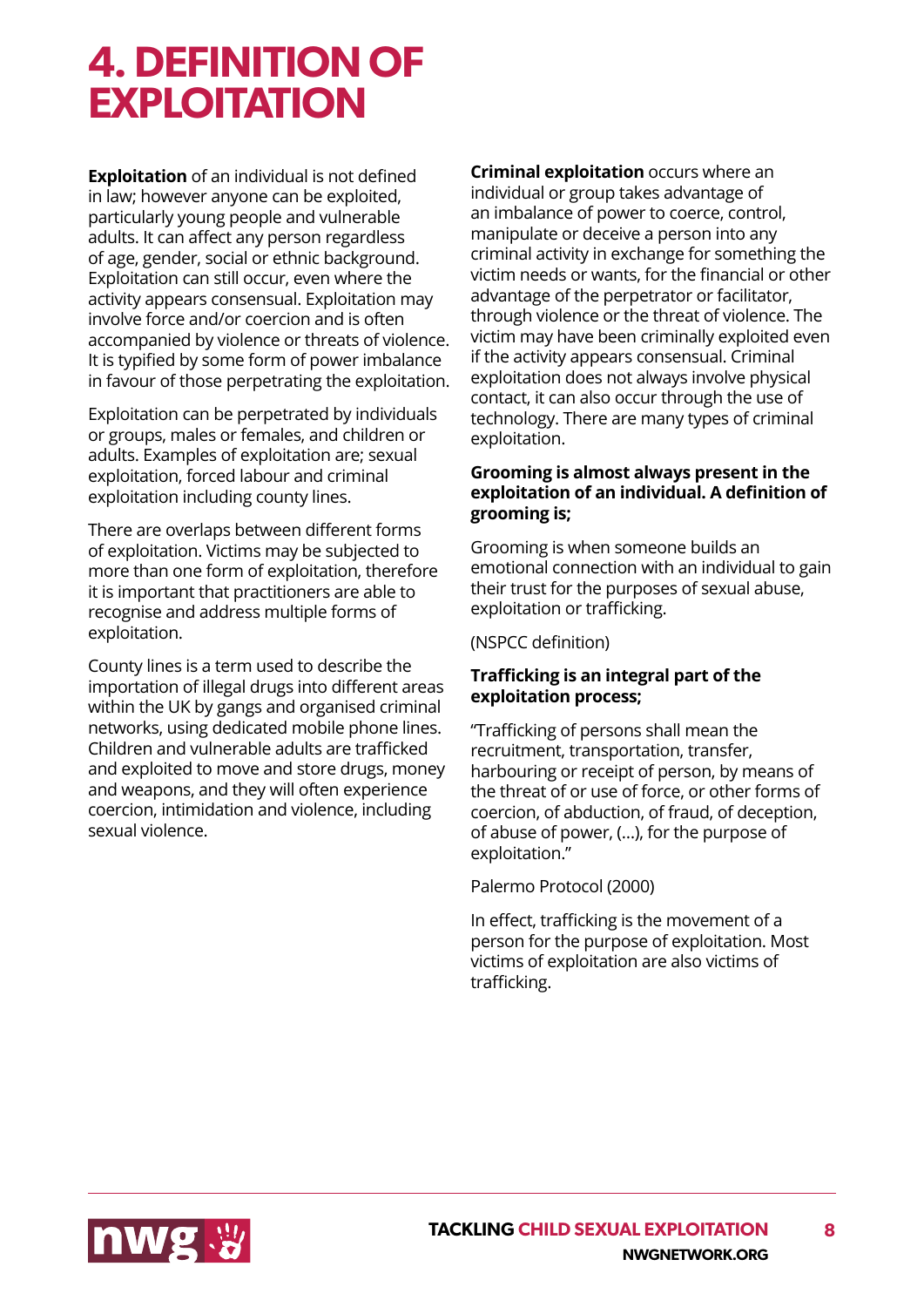# <span id="page-8-0"></span>**5. CHILD VICTIMS**

# **5.1 [CHILDREN ACT 1989](https://www.legislation.gov.uk/ukpga/1989/41/contents)**

# **5.2**

**[Under Section 47](https://www.legislation.gov.uk/ukpga/1989/41/section/47)** of the Children Act 1989, where a local authority has reasonable cause to suspect that a child (who lives or is found in their area) is suffering or is likely to suffer significant harm, it has a duty to make such enquiries as it considers necessary to decide whether to take any action to safeguard or promote the child's welfare. Such enquiries, supported by other organisations and agencies, as appropriate, should be initiated where there are concerns about all forms of abuse, neglect. This includes Female Genital Mutilation and other Honour-Based Violence, and extrafamilial threats including radicalisation and sexual or criminal exploitation.

# **5.3**

**[Under Section 17](https://www.legislation.gov.uk/ukpga/1989/41/section/17)** of the Children Act 1989, A child in need is defined as a child who is unlikely to achieve or maintain a reasonable level of health or development, or whose health and development is likely to be significantly or further impaired, without the provision of services; or a child who is disabled. Children in need may be assessed under Section 17 of the Children Act 1989 by a social worker. Section 17 of the Children Act 1989 puts a duty on the local authority to provide services to children in need in their area, regardless of where they are found.

# **5.4**

**[Under Section 10](https://www.legislation.gov.uk/ukpga/1989/41/section/10)** of the Children Act 2004[5], the local authority is under a duty to make arrangements to promote cooperation between itself and organisations and agencies to improve the wellbeing of local children. This co-operation should exist and be effective at all levels of an organisation, from strategic level through to operational delivery

**Fears about sharing information must not be allowed to stand in the way of the need to promote the welfare, and protect the safety, of children, which must always be the paramount concern.**

# **5.5**

### **[Section 11](https://www.legislation.gov.uk/ukpga/2004/31/section/11)** Children Act 2004

These duties placed on the local authority can only be discharged with the full cooperation of other partners, many of whom have individual duties when carrying out their functions under Section 11 of the Children Act 2004.

# **5.6 CARE ORDER**

### **[Section 31](http://www.legislation.gov.uk/ukpga/1989/41/section/31) Children Act 1989**

A local authority or authorised person (an authorised person being the NSPCC or a person authorised by the Secretary of State) may apply for a Care Order. This would allow for a child to be placed into the care of a designated local authority and enables the local authority to share parental responsibility for the child.

The Application must be made prior to the child reaching the age of 17.

Applications for a Care Order may only be made by a court if it is satisfied that threshold is met and the child concerned is suffering or likely to suffer significant harm or the child is beyond parental control.

# **5.7 SECURE ACCOMMODATION ORDER**

### **[Section 25](http://www.legislation.gov.uk/ukpga/1989/41/section/25) Children act 1989**

Should a local authority deem a child to be at significant risk of harm then it can accommodate a child in secure accommodation for a period of no more than 72 hours without an Order of the Court.

A Secure Accommodation Order will only be granted where:

• the child has a history of absconding and is likely to abscond from accommodation which isn't secure; and

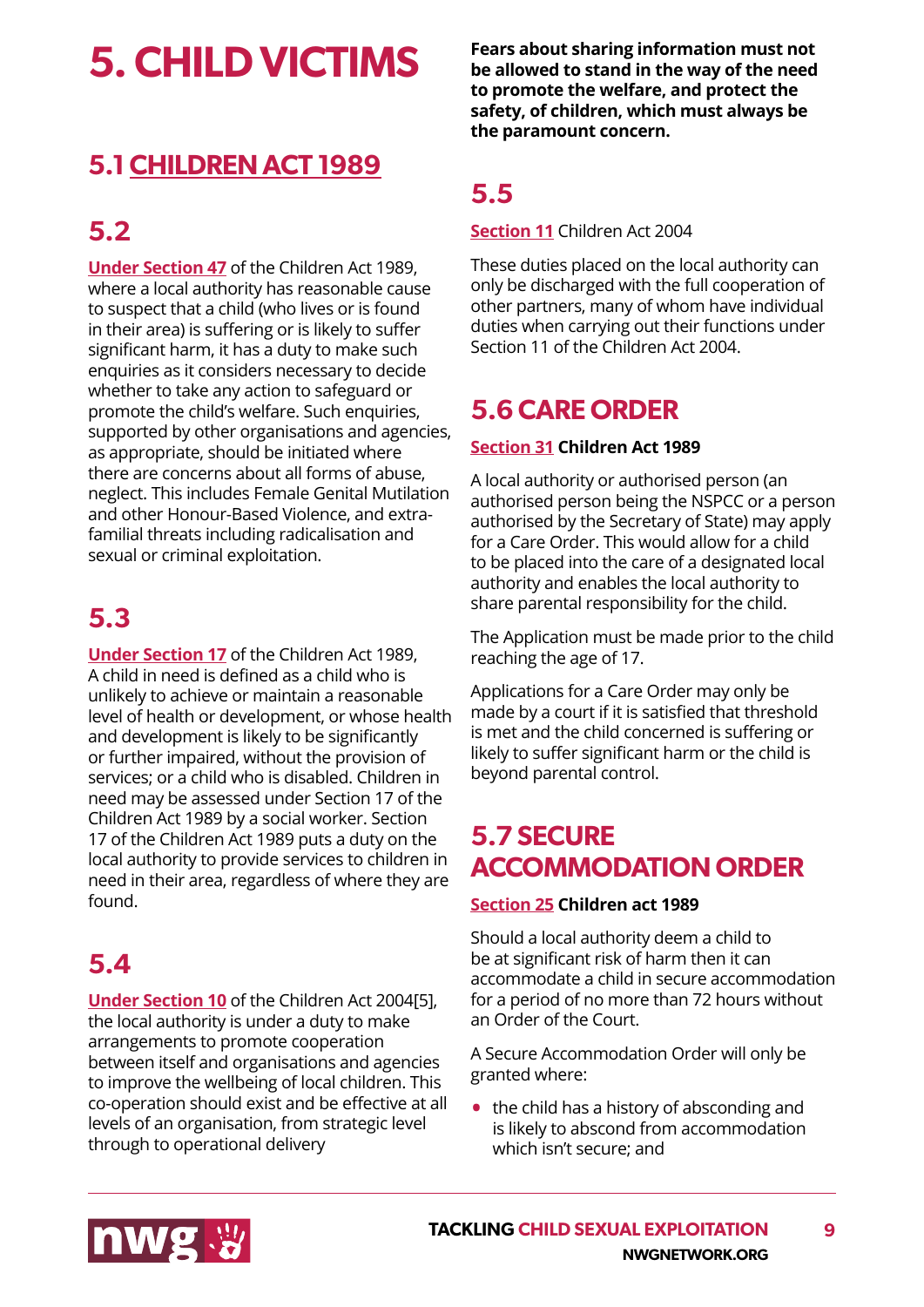<span id="page-9-0"></span>• if he/she runs away, he/she is likely to suffer significant harm;

or

• if he/she isn't in secure accommodation, he/ she is likely to injure himself or someone else

A Secure Accommodation Order can only be made with respect to a looked after child – (a child is looked after if they are subject to a Care Order or accommodated with the consent of those adults with parental responsibility for the child). A child accommodated under s20(3) Children Act 1989 – (which places a duty on local authorities to accommodate a child who has reached the age of 16 and whose welfare would be seriously prejudiced without such accommodation) then an application may be made to the Court even if they have reached the age of 16 or 17.

The first Order will be for a maximum period of 3 months. If the child continues to meet the criteria for secure accommodation, then an application for a further Order can be made.

**Accommodating a child in secure accommodation leads to the restriction of liberty and should only occur when there is no alternative. Less restrictive options should have been exhausted where possible.**

# **5.8 EMERGENCY PROTECTION ORDER**

### **[Section 44](http://www.legislation.gov.uk/ukpga/1989/41/section/44) Children Act 1989**

An Emergency Protection Order enables the immediate removal of a child from the care of their parent or carer therefore the evidence must demonstrate that the child is at imminent risk of harm and allows a child to be removed to a place of safety, for up to a period of no more than 8 days. The Court will only grant an Order where it can be evidenced that the child is at imminent risk of harm.

The local authority or authorised person can make an application where they are satisfied that the child is likely to suffer significant harm if;

- he/she is not removed to accommodation provided by or on behalf of the applicant; or
- he/she does not remain in the place in which he/she is then being accommodated.

An application may also be made by a local authority where s47 enquiries are ongoing and those enquiries are being frustrated by access to the child being unreasonably refused to the local authority and access to the child is required as a matter of urgency

# **5.9 POLICE PROTECTION**

## **[Section 46](http://www.legislation.gov.uk/ukpga/1989/41/section/46) Police Powers of Protection**

If a police constable has reasonable cause to believe that a child would otherwise be likely to suffer significant harm, they may:

- Remove the child to suitable accommodation and keep him there
- Take such steps as are reasonable to ensure that the child's removal from any hospital, or other such place, in which he/she is then being accommodated is prevented.

A child in this context is a person under 18 years.

This is a key power which should be considered whenever potential victims are found in the company of potential perpetrators. Where the victim does not present as willing to accompany the police voluntarily, this power can be used to remove the victim to suitable accommodation.

Suitable accommodation can include the child's home address or care placement where it is deemed safe and appropriate. A police station is not suitable accommodation. A child under police protection should not be brought to a police station except in exceptional circumstances, e.g. lack of immediately available local authority accommodation.

If it is necessary to take the child to a police station every effort should be made to ensure their physical safety, comfort, access to food and drink and access to toilet and washroom facilities.

# **5.10 RECOVERY ORDER**

### **[Section 50](http://www.legislation.gov.uk/ukpga/1989/41/section/50) Children Act 1989**

Where a child has been unlawfully taken or kept away from a person with lawful control of the child, a court can make a Recovery Order directing the person to produce the child to a specified person, usually police. The Order

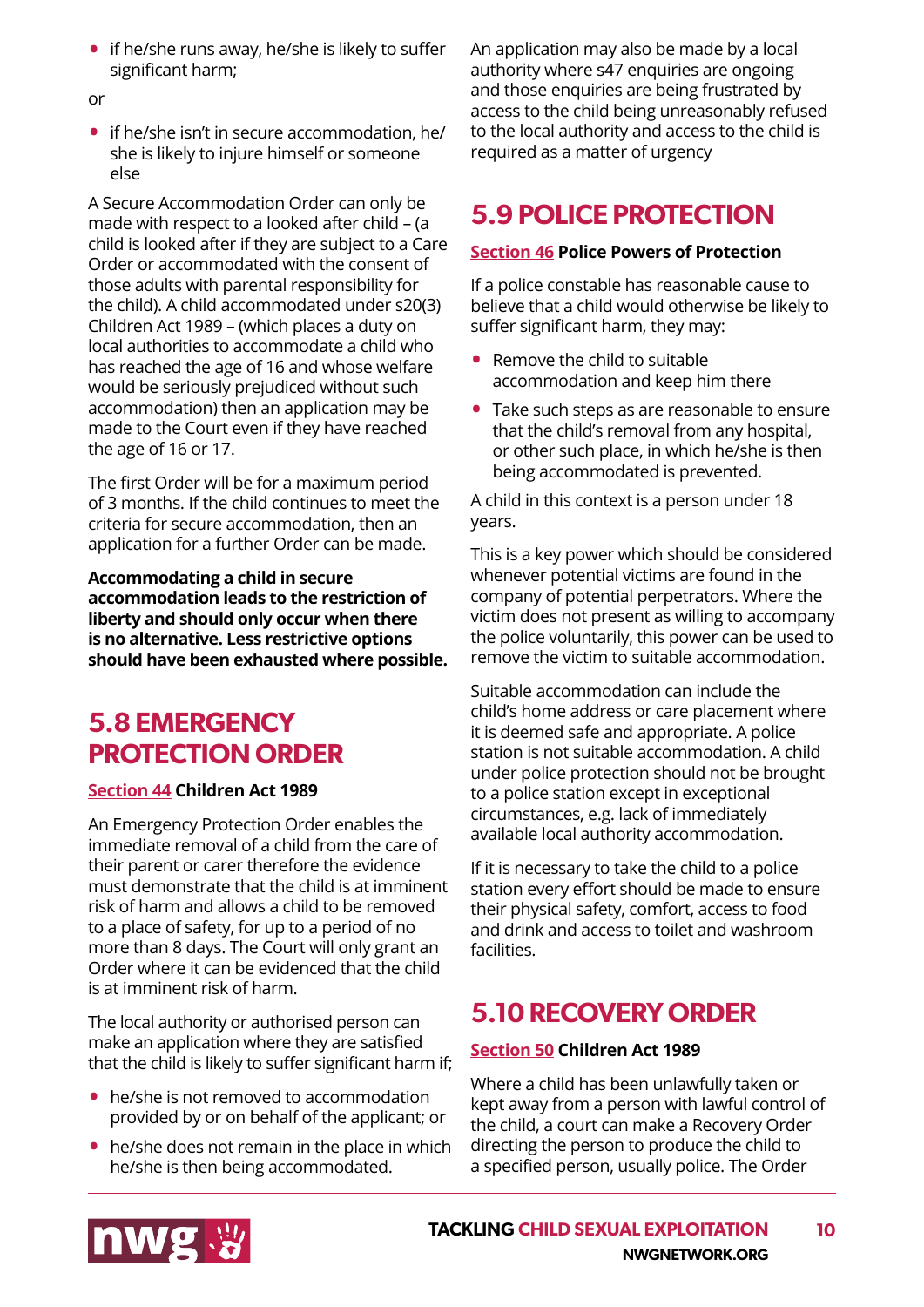<span id="page-10-0"></span>also requires anyone with information about the whereabouts of the child to disclose the information to police. In addition, if the Court is satisfied there are reasonable grounds to believe the child is present at specified premises then the Order will authorise the police to enter those premises to search for the child.

The application can be made by the local authority if the child is subject to a Care Order or Emergency Protection Order or by the police if the child is subject to Police Powers of Protection.

Deliberate obstruction of an officer carrying out actions defined by the order is an offence and could lead to a fine being imposed.

# **5.11 POLICE AND CRIMINAL EVIDENCE ACT 1984 (PACE)**

#### **[Section 17 \(1\) Police and Criminal Evidence](http://www.legislation.gov.uk/ukpga/1984/60/section/17)  [Act 1984 \(PACE\)](http://www.legislation.gov.uk/ukpga/1984/60/section/17)**

S17(1) PACE provides the police with the power of entry and to search a premises where they have reasonable grounds to believe a person they seek are within the dwelling. If a child is present in the dwelling and the police believe the child to be at risk of harm, then the police may exercise their powers of protection to remove the child from the dwelling to a place of safety

# **5.12 INHERENT JURISDICTION**

#### **[Inherent Jurisdiction Section 100 Children](http://www.legislation.gov.uk/ukpga/1989/41/section/100)  [Act 1989](http://www.legislation.gov.uk/ukpga/1989/41/section/100)**

## **The nature of inherent jurisdiction proceedings**

It is the duty of the court under its inherent jurisdiction to ensure that a child who is the subject of proceedings is protected and properly taken care of. The court may in exercising its inherent jurisdiction make any order or determine any issue in respect of a child unless limited by case law or statute. Such proceedings should not be commenced unless it is clear that the issues concerning the child cannot be resolved under the Children Act 1989.

The court may under its inherent jurisdiction, in addition to all of the orders which can be made in family proceedings, make a wide range of injunctions for the child's protection of which the following are the most common –

- (a) orders to restrain publicity;
- (b) orders to prevent an undesirable association;
- (c) orders relating to medical treatment;
- (d) orders to protect abducted children, or children where the case has another substantial foreign element; and
- (e) orders for the return of children to and from another state.

The court's wardship jurisdiction is part of and not separate from the court's inherent jurisdiction. The distinguishing characteristics of wardship are that –

- (a) custody of a child who is a ward is vested in the court; and
- (b) although day to day care and control of the ward is given to an individual or to a local authority, no important step can be taken in the child's life without the court's consent.

### **Transfer of proceedings to Family Court**

Whilst the Family Court does not have jurisdiction to deal with applications that a child be made or cease to be a ward of court, consideration should be given to transferring the case in whole or in part to Family Court where a direction has been given confirming the wardship and directing that the child remain a ward of court during his/her minority or until further order.

The Family Court must transfer the case back to the High Court if a decision is required as to whether the child should remain a ward of court.

The following proceedings in relation to a ward of court will be dealt with in the High Court unless the nature of the issues of fact or law makes them more suitable for hearing in the Family Court –

(a) those in which an officer of the Cafcass High Court Team or the Official Solicitor is or

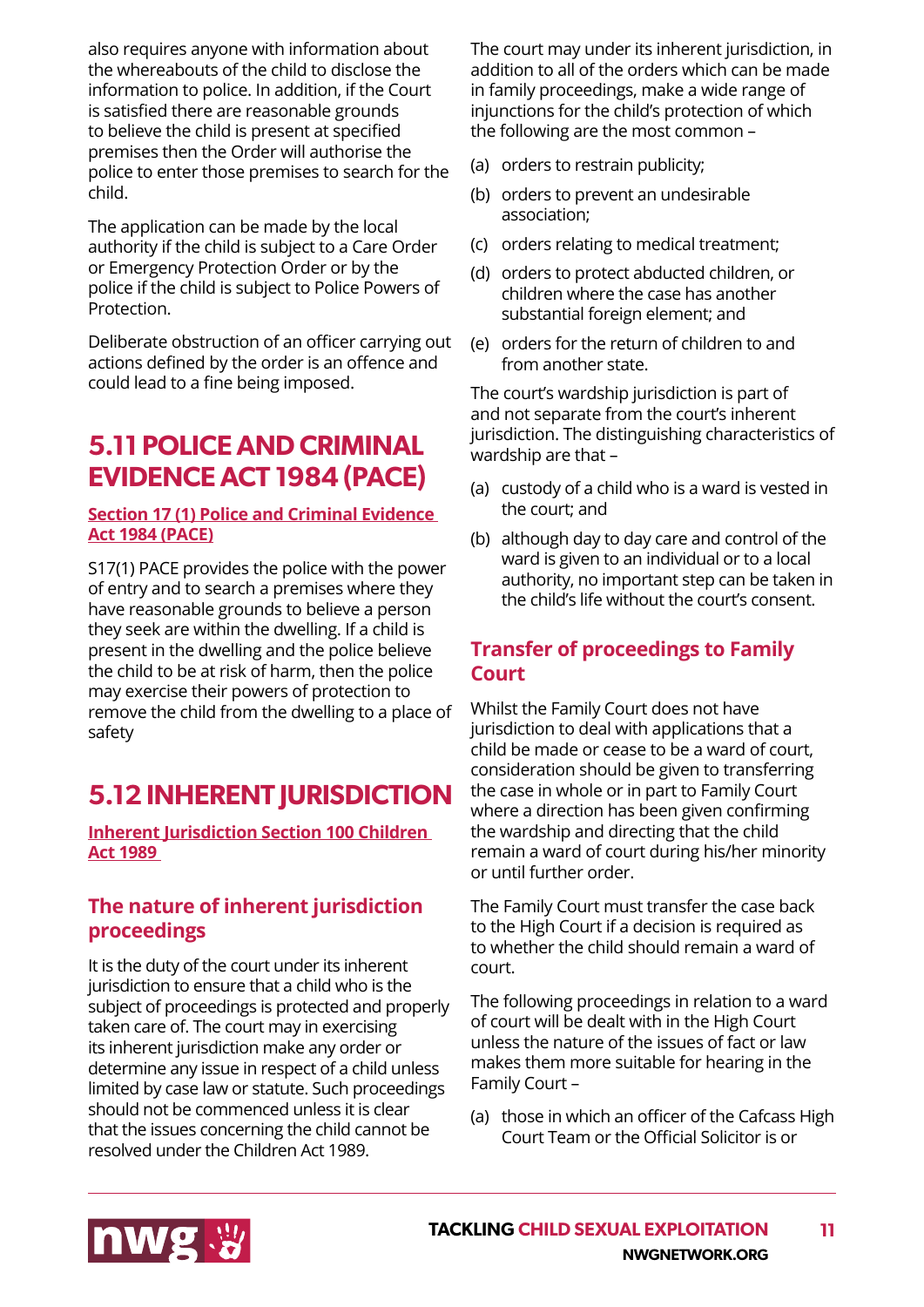<span id="page-11-0"></span>becomes the litigation friend or children's guardian of the ward or a party to the proceedings;

- (b) those in which a local authority is or becomes a party;
- (c) those in which an application for paternity testing is made;
- (d) those in which there is a dispute about medical treatment;
- (e) those in which an application is opposed on the grounds of lack of jurisdiction;
- (f) those in which there is a substantial foreign element;
- (g) those in which there is an opposed application for leave to take the child permanently out of the jurisdiction or where there is an application for temporary removal of a child from the jurisdiction and it is opposed on the ground that the child may not be duly returned.

### **Parties**

Where the child has formed or is seeking to form an association, considered to be undesirable, with another person, that other person should not be made a party to the application. Such a person should be made a respondent only to an application within the proceedings for an injunction or committal. Such a person should not be added to the title of the proceedings nor allowed to see any documents other than those relating directly to the proceedings for the injunction or committal. He or she should be allowed time to obtain representation and any injunction should in the first instance extend over a few days only.

# **Removal from jurisdiction**

A child who is a ward of court may not be removed from England and Wales without the court's permission. Practice Direction 12F (International Child Abduction) deals in detail with locating and protecting children at risk of unlawful removal.

# **Criminal Proceedings**

Case law establishes that:

There is no requirement for the police or any other agency carrying out statutory powers of investigation or enforcement to seek the permission of the court to interview a child who is a ward of court. The fact that a child is a ward of court does not affect the powers and duties of the police or other statutory agencies in relation to their investigations. Provided that the relevant statutory requirements are complied with, the police or other agencies are under no duty to take any special steps in carrying out their functions in relation to a child who is a ward of court.

Where a child has been interviewed by the police in connection with contemplated criminal proceedings and the child is, or subsequently becomes, a ward of court, the permission of the court is not required for the child to be called as a witness in the criminal proceedings.

Where the police or other statutory agencies take any action in relation to a child who is a ward of court, the person(s) with day to day care and control of the child, or where applicable the local authority, should bring the relevant information to the attention of the court as soon as practicable. Where wardship proceedings are continuing, any children's guardian appointed for the child must be informed of the situation by the other parties.

# **5.13 MENTAL CAPACITY ACT 2005**

[https://www.legislation.gov.uk/id/ukpga/2005/9](https://www.legislation.gov.uk/ukpga/2005/9)

There are five key principles in relation to the Mental Capacity Act;

- A person is assumed to have capacity unless it is established that they do not.
- A person is not to be treated as unable to make a decision unless all practicable steps to help have been taken without success.
- A person is not to be treated as unable to make a decision merely because they have made an unwise decision.
- An act done or decision made under this Act for or on behalf of an incapacitated

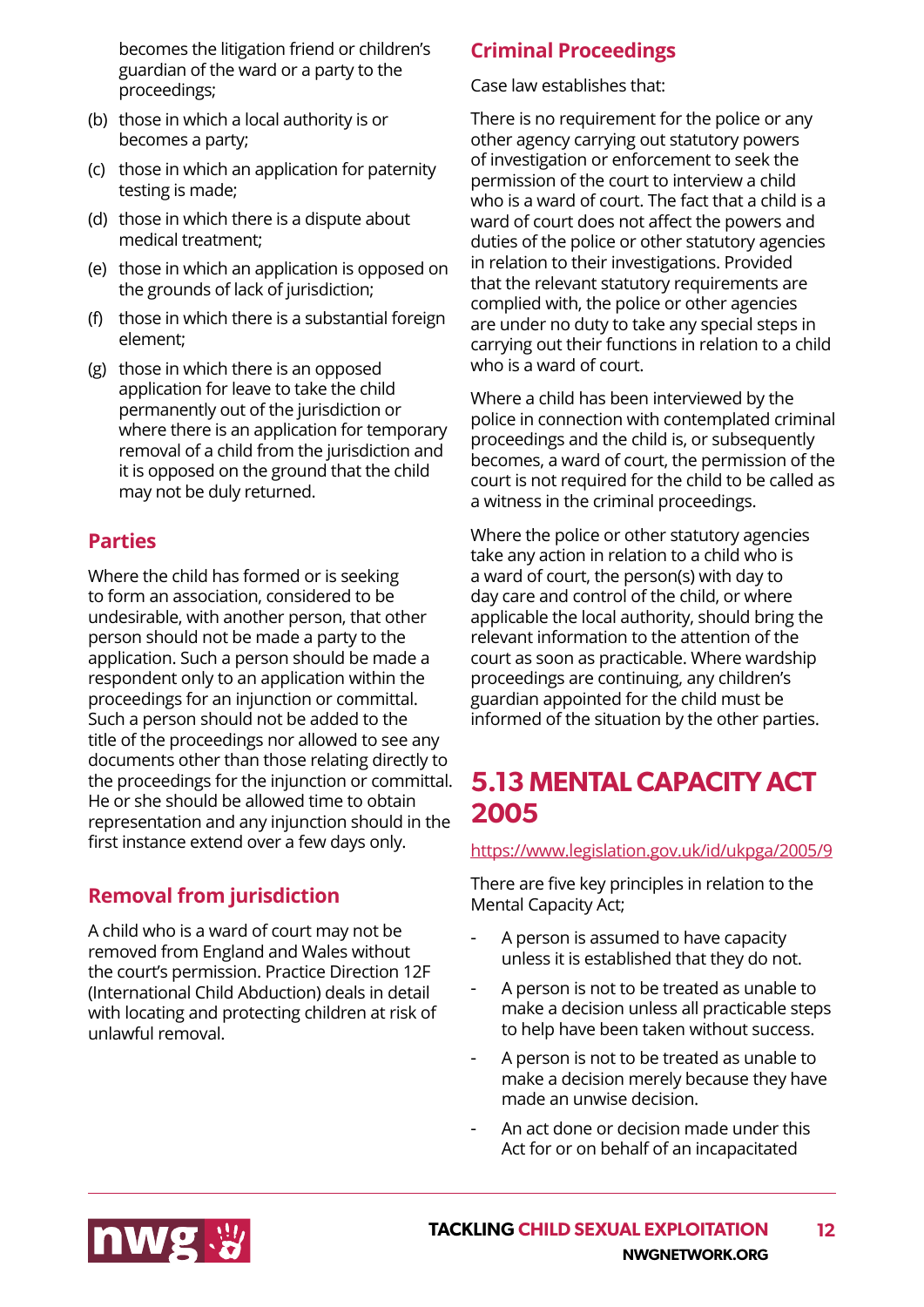person must be done or made in his best interests.

The least restrictive option should be considered.

# **Section 2 Mental Capacity Act**

'A person lacks capacity in relation to a matter if at the material time he is **unable to make a decision** for himself in relation to the matter because of an i**mpairment of, or a disturbance in the functioning of**, the mind or brain.'

This leads to the two-stage test being applied;

## **Stage one - The Diagnostic Test;**

An impairment of, or a disturbance in the functioning of, the mind or brain

## **Stage two - The Functional test;**

A person is unable to make a decision for himself if he is unable –

- to understand the relevant information,
- to retain that information,
- to use or weigh that information as part of the process of making the decision, or
- to communicate his decision

A lack of capacity cannot be established merely by reference to;

- (a) a person's age or appearance, or
- (b) a condition of his or an aspect of his behaviour which might lead others to make unjustified assumptions about his capacity" ss(3)

In principle, legal capacity depends upon understanding rather than wisdom; the quality of the decision is irrelevant as long as the person understands what he is deciding"

#### The test is **decision** and **time** specific;

- The person making the decision needs to be identified and recorded
- There is no such thing as a 'team decision'
- Expert input may be sought to assist with gathering relevant information to assist the decision maker

### **Best Interests – Section 4 Mental Capacity Act**

In determining what is in a person's best interests, the person making the determination must not make it merely on the basis of -

- a person's age or appearance, or
- a condition of his or an aspect of his behaviour which might lead others to make unjustified assumptions about his capacity

### **The decision maker is required to consider all relevant circumstances and;**

- Consider if, and if so when, the person may regain capacity
- Encourage the person to participate as much as possible in the decision making
- Consider the person's wishes and feelings, beliefs and values and other factors that the person may consider were he able to do so
- Consult anyone specified by the person, engaged in caring for, or interested in the person, any Attorney under an LPA or Deputy

### **Section 5 Mental Capacity Act – Protection from liability**

If a person does an act in connection with the care or treatment of another person, and

- has taken reasonable steps to establish capacity, and
- has concluded he lacks capacity and the act is in his best interests

### **Then**

You do not incur any liability that you would not have incurred if

- the person had had capacity and
- had consented to the act

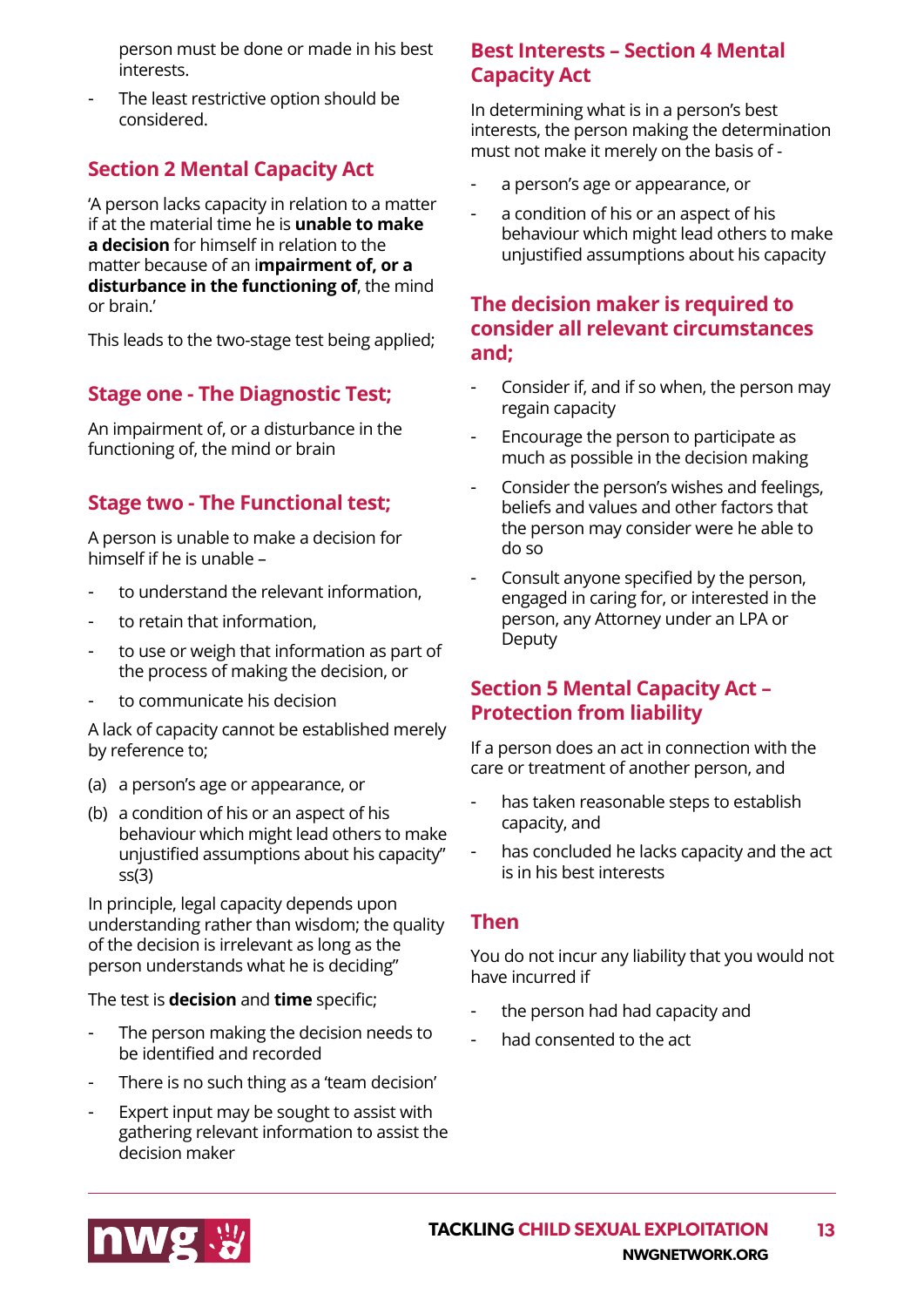# <span id="page-13-0"></span>**S6 MCA - Restraint**

The act allows for the use of restraint if

- It is necessary in order to protect the person from harm, and
- the level of restraint is proportionate to the likelihood and seriousness of the harm

### **Making an application to the Court of Protection;**

The powers of the Court are to;

- Make declarations about a person's capacity
- Make decisions regarding the personal welfare or finances of an incapacitated person
- Make decisions regarding serious medical treatment relating to providing, withdrawing or withholding treatment to an incapacitated person
- Appoint a Deputy to manage welfare and / or financial matters on behalf of an incapacitated person
- Make decisions about an EPA or LPA, such as considering its validity or scope

# **Mental Capacity Act and Consent**

It is important that all practitioners working in the field of exploitation have a thorough understanding of the Mental Capacity Act. In particular, practitioners should understand the extent to which the controlling and coercive behaviour of perpetrators of exploitation can impact on a child's ability to make an informed decision.

Practitioners need to be alert to the likelihood that a child has been subjected to a process of grooming, control and coercion. If a person has been subject to a grooming process then practitioners need to consider the extent to which the controlling and coercive behaviour, deployed as part of the grooming process is likely to affect their ability to understand risk. Many child victims of exploitation may have an existing impairment or disturbance in the functioning of the mind or brain, and as such their decision making needs to be assessed under the provisions of the Mental Capacity Act 2005.

# **5.15 THE CHILDREN ACT VERSUS THE MENTAL CAPACITY ACT**

It is possible to transfer from the Family Court to the Court of Protection and back again.

The essential consideration is, whether looking at the individual needs of the specific young person, it can be said that their welfare will be better safeguarded within the Court of Protection than it would be under the Children Act.

# **5.16 DEPRIVATION OF LIBERTY SAFEGUARDS: DOLS**

There are three elements that need to be satisfied;

- The objective element
- The subjective element can and does the person consent to the arrangements?
- It is imputable to the state  $-$  is the state responsible for the deprivation, either directly or by failing to prevent the person from being deprived of their liberty?

# **How does this apply to children?**

Not applicable if under 18 so –

- » Under 16, confined and lack of capacity (or the child refuses to give consent), parent/ person with parental responsibility can give valid consent if it is an appropriate exercise of parental responsibility
- » 16 and 17 year olds who are confined and lack capacity (or do have capacity and refuse), those with parental responsibility cannot give valid consent
- » Under 18 subject to an interim or final care order, confined and lack capacity, no one can consent

**[The Mental Capacity \(Amendment\) Act 2019](https://services.parliament.uk/bills/2017-19/mentalcapacityamendment.html)** has now received Royal Assent and become law.

The legislation provides for the repeal of the Deprivation of Liberty Safeguards (DoLS) contained in the Mental Capacity Act 2005 (MCA), and their replacement with a

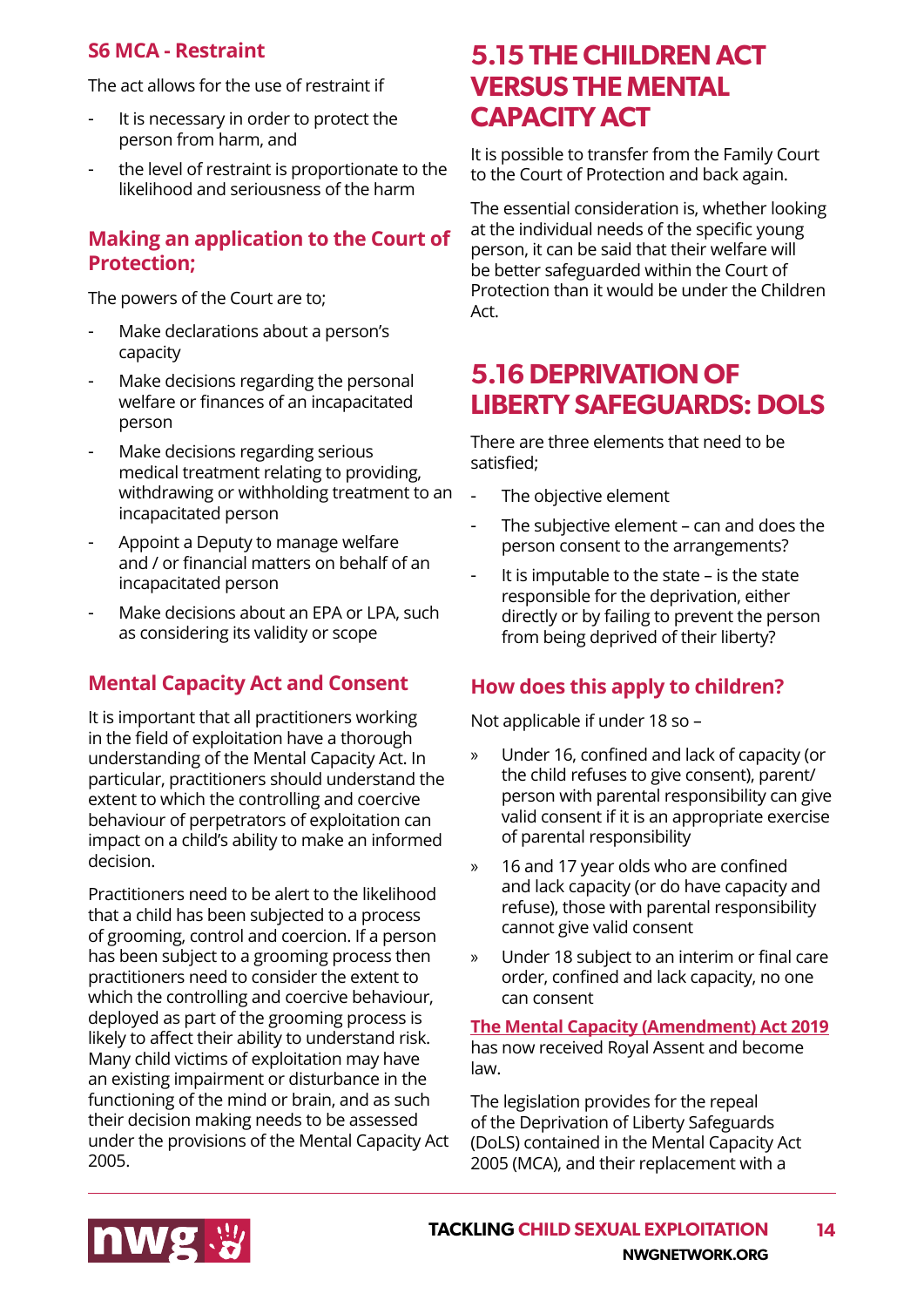new scheme called the Liberty Protection Safeguards (LPS)

The LPS establishes a process for authorising arrangements, enabling care or treatment which give rise to a deprivation of liberty within the meaning of Article 5(1) of the European Convention on Human Rights (ECHR), where the person lacks capacity to consent to the arrangements. It also provides for safeguards to be delivered to people subject to the scheme.

One of the key changes the LPS will bring is to include young people of 16 years plus within the authorisation process for restrictive care for those who lack capacity to consent to their arrangements.

In place of the local authority, hospitals (both NHS and private sector) become responsible for authorising their own DoL cases for inpatients, and CCGs will become responsible for authorising packages of care in the community, which are NHS continuing healthcare funded. The local authority remains responsible for the residual cases.

The revised statutory Code of Practice will set out how the LPS can be integrated into existing statutory frameworks relevant to looked after children, young people with special education needs and those requiring in-patient psychiatric care. Potential conflicts between the LPS scheme and the existing rights of young people and their parents under the Children Act 1989 must be addressed in particular, Section 20 arrangements where a young person objects.

Tim Spencer-Lane of the Law Commission, has summarised the effect of the key amendments as follows:

- 1. Extending the Liberty Protection Safeguards to 16 and 17-year olds;
- 2. Replacing the term "unsound mind" with "mental disorder;"
- 3. Explicitly stating that the cared-for person must be consulted with;
- 4. Explicitly stating that the cared-for person's wishes and feelings must be considered as part of the necessary & proportionate assessment;
- 5. Requiring responsible bodies to decide if care home managers should arrange

the assessments and statement or if the responsible body takes on these functions;

- 6. Requiring that assessments cannot be carried out by someone with a financial conflict of interest;
- 7. Confirmation that the responsible body arranges the pre-authorisation review;
- 8. A duty to appoint an Independent Mental Capacity Advocate (IMCA) if a person does not have an 'appropriate person' representing them, unless it is in the person's best interests not to have an IMCA; - The code will look at parental roles versus advocacy in young people
- 9. Removing the requirement that a care home manager must notify the responsible body whether or not an IMCA should be appointed;
- 10. Requiring that medical and capacity assessments must be completed by those with appropriate experience and knowledge.

In conclusion, at this stage the LPS will require health and social care professionals to, arguably for the first time, apply the MCA to 16- and 17 year olds the way it was intended at inception in 2005. A key part of this will be upholding the presumption of capacity to 16 year olds, balanced with the right to make unwise decisions (free from undue influence) and how this interfaces with the Children Act and child protection principles. The MCA requires any decisions made on behalf of a person who lacks capacity to make a decision are evidenced to be in their best interests, necessary and proportionate to the risk. They must also be taken in the context of the persons biography and ensure the least restrictive option available is applied.

#### **[Supreme Court case 'Child D'](https://www.39essex.com/supreme-court-to-consider-power-of-parents-to-consent-to-interventions-in-relation-to-teenagers-with-impaired-capacity/)**

(Vikki Gray-Designated Nurse Safeguarding Adults, NHS Camden Clinical Commissioning Group)

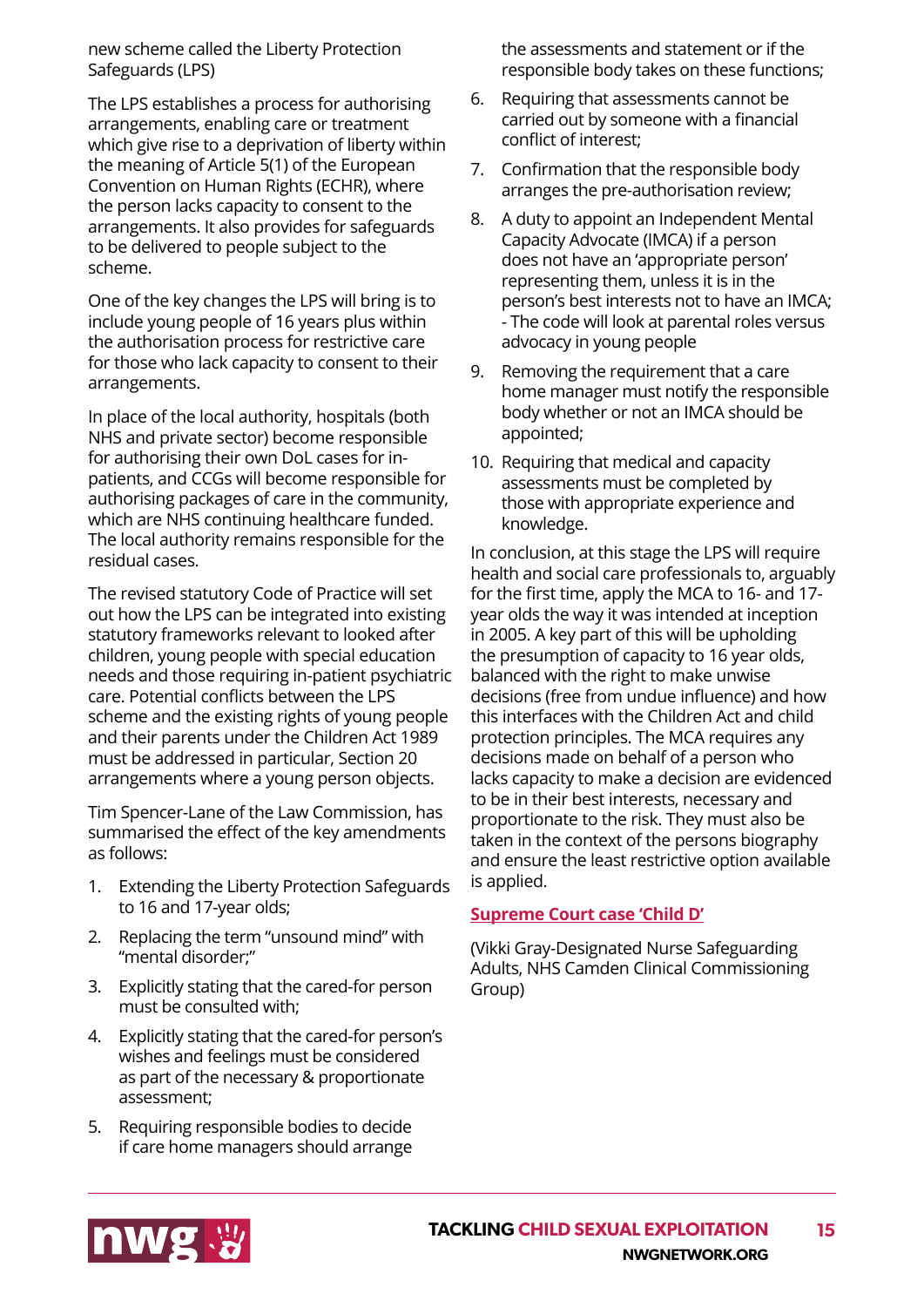# <span id="page-15-0"></span>**5.17 NATIONAL REFERRAL MECHANISM (NRM)**

### **[National Referral Mechanism](https://www.gov.uk/government/publications/human-trafficking-victims-referral-and-assessment-forms)**

### **[Modern Slavery Act 2015](http://www.legislation.gov.uk/ukpga/2015/30/section/2/enacted)**

The Modern Slavery Act 2015 reiterates existing powers and introduced new powers in relation to trafficking and exploitation. Under the act, agencies have a statutory 'Duty to Notify' in relation to anyone who is believed to be a victim of Human Trafficking (including internal trafficking within the UK).

NRM is the UK framework for identifying and referring potential victims of trafficking.

NRM referrals can be only be made by first responders who are: Police forces, UK Border Force, Home Office, Local Authority, Health, Salvation Army, Barnardos, NSPCC, Refugee Council and other voluntary sector organisations.

First Responder organisations have the following responsibilities:

- identify potential victims of modern slavery and recognise the indicators of modern slavery
- gather information in order to understand what has happened to them
- refer victims into the NRM via the NRM form
- provide a point of contact for the Single Competent Authority (SCA) to assist with the Reasonable and Conclusive Grounds decisions and to request a reconsideration where a First Responder believes it is appropriate to do so

# **Reasonable Grounds Decision-**

The SCA will aim to make a **reasonable grounds** decision within 5 working days.

The reasonable grounds decision is based on the threshold of 'I suspect but cannot prove' that on the information available this individual is a victim of trafficking, slavery, servitude or forced labour.

# **Conclusive Grounds Decision-**

'On the balance of probabilities, there is enough information to conclude the child has been trafficked'

The SCA gathers further information relating to the referral form the first responder and other agencies

There is no target to make conclusive grounds decision within 45 days. The timescale for making a conclusive grounds decision will be based on the circumstances of the case

Modern slavery is a term that covers:

- slavery
- servitude and forced or compulsory labour
- human trafficking

From 31 July 2015, potential victims of slavery, servitude and forced or compulsory labour in England and Wales recognised with a positive reasonable grounds decision may also have access to support previously only offered to potential victims of human trafficking.

# **Human trafficking**

For a child to have been a victim of human trafficking there must have been:

- **• action** (recruitment, transportation, transfer, harbouring or receipt, which can include either domestic or cross-border movement)
- **• purpose** of exploitation or intent to exploit (eg sexual exploitation, criminal exploitation, forced labour, domestic servitude, slavery, removal of organs)

**NRM should be considered for any child where there are concerns relating to movement for the purpose of exploitation. There does not need to be conclusive evidence, the threshold is that trafficking is 'suspected but cannot be proved'.**

Referrals to the NRM should be made for all potential victims of trafficking and modern slavery, who can be of any nationality, and may include **British nationals**, such as those trafficked within UK for child sexual exploitation or those trafficked as drug carriers internally in the UK. **A referral into the NRM does not replace or supersede established child** 

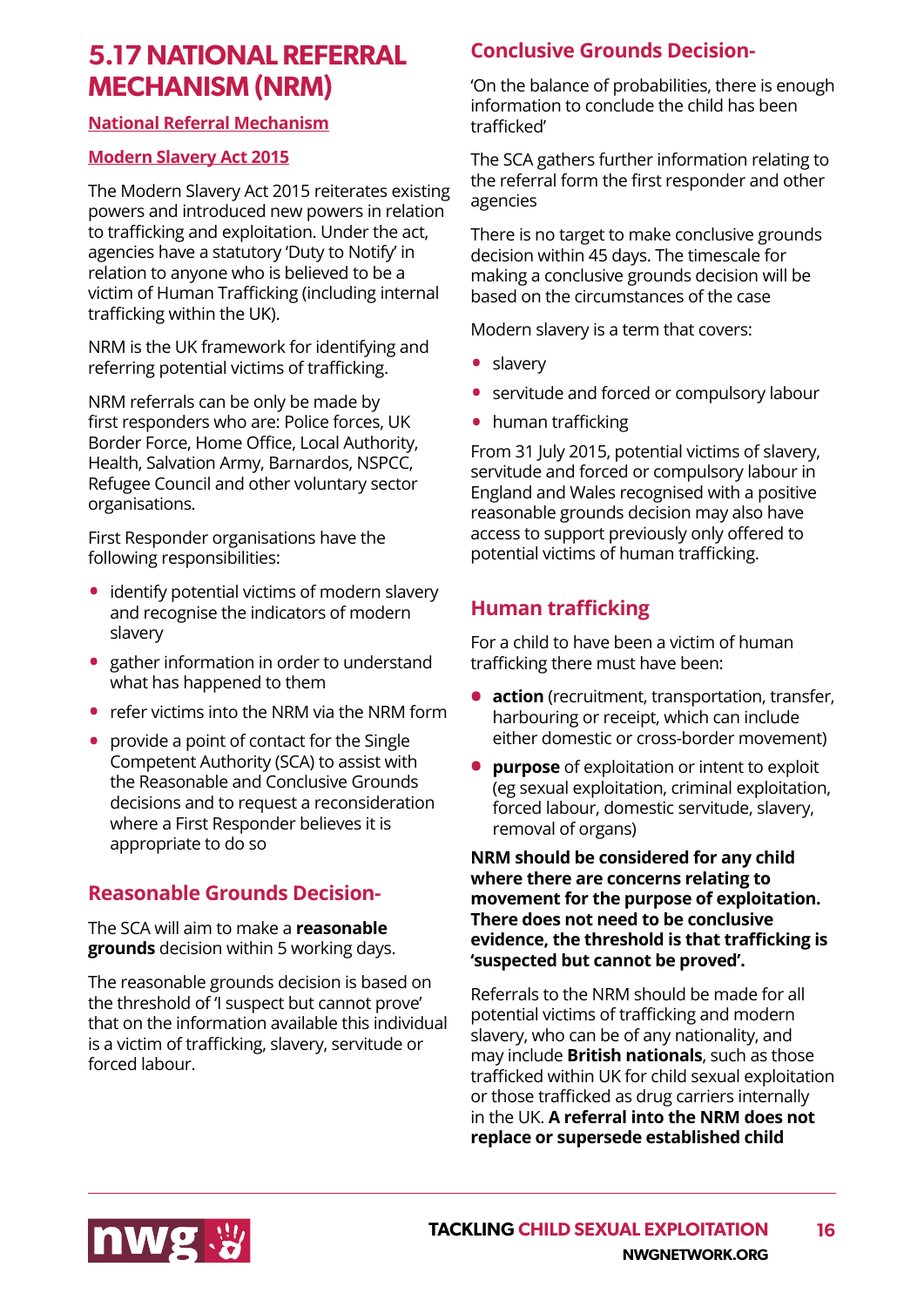#### **protection processes, which should continue in tandem.** All potential victims of trafficking, irrespective of their immigration status, are entitled to safeguarding and protection under the law. **Children do not need to give consent for a referral to be made to NRM.**

People who may travel by public transport to premises where they are being exploited, can still be described as trafficked where the arrangements for this travel are made by someone who has power over them by virtue of grooming, coercion or threat. An individual does not have to directly move a person (e.g. collection by a car driven by trafficker) for consideration to be given to trafficking offences.

NRM provides several safeguarding and disruption opportunities in relation to victims and offenders. Trafficking can be shown evidentially to have taken place, without reliance on a vulnerable victim's testimony. It is especially useful where victims are aged between 16 years and 18 years as the age, the 'legal' consent to sexual activity does not impact upon prosecutions for trafficking offences in the same way that it may for sexual offences. Trafficking offences can be prosecuted without a statement from a victim and can carry a maximum sentence of life imprisonment.

#### **An NRM positive conclusive grounds decision can lead to successful appeal of convictions; even for convictions pre- 31st July 2015 (Modern Slavery Act enactment).**

This provision may result in victims being more willing to disclose their abuse and in turn lead to a perpetrators subsequent arrest.

# **Example-**

Historic incident of trafficking

An individual who has been trafficked in the past can still be classed as a trafficked victim. Therefore, historic NRM applications can be made, and used in any subsequent appeal against historic criminal convictions.

As a result of the convention obligations, on 21st June 2013, three people (who were children at the time of their convictions), from Vietnam who were trafficked to the UK and forced to work for criminal gangs, had their criminal convictions overturned.

The children were arrested in 2011 after police raids on cannabis factories and later convicted of drug offences. The Court of Appeal overturned the convictions and issued guidance to courts about how potential trafficking victims should be treated by the criminal justice system. One of the children, now 18, told police he was "relieved to see them" when he was arrested at a house in Bristol where cannabis was being grown. The court found his criminal activities were "integral" to his status as a trafficked child. Another victim, 18 at the time, was caught tending to cannabis plants in Harrow in 2009 after escaping from the care of Kent County Council two years earlier. He was sentenced for two years in a young offenders' institution. The third was sentenced to eight months' detention after he was found barefoot by police near to a house full of cannabis plants. He admitted looking after the crop but said he did not know it was illegal.

**In order to submit a collaborative NRM referral, obtain all relevant information from the various involved agencies, ensuring the SCA can make a confident judgement. In the case of a child it may be prudent to make a formal child protection referral and hold a strategy meeting, where all relevant parties can share information and collate relevant details for the NRM referral.**

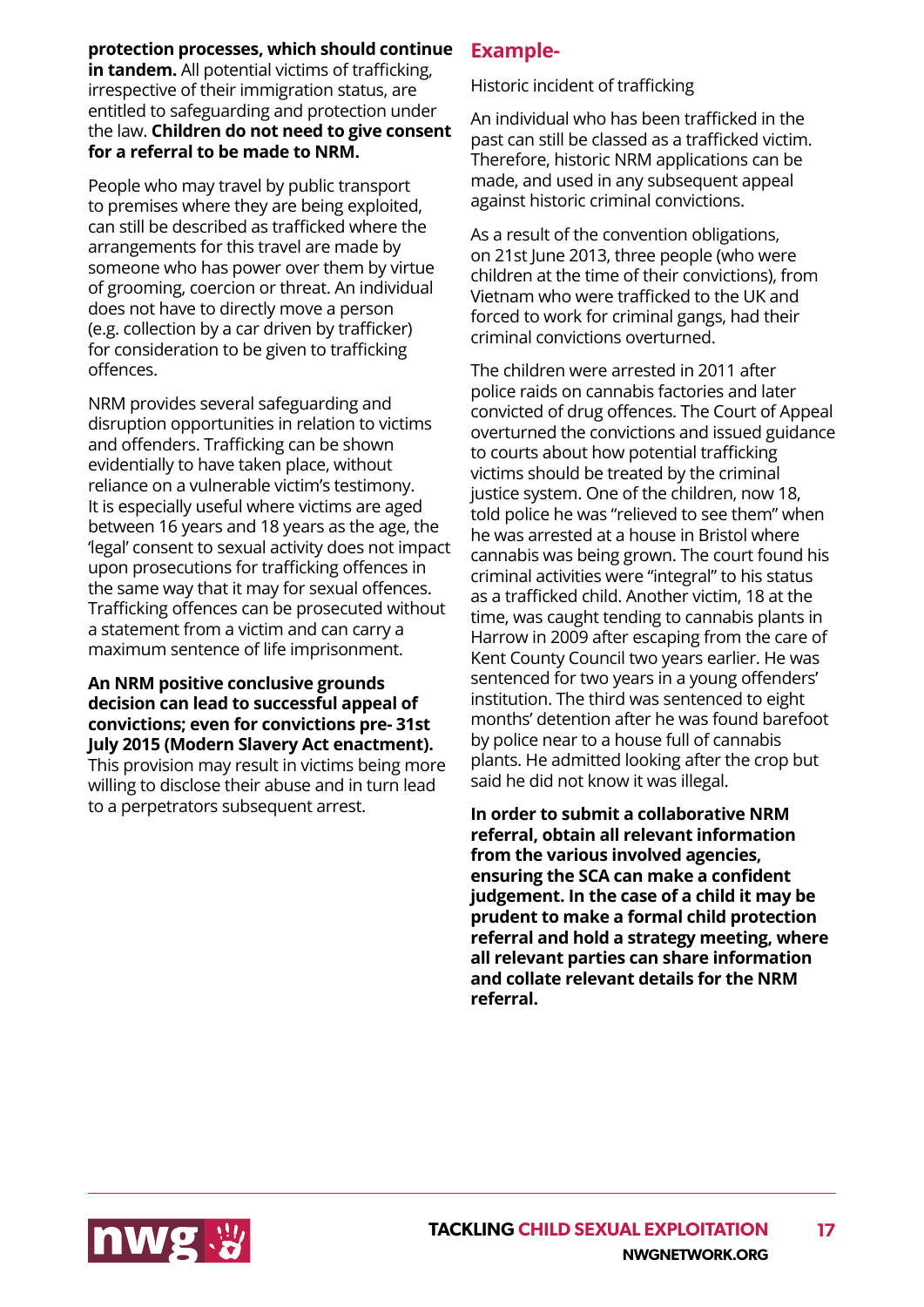<span id="page-17-0"></span>

[https://assets.publishing.service.gov.uk/](https://assets.publishing.service.gov.uk/government/uploads/system/uploads/attachment_data/file/7979) [government/uploads/system/uploads/](https://assets.publishing.service.gov.uk/government/uploads/system/uploads/attachment_data/file/7979) [attachment\\_data/file/797903/victims-modern](https://assets.publishing.service.gov.uk/government/uploads/system/uploads/attachment_data/file/7979)[slavery-competent-auth-v7.0-ext.pdf](https://assets.publishing.service.gov.uk/government/uploads/system/uploads/attachment_data/file/7979) 

# **5.18 FORCED MARRIAGE PROTECTION ORDER (FMPO)**

NRM decisions, regardless of nationality or immigration status of the potential victim

The NRM is changing and will soon be

digitalised.

#### **[Family Law Act 1996 - Section 63A \(Forced](http://www.legislation.gov.uk/ukpga/1996/27/section/63A)  [Marriage Protection Order\)](http://www.legislation.gov.uk/ukpga/1996/27/section/63A)**

An FMPO can be obtained by the police through Legal Services or by any person with permission of the court, including local authorities, a relevant third party, or by the individual being threatened with forced marriage/in a forced marriage, even if they are a child.

The Order aims to protect any person from being forced into marriage.

The Order can contain any prohibitions, restrictions and requirements as are considered necessary by the court.

A power of arrest can be attached to a FMPO. A breach of this Order is deemed to be contempt of court and could result in a fine or imprisonment.

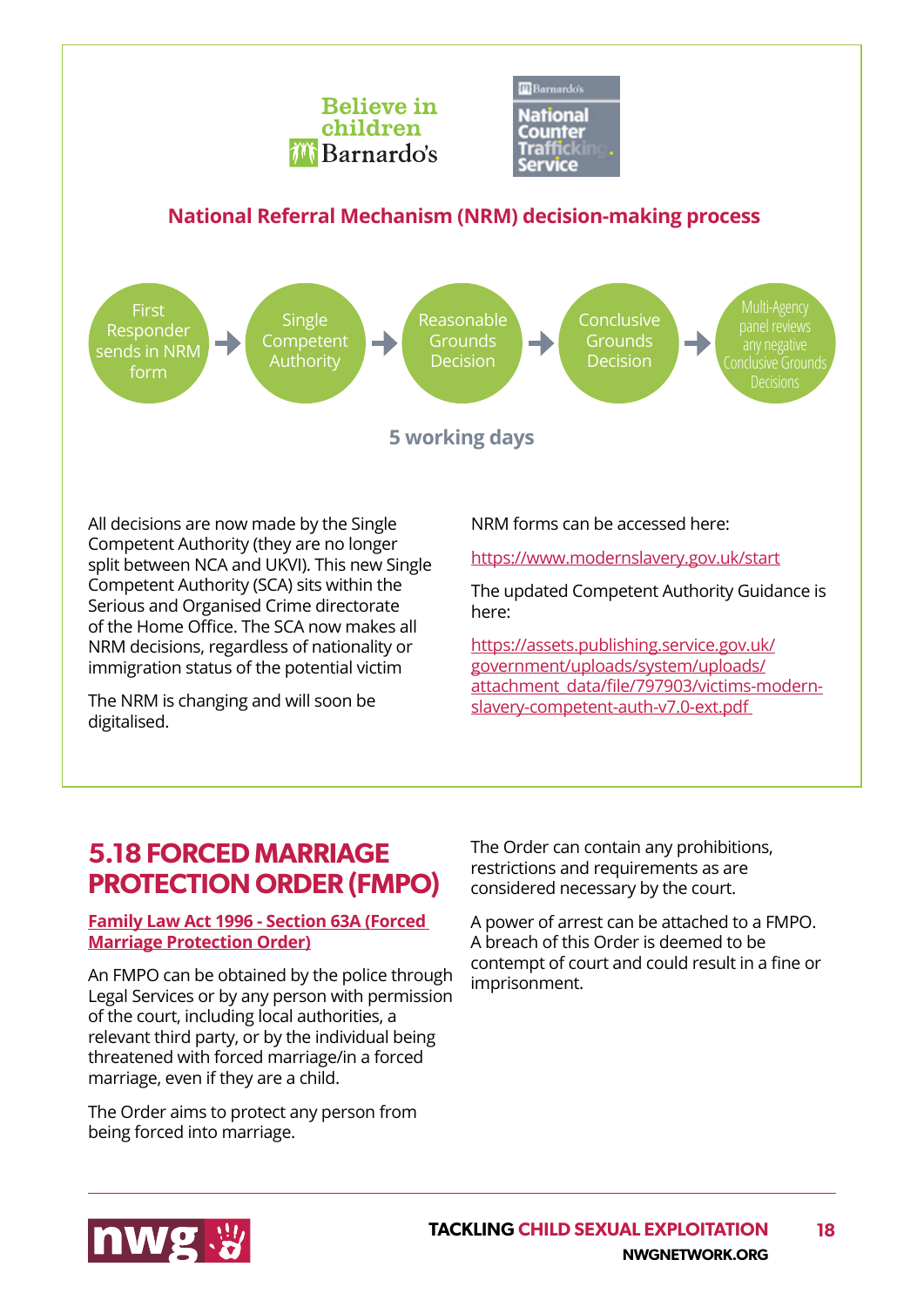# <span id="page-18-0"></span>**5.19 INDEPENDENT SEXUAL VIOLENCE ADVISORS (ISVA) AND SEXUAL ASSAULT REFERRAL CENTRES (SARC)**

Any victim of sexual assault, including exploitation victims, can be taken to a SARC for forensic and medical examination to gather evidence for criminal investigation. This requires the consent of the victim. Victims do not have had to report to police to access these services. The SARC can also provide support and advice for the victim. All victims of sexual assault are eligible for a referral to an ISVA who can support the victim with a range of issues including taking them through any court processes and proceedings and offering post court support.

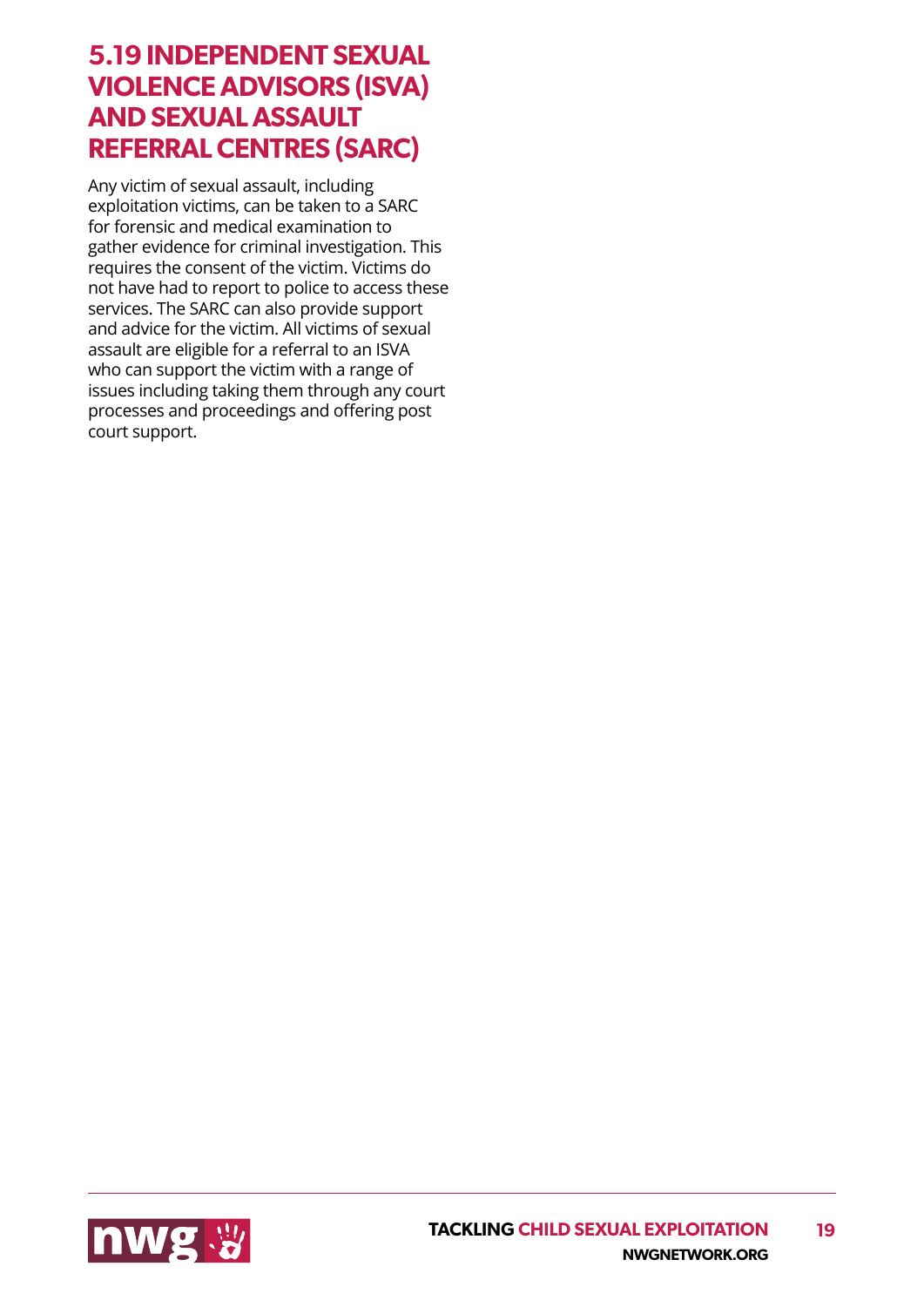# <span id="page-19-0"></span>**6. ADULT VICTIMS;**

# **6.1 [MENTAL CAPACITY ACT](https://www.legislation.gov.uk/ukpga/2005/9/contents)  [2005](https://www.legislation.gov.uk/ukpga/2005/9/contents)**

There are five key principles in relation to the Mental Capacity Act;

- A person is assumed to have capacity unless it is established that they do not.
- A person is not to be treated as unable to make a decision unless all practicable steps to help have been taken without success.
- A person is not to be treated as unable to make a decision merely because they have made an unwise decision.
- An act done or decision made under this Act for or on behalf of an incapacitated person must be done or made in his best interests.
- The least restrictive option should be considered.

# **Section 2 Mental Capacity Act**

'A person lacks capacity in relation to a matter if at the material time he is **unable to make a decision** for himself in relation to the matter because of an **impairment of, or a disturbance in the functioning of**, the mind or brain.'

This leads to the two-stage test being applied;

# **Stage one - The Diagnostic Test;**

An impairment of, or a disturbance in the functioning of, the mind or brain

# **Stage two - The Functional test;**

A person is unable to make a decision for himself if he is unable –

- to understand the relevant information,
- to retain that information,
- to use or weigh that information as part of the process of making the decision, or
- to communicate his decision

A lack of capacity cannot be established merely by reference to;

- (a) a person's age or appearance, or
- (b) a condition of his or an aspect of his behaviour which might lead others to make unjustified assumptions about his capacity" ss(3)

In principle, legal capacity depends upon understanding rather than wisdom; the quality of the decision is irrelevant as long as the person understands what he is deciding"

### The test is **decision** and **time** specific;

- The person making the decision needs to be identified and recorded
- There is no such thing as a 'team decision'
- Expert input may be sought to assist with gathering relevant information to assist the decision maker

# **Best Interests – Section 4 Mental Capacity Act**

In determining what is in a person's best interests, the person making the determination must not make it merely on the basis of -

- a person's age or appearance, or
- a condition of his or an aspect of his behaviour which might lead others to make unjustified assumptions about his capacity

## **The decision maker is required to consider all relevant circumstances and;**

- Consider if, and if so when, the person may regain capacity
- Encourage the person to participate as much as possible in the decision making
- Consider the person's wishes and feelings, beliefs and values and other factors that the person may consider were he able to do so
- Consult anyone specified by the person, engaged in caring for, or interested in the person, any Attorney under an LPA or Deputy

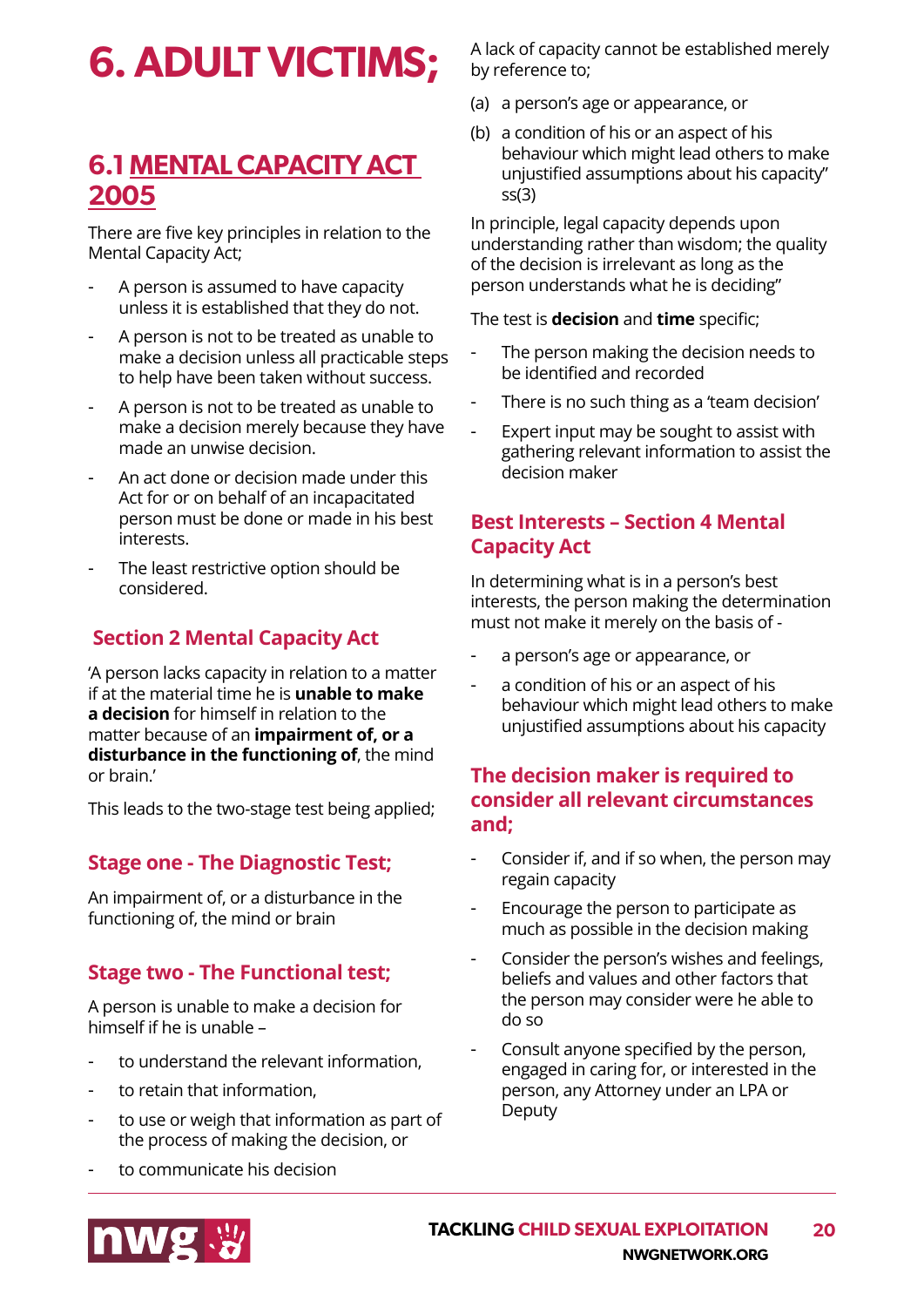## <span id="page-20-0"></span>**Section 5 Mental Capacity Act – Protection from liability**

If a person does an act in connection with the care or treatment of another person, and

- has taken reasonable steps to establish capacity, and
- has concluded he lacks capacity and the act is in his best interests

### **Then**

You do not incur any liability that you would not have incurred if

- the person had had capacity and
- had consented to the act

### **S6 MCA - Restraint**

The act allows for the use of restraint if

It is necessary in order to protect the person from harm, and the level of restraint is proportionate to the likelihood and seriousness of the harm

### **Making an application to the Court of Protection;**

The powers of the Court are to;

- Make declarations about a person's capacity
- Make decisions regarding the personal welfare or finances of an incapacitated person
- Make decisions regarding serious medical treatment relating to providing, withdrawing or withholding treatment to an incapacitated person
- Appoint a Deputy to manage welfare and / or financial matters on behalf of an incapacitated person
- Make decisions about an EPA or LPA, such as considering its validity or scope

# **Mental Capacity Act and Consent**

It is important that all practitioners working in the field of exploitation have a thorough understanding of the Mental Capacity Act. In particular, practitioners should understand the extent to which the controlling and coercive behaviour of perpetrators of exploitation can impact on a person's ability to make an informed decision.

Practitioners need to be alert to the possibility that a person has been subjected to a process of grooming, control and coercion. If a person has been subject to a grooming process then practitioners need to consider the extent to which the controlling and coercive behaviour, deployed as part of the grooming process is likely to affect their ability to understand risk. Many victims of exploitation may have an existing impairment or disturbance in the functioning of the mind or brain, and as such their decision making needs to be assessed under the provisions of the Mental Capacity Act 2005.

# **6.2 DEPRIVATION OF LIBERTY SAFEGUARDS: DOLS**

There are three elements that need to be satisfied;

- The objective element
- The subjective element can and does the person consent to the arrangements?
- It is imputable to the state  $-$  is the state responsible for the deprivation, either directly or by failing to prevent the person from being deprived of their liberty?

The Mental Capacity (Amendment) Act 2019 has now received Royal Assent and become law.

The legislation provides for the repeal of the Deprivation of Liberty Safeguards (DoLS) contained in the Mental Capacity Act 2005 (MCA), and their replacement with a new scheme called the Liberty Protection Safeguards (LPS)

The LPS establishes a process for authorising arrangements enabling care or treatment which give rise to a deprivation of liberty within the meaning of Article 5(1) of the European Convention on Human Rights (ECHR), where the person lacks capacity to consent to the arrangements. It also provides for safeguards to be delivered to people subject to the scheme.

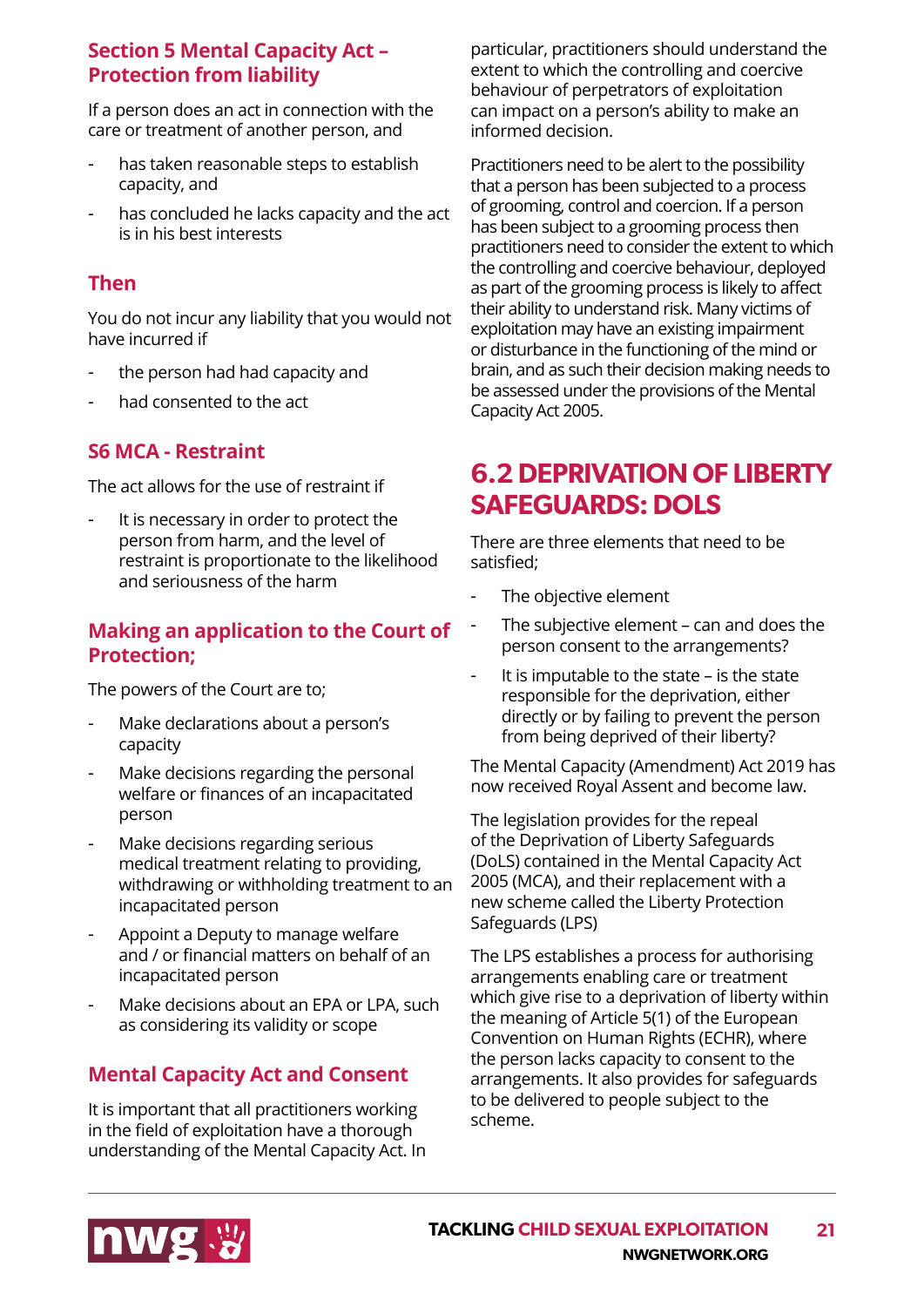<span id="page-21-0"></span>In place of the local authority, hospitals (both NHS and private sector) become responsible for authorising their own DoL cases for inpatients, and CCGs will become responsible for authorising packages of care in the community which are NHS continuing healthcare funded. The local authority remains responsible for the residual cases.

#### **(Vikki Gray-Designated Nurse Safeguarding Adults,NHS Camden Clinical Commissioning Group)**

# **6.3 THE CARE ACT 2014**

#### [The Care Act 2014](http://www.legislation.gov.uk/ukpga/2014/23/contents/enacted)

Assessment of an adult's needs for care and support

- (1) Where it appears to a local authority that an adult may have needs for care and support, the authority must assess—
	- (a) whether the adult does have needs for care and support, and
	- (b) if the adult does, what those needs are.
- (2) An assessment under subsection (1) is referred to in this Part as a "needs assessment".
- (3) The duty to carry out a needs assessment applies regardless of the authority's view  $of$ —
	- (a) the level of the adult's needs for care and support, or
	- (b) the level of the adult's financial resources.
- (4) A needs assessment must include an assessment of—
	- (a) the impact of the adult's needs for care and support on the matters specified in section 1(2),
	- (b) the outcomes that the adult wishes to achieve in day-to-day life, and
	- (c) whether, and if so to what extent, the provision of care and support could contribute to the achievement of those outcomes.
- (5) A local authority, in carrying out a needs assessment, must involve—
- (b) any carer that the adult has, and
- (c) any person whom the adult asks the authority to involve or, where the adult lacks capacity to ask the authority to do that, any person who appears to the authority to be interested in the adult's welfare.
- (6) When carrying out a needs assessment, a local authority must also consider—
	- (a) whether, and if so to what extent, matters other than the provision of care and support could contribute to the achievement of the outcomes that the adult wishes to achieve in day-to-day life, and
	- (b) whether the adult would benefit from the provision of anything under section 2 or 4 or of anything which might be available in the community.
- (7) This section is subject to section  $11(1)$  $11(1)$  to  $(4)$ (refusal by adult of assessment).

### **There are relevant parts of the Care Act 2014 in relation to adult safeguarding;**

#### [Safeguarding adults at risk of abuse or neglect](http://www.legislation.gov.uk/ukpga/2014/23/part/1/crossheading/safeguarding-adults-at-risk-of-abuse-or-neglect/enacted).

- [Section 42](http://www.legislation.gov.uk/ukpga/2014/23/part/1/crossheading/safeguarding-adults-at-risk-of-abuse-or-neglect/enacted) The **Care Act 2014 (Section 42)** requires that each local authority must make enquiries, or cause others to do so, if it believes an adult is experiencing, or is at risk of, abuse or neglect. An enquiry should establish whether any action needs to be taken to prevent or stop abuse or neglect, and if so, by whom.
- [Section 44](http://www.legislation.gov.uk/ukpga/2014/23/part/1/crossheading/safeguarding-adults-at-risk-of-abuse-or-neglect/enacted) **The Care Act 2014 (Section 44)**  Safeguarding adults reviews

An Safeguarding Adult Review must take place to review a case involving an adult with needs for care and support (whether or not the local authority has been meeting any of those needs) if—

- (a) there is reasonable cause for concern about how the Safeguarding Adult Board (SAB), members of it or other persons with relevant functions worked together to safeguard the adult, and
- (b) condition 1 or 2 is met.

(a) the adult,

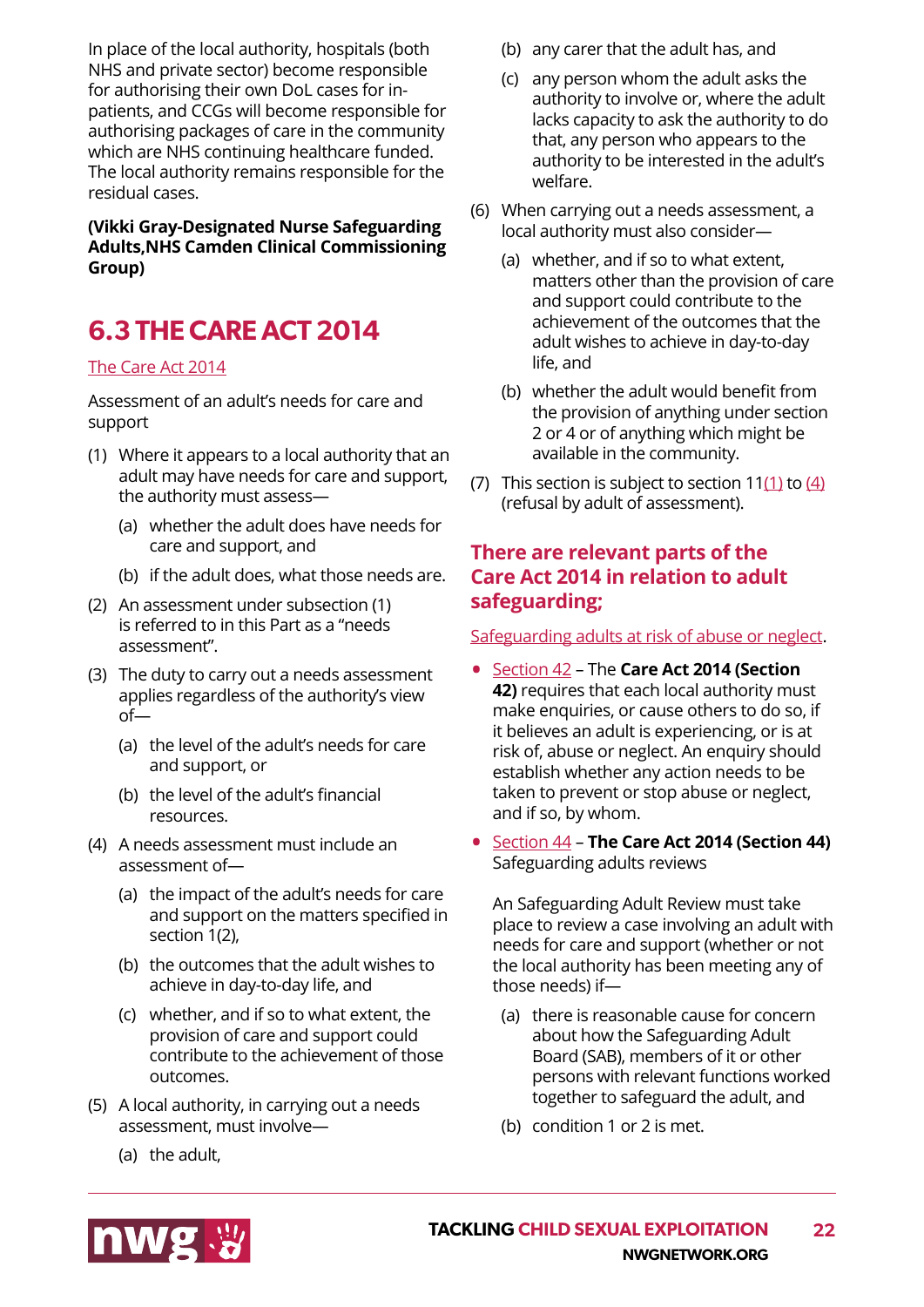<span id="page-22-0"></span>• Condition 1 is met if-

the adult has died, and

the SAB knows or suspects that the death resulted from abuse or neglect (whether or not it knew about or suspected the abuse or neglect before the adult died).

• Condition 2 is met if-

the adult is still alive, and

- the SAB knows or suspects that the adult has experienced serious abuse or neglect.
- [Section 45](http://www.legislation.gov.uk/ukpga/2014/23/part/1/crossheading/safeguarding-adults-at-risk-of-abuse-or-neglect/enacted)  The **Care Act 2014 (Section 45)**  introduces a duty for Safeguarding Adults Boards. Section 45 of the Care Act means that:

A person must supply information on request by the SAB if he/she is likely to have information relevant to the SAB's functions. The request places the person it is made to under a duty to disclose the supply of information to assist the safeguarding adults boards to fulfil their functions

**N.B. The Care Act 2014 can be used for victims who are traumatised as a result of the abuse/exploitation they have suffered.**

# **6.4 NATIONAL REFERRAL MECHANISM (NRM)**

### **[National Referral Mechanism](https://www.gov.uk/government/publications/human-trafficking-victims-referral-and-assessment-forms)**

#### **[Modern Slavery Act 2015](http://www.legislation.gov.uk/ukpga/2015/30/section/2/enacted)**

The Modern Slavery Act 2015 reiterates existing powers and introduced new powers in relation to trafficking and exploitation. Under the act, agencies have a statutory 'Duty to Notify' in relation to anyone who is believed to be a victim of Human Trafficking (including internal trafficking within the UK).

[NRM](https://www.gov.uk/government/publications/human-trafficking-victims-referral-and-assessment-forms) is the UK framework for identifying and referring potential victims of trafficking.

NRM referrals can be only be made by [first responders](https://www.gov.uk/government/publications/human-trafficking-victims-referral-and-assessment-forms/guidance-on-the-national-referral-mechanism-for-potential-adult-victims-of-modern-slavery-england-and-wales) who are: Police forces, UK Border Force, Home Office, Local Authority, Health, Salvation Army, Barnardos, NSPCC, Refugee Council and other voluntary sector organisations.

First Responder organisations have the following responsibilities:

- identify potential victims of modern slavery and recognise the indicators of modern slavery
- gather information in order to understand what has happened to them
- refer victims into the NRM via the NRM form
- provide a point of contact for the Single Competent Authority (SCA) to assist with the Reasonable and Conclusive Grounds decisions and to request a reconsideration where a First Responder believes it is appropriate to do so

## **Reasonable Grounds Decision-**

The SCA will aim to make a **reasonable grounds** decision within 5 working days.

The reasonable grounds decision is based on the threshold of 'I suspect but cannot prove' that on the information available this individual is a victim of trafficking, slavery, servitude or forced labour.

# **Conclusive Grounds Decision-**

'On the balance of probabilities, there is enough information to conclude the child has been trafficked'

The SCA gathers further information relating to the referral form the first responder and other agencies

There is no target to make conclusive grounds decision within 45 days. The timescale for making a conclusive grounds decision will be based on the circumstances of the case

Modern slavery is a term that covers:

- slavery
- servitude and forced or compulsory labour
- human trafficking

From 31 July 2015, potential victims of slavery, servitude and forced or compulsory labour in England and Wales recognised with a positive reasonable grounds decision may also have access to support previously only offered to potential victims of human trafficking.

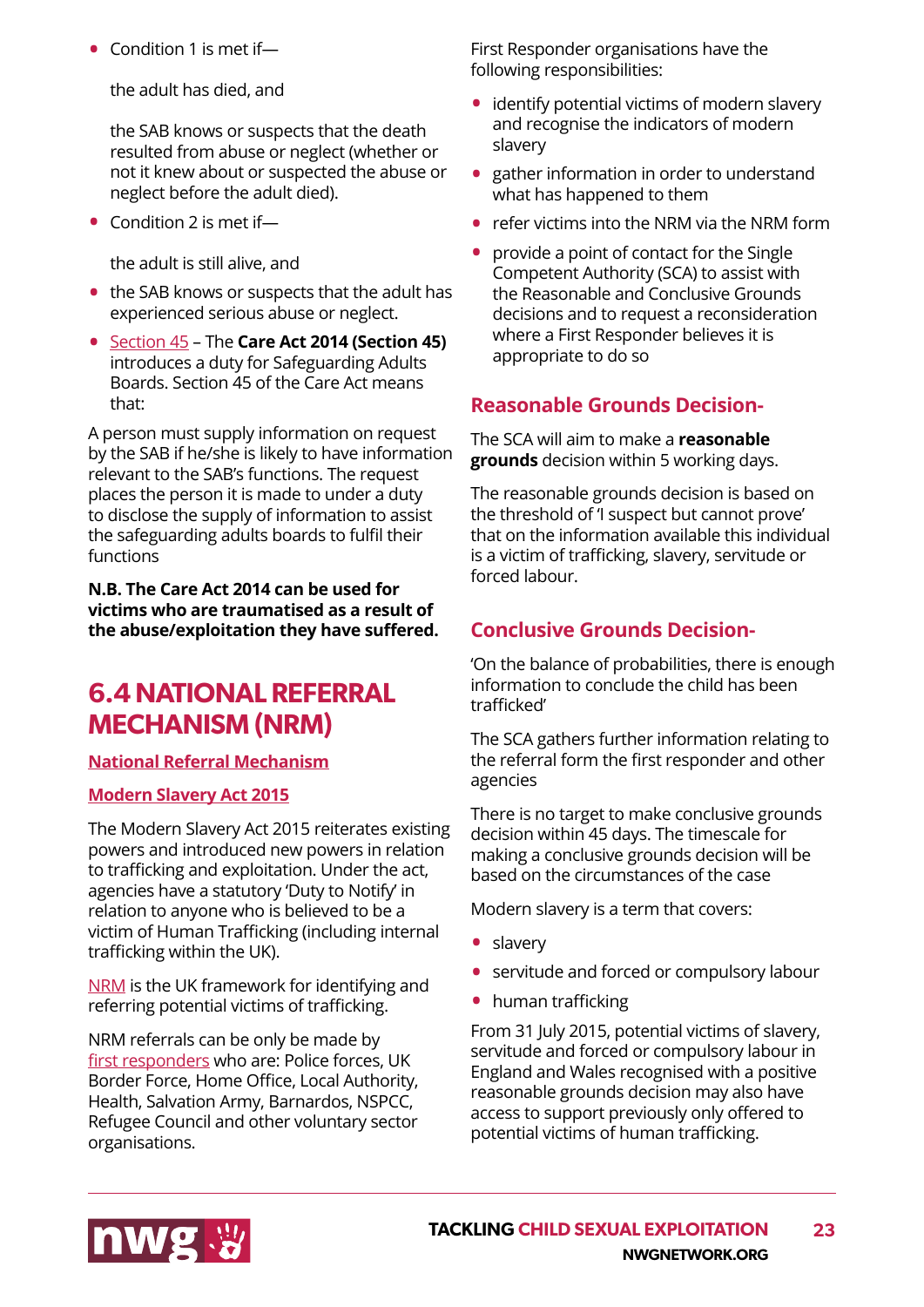# **Human trafficking**

For an adult to have been a victim of human trafficking there must have been:

- **• action** (recruitment, transportation, transfer, harbouring or receipt, which can include either domestic or cross-border movement)
- **• means** (the method of control -threat or use of force, coercion, abduction, fraud, deception, abuse of power or vulnerability - however, there does not need to be a 'means' for children as they are not able to give informed consent)
- **• purpose** of exploitation (eg sexual exploitation, forced labour or domestic servitude, slavery, removal of organs)

**NRM should be considered for any person where there are concerns relating to movement for the purpose of exploitation. There does not need to be conclusive evidence, the threshold is that trafficking is 'suspected but cannot be proved'.**

Referrals to the NRM should be for all potential victims of trafficking and modern slavery, who can be of any nationality, and may include **British nationals**, such as those trafficked within UK for exploitation or those trafficked as drug carriers internally in the UK. All potential victims of trafficking, irrespective of their immigration status, are entitled to safeguarding and protection under the law.

People who may travel by public transport to premises where they are being exploited, can still be described as trafficked where the arrangements for this travel are made by someone who has power over them by virtue of grooming, coercion or threat. An individual does not have to directly move a person (e.g. collection by a car driven by trafficker) for consideration to be given to trafficking offences.

NRM provides several safeguarding and disruption opportunities in relation to victims and offenders. Trafficking can be shown evidentially to have taken place, without reliance on a vulnerable victim's testimony. It is especially useful where victims are adults, as the age, the 'legal' consent to sexual activity does not impact upon prosecutions for trafficking offences in the same way that it may for sexual offences. Trafficking offences can be prosecuted without a statement from a victim and can carry a maximum sentence of life imprisonment.

In order to submit a collaborative NRM referral, obtain all relevant information from the various involved agencies, ensuring the SCA can make a confident judgement.

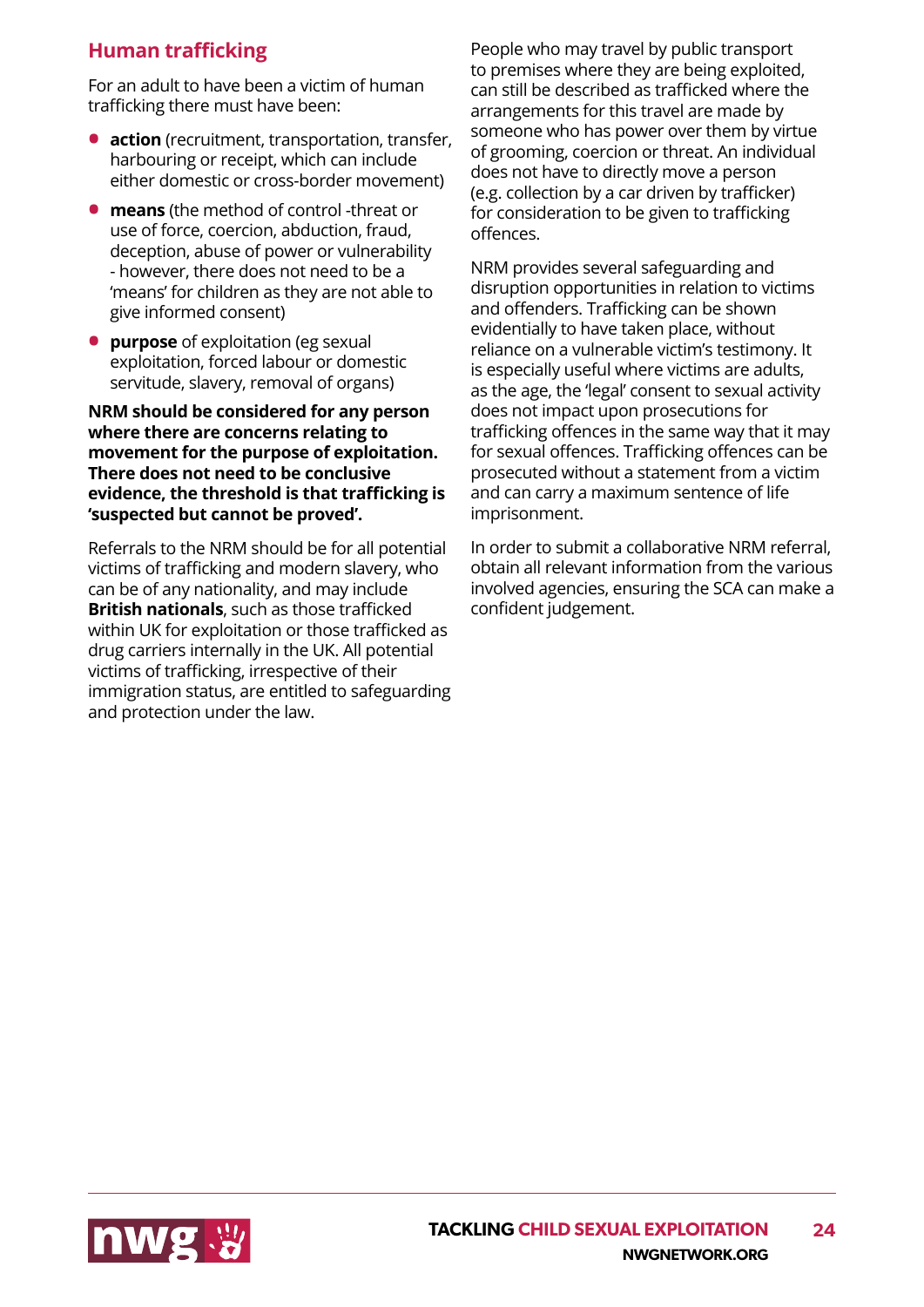

The updated Competent Authority Guidance is here:

[https://assets.publishing.service.gov.uk/](https://assets.publishing.service.gov.uk/government/uploads/system/uploads/attachment_data/file/7979) [government/uploads/system/uploads/](https://assets.publishing.service.gov.uk/government/uploads/system/uploads/attachment_data/file/7979) [attachment\\_data/file/797903/victims-modern](https://assets.publishing.service.gov.uk/government/uploads/system/uploads/attachment_data/file/7979)[slavery-competent-auth-v7.0-ext.pdf](https://assets.publishing.service.gov.uk/government/uploads/system/uploads/attachment_data/file/7979) 

### **Slavery, servitude and forced or compulsory labour**

Serious and Organised Crime directorate of the Home Office. The SCA now makes all NRM decisions, regardless of nationality or immigration status of the potential victim

The NRM is changing and will soon be

digitalised.

For a person to have been a victim of slavery, servitude and forced or compulsory labour there must have been:

- means (being held, either physically or through threat of penalty – eg threat or use of force, coercion, abduction, fraud, deception, abuse of power or vulnerability.
- service (an individual provides a service for benefit, eg begging, sexual services, manual labour, domestic service)

Forced or compulsory labour may be present in trafficking cases. However, not every person who is exploited through forced labour has been trafficked.

There will be cases of exploitation that do not meet the threshold for modern slavery – for example someone may choose to work for less than the national minimum wage, or in undesirable conditions, without being forced or deceived. **These cases should not be referred into the NRM but you may want to refer them to the police.**

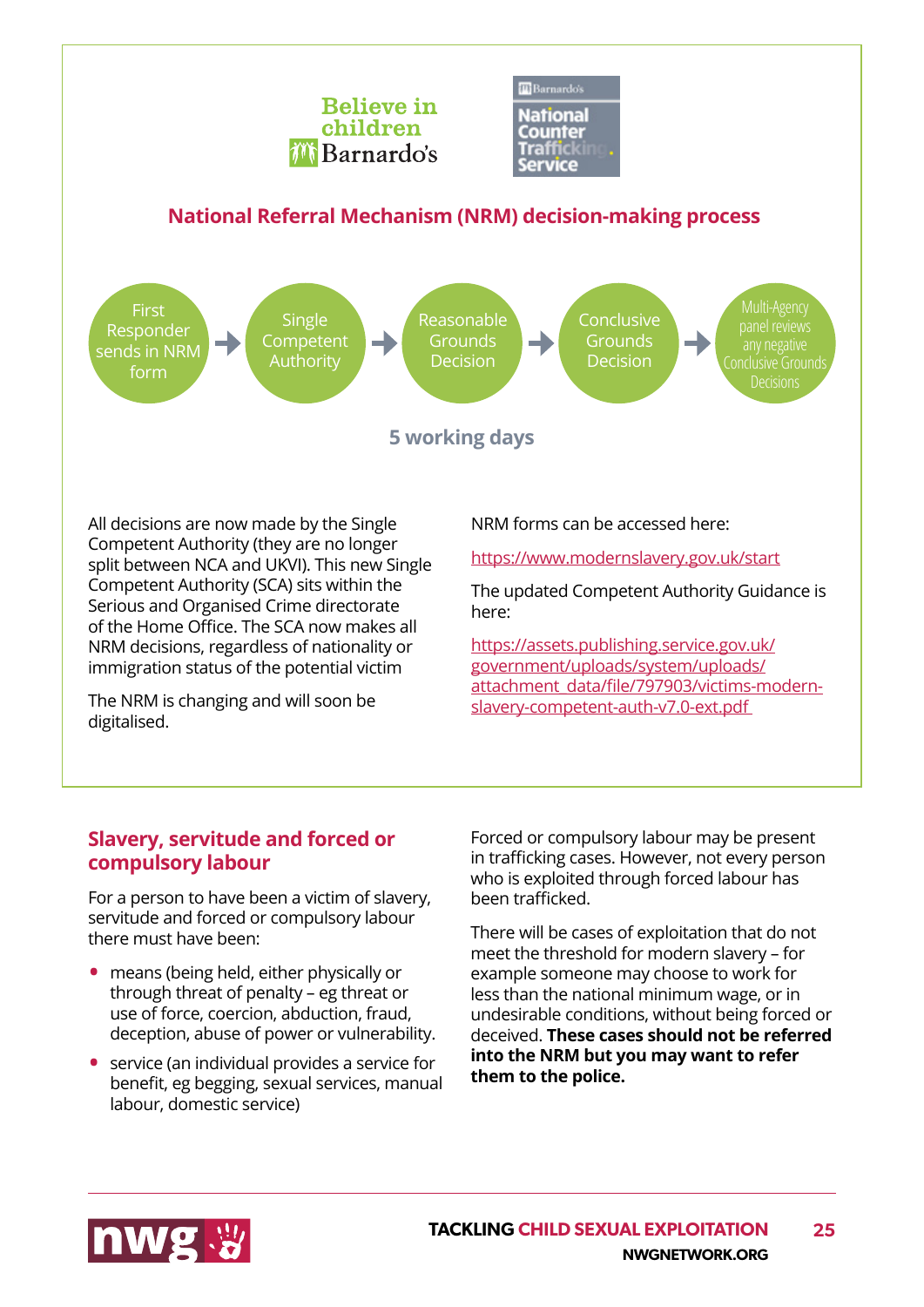### **How to refer cases to the NRM**

Modern slavery is a complex crime and may involve multiple forms of exploitation. Victims may not be aware that they are being trafficked or exploited, and may have consented to elements of their exploitation, or accepted their situation. If you think that modern slavery has taken place, the case should be referred to the NRM so that the SCA can fully consider the case.

Adults will only be accepted into the NRM if the consent section of the form has been completed. Informed consent requires that the potential victim have the NRM, the referral process, and potential outcomes, clearly explained to them.

## **Duty to notify the Home Office of suspected victims of modern slavery**

From 1 November 2015, specified public authorities are required to notify the Home Office about any potential victims of modern slavery they encounter in England and Wales. Completing this NRM form is sufficient to satisfy this duty to notify as long as all of the sections marked with a † are completed.

However, if the potential adult victim does not want to be referred to the NRM, then an MS1 form should be completed and sent to [dutytonotify@homeoffice.gov.uk](mailto:dutytonotify@homeoffice.gov.uk). The MS1 form can be anonymous. The MS1 form and [guidance](https://www.gov.uk/government/publications/duty-to-notify-the-home-office-of-potential-victims-of-modern-slavery) is available.

# **Access to support for adults**

Individuals who are recognised as a potential victim of modern slavery through the NRM have access to specialist bespoke support for a period of at least 45 days while their case is considered, which may include:

- access to relevant legal advice
- accommodation
- protection
- independent emotional and practical help

Support for adults in England and Wales is currently delivered by the Salvation Army and a number of subcontractors. The Salvation Army will assess each potential victim to determine what support is most appropriate.

You must explain this process to the potential victim and seek their consent before filling out the NRM form. If they consent to being referred they should sign the form, and also sign if they wish to access support.

You should contact the Salvation Army as soon as possible to make the support referral (prior to the reasonable grounds decision which has a target of 5 working days).

# **Completing the form**

The NRM form should only be completed for adults when a member of staff from a designated First Responder organisation suspects someone is a victim of modern slavery and where the individual concerned has understood the implications of, and consented to, a referral.

The referral should contain sufficient information from the first responder organisation and relevant partner to enable the SCA to reach a decision.

### **Consent**

Consent is required for an adult to be referred to the NRM. So they can give their informed consent, you must explain:

- what the NRM is
- what support is available through it
- what the possible outcomes are for an individual being referred

You should also make it clear that information may be shared or sought by the SCA from other public authorities, such as the police and local authorities, to gather further evidence on an NRM referral.

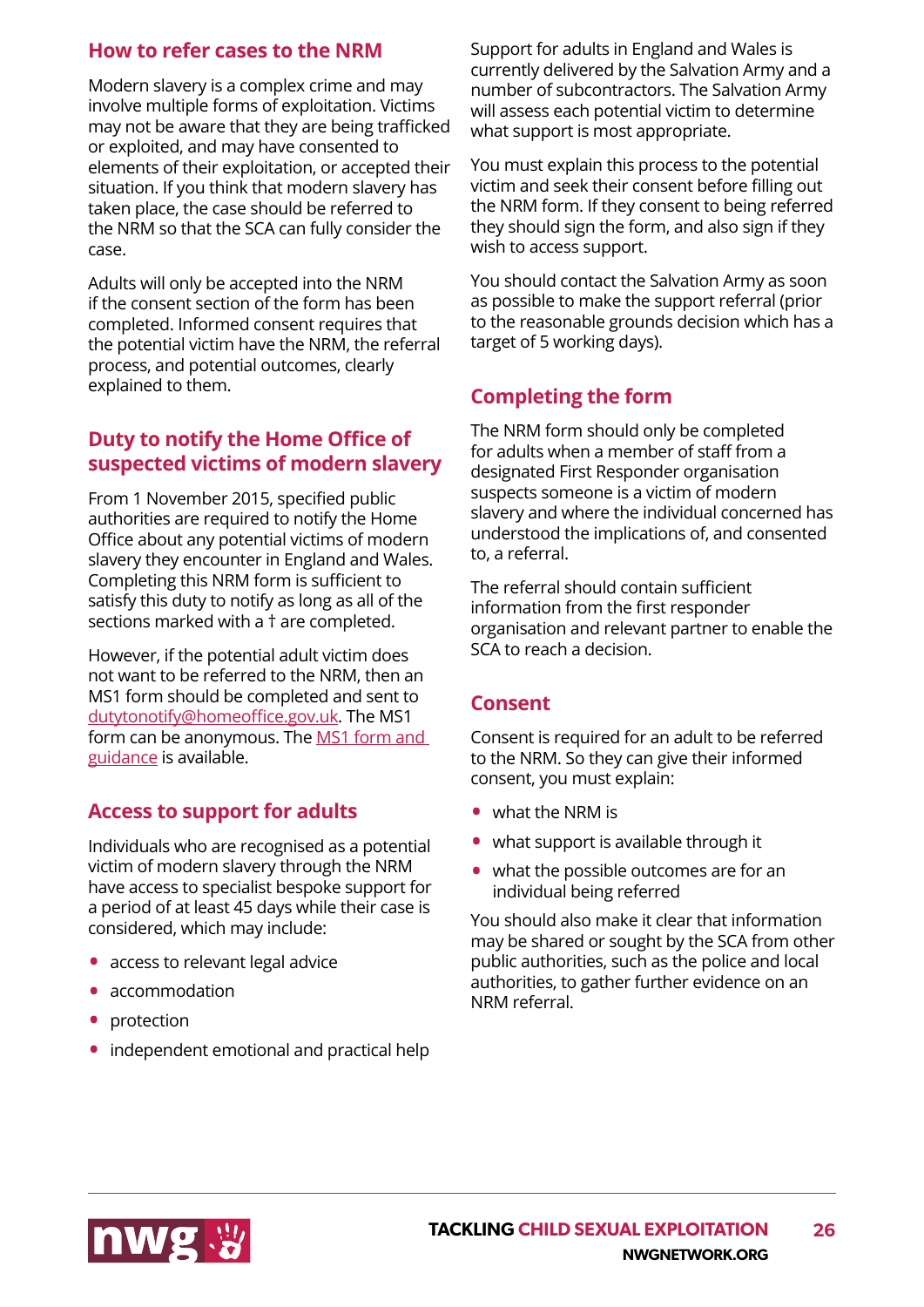### <span id="page-26-0"></span>**No consent**

If an adult does not consent to enter the NRM, a separate duty to notify form should be completed.

**An NRM positive conclusive grounds decision can lead to successful appeal of convictions; even for convictions pre- 31st July 2015 (Modern Slavery Act enactment).** This provision may result in victims being more willing to disclose their abuse and in turn lead to a perpetrators subsequent arrest

# **Examples-**

### **Historic incidents of trafficking**

An individual who has been trafficked in the past can still be classed as a trafficked victim. Therefore, historic NRM applications can be made, and used in any subsequent appeal against historic criminal convictions.

### **Adult conviction overturned;**

As a result of the convention obligations, a Ugandan woman in her mid-30s also had her conviction overturned. She had been sentenced to six months in prison in 2011 after pleading guilty to possessing a false passport. But the court heard she was suffering from complex post-traumatic stress disorder after "prolonged exposure to involuntary prostitution and enforced control" and that the passport offered her the prospect of escape. The CPS said its policy clearly stated that "very careful consideration" should be given before charges are brought against victims of trafficking. It added: "In light of the fresh evidence received in all of these cases the CPS did not resist these appeals. Had the evidence of trafficking been available at the time of the decision to prosecute the CPS would not have prosecuted.

# **6.5 INDEPENDENT SEXUAL VIOLENCE ADVISORS (ISVA) AND SEXUAL ASSAULT REFERRAL CENTRES (SARC)**

Any victim of sexual assault, including exploitation victims, can be taken to a SARC for forensic and medical examination to gather evidence for criminal investigation. This requires the consent of the victim. Victims do not have had to report to police to access these services. The SARC can also provide support and advice for the victim. All victims of sexual assault are eligible for a referral to an ISVA who can support the victim with a range of issues including taking them through any court processes and proceedings and offering post court support.

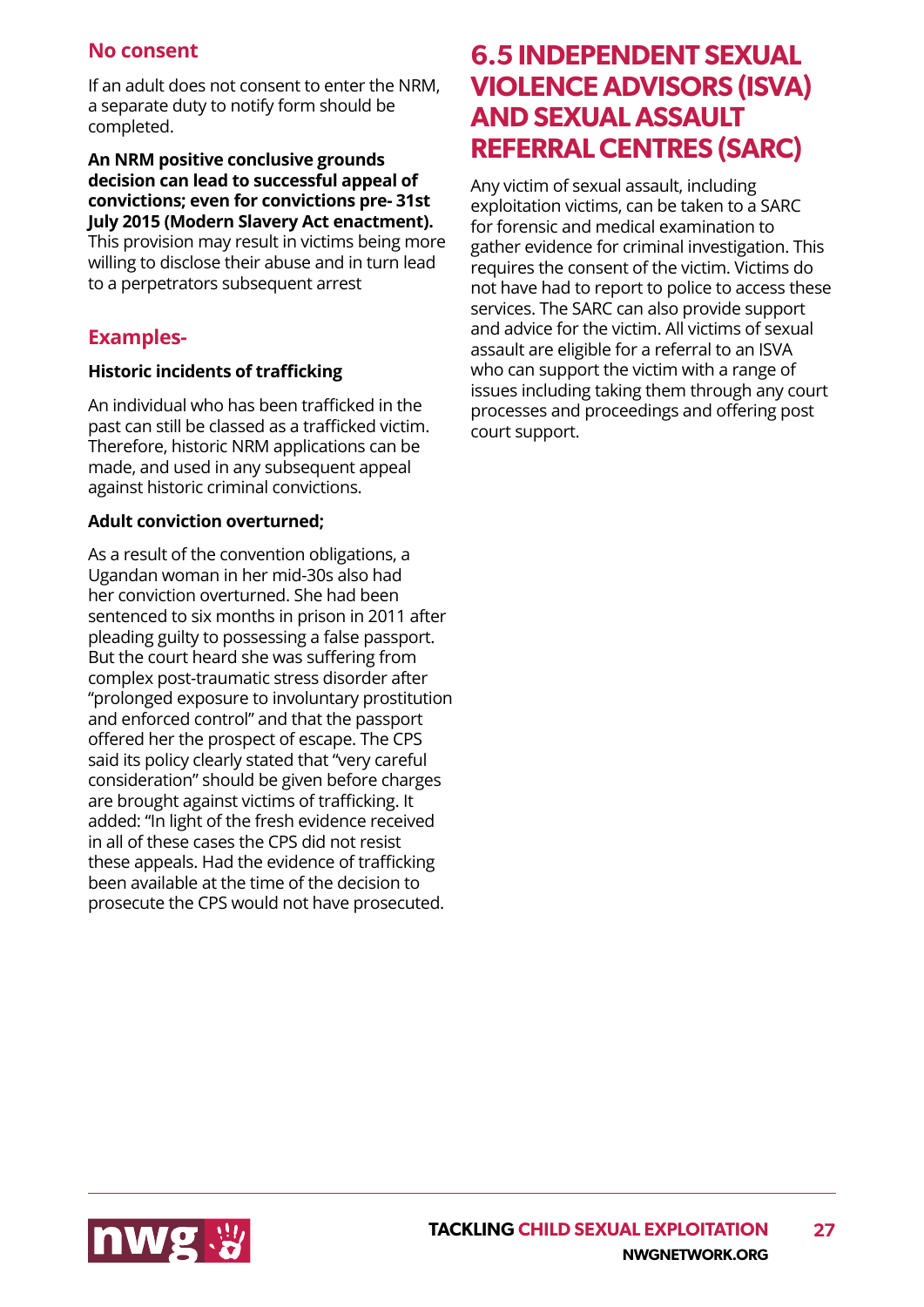# <span id="page-27-0"></span>**7. PERPETRATORS OF CHILD AND ADULT VICTIMS;**

This section of the toolkit has not been separated out into individual sections as many of the disruption options can be used for perpetrators of child or adult victims, however at the bottom of each disruption option there is a direction in red as to which perpetrator the disruption option can be used against.

# **7.1 DOMESTIC VIOLENCE PREVENTION NOTICES AND ORDERS.**

### **[Crime and Security Act 2010](https://www.legislation.gov.uk/ukpga/2010/17/crossheading/domestic-violence)**

Officers have a duty to take or initiate steps to make a victim as safe as possible. Officers should consider domestic violence protection notices (DVPN) and domestic violence protection orders (DVPO) at an early stage following a domestic abuse incident as part of this duty. These notices and orders may be used following a domestic incident to provide short-term protection to the victim when an arrest has not been made but positive action is required, or where an arrest has taken place, but the investigation is in progress.

This could be where a decision is made to caution the perpetrator or take no further action (NFA), or when the suspect is bailed without conditions.

NB; Cautioning of domestic abuse perpetrators needs a caveat of consideration for the victim's safety, cautioning is not deemed to be good practice. Conditional Cautioning is also not permitted according to [CPS Prosecuting DA](https://www.cps.gov.uk/legal-guidance/domestic-abuse-guidelines-prosecutors)  [Guidance](https://www.cps.gov.uk/legal-guidance/domestic-abuse-guidelines-prosecutors)

The DVPN/ DVPO process is designed to give breathing space to victims by granting a temporary respite from their abuser and allowing referral to support services without interference. The point at which victims seek help or leave their abuser can be when they are most at risk.

**The DVPN/DVPO process can be pursued without the victim's active support, or even against their wishes, if this is considered necessary to protect them from violence or threat of violence.** The victim also does not have to attend court. This can help by removing responsibility from the victim for taking action against their abuser.

For the police, it provides an alternative to allowing the suspect to remain at or return home. DVPNs and DVPOs are governed by sections 24 to 33 of the [Crime and Security Act](http://www.legislation.gov.uk/ukpga/2010/17/crossheading/domestic-violence)  [2010](http://www.legislation.gov.uk/ukpga/2010/17/crossheading/domestic-violence) (CSA).

It is a two-stage process involving both the police and the magistrates' court. Once the police have served a DVPN on the suspect, an application must be made to the magistrates' court for the DVPO within 48 hours of the DVPN being served. There are strict conditions which apply at each stage. Breach of either the notice or the order carries a power of arrest.

### (Applies to perpetrators of Child and Adult Victims)

# **Domestic violence protection notices**

For a DVPN to be available:

- the suspect must be over 18
- there must be reasonable grounds for believing that the suspect has been violent or has threatened violence towards an associated person, **and**
- that the DVPN is necessary to protect the associated person from violence or threat of violence by the suspect.

Although breach of a DVPN is not a crime carrying a formal sanction, there are consequences for the suspect. If an officer has reasonable grounds to believe that the suspect has breached the DVPN, the person should be arrested under [section 25\(1\)\(b\)](http://www.legislation.gov.uk/ukpga/2010/17/section/25) Crime and Security Act 2010.

(Applies to perpetrators of Child and Adult Victims)

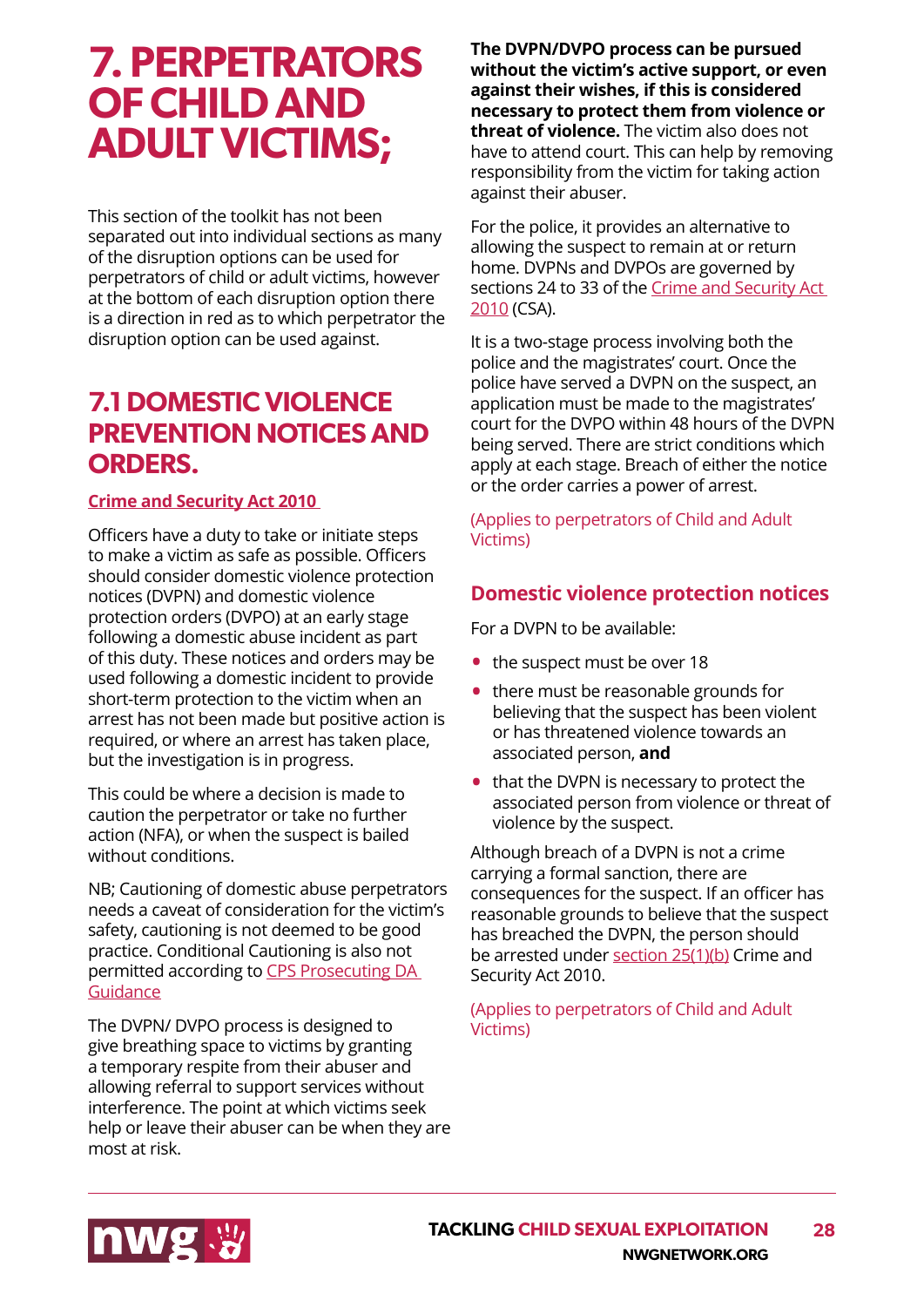# <span id="page-28-0"></span>**Domestic violence protection orders**

The content of the application must establish that:

- there are **reasonable grounds** for believing that the perpetrator has been **violent or has threatened violence** towards an **associated person**, and
- that the DVPO is **necessary to protect** the person from violence or threat of violence by the perpetrator.

Breach of a DVPO is a civil contempt of court under [section 63](http://www.legislation.gov.uk/ukpga/1980/43/section/63) of the Magistrates' Courts Act 1980. The court can order a fine not exceeding £50 per day up to a maximum of £5,000 or up to two months' imprisonment. As it is not a criminal offence, it is not recordable.

(Applies to perpetrators of Child and Adult Victims)

# **7.2 CONTROLLING OR COERCIVE BEHAVIOUR IN AN INTIMATE OR FAMILY RELATIONSHIP**

[Serious Crime Act 2015 s76](http://www.legislation.gov.uk/ukpga/2015/9/section/76/enacted)

Controlling or coercive behaviour is a key component of exploitation, and it is an offence where it is committed within an intimate or familial relationship.

A person commits an offence if they:

- repeatedly or continuously engage in behaviour towards another person that is controlling or coercive,
- at the time of the behaviour, the offender and victim are personally connected (includes in an intimate relationship) the behaviour has a serious effect on the victim, and
- the offender knows or ought to know that the behaviour will have a serious effect on the victim.

The behaviour is deemed to have a serious effect on the victim if:

• it causes them to fear, on at least two occasions, that violence will be used against them

• it causes them serious alarm or distress which has a substantial adverse effect on their usual day-to-day activities

This offence is punishable by a fine or imprisonment of up to five years.

(Applies to perpetrators of Child and Adult Victims)

# **7.3 RESTRAINING ORDERS**

#### **[Section 12 Domestic Violence, Crime and](https://www.legislation.gov.uk/ukpga/2004/28/section/12)  [Victims Act 2004](https://www.legislation.gov.uk/ukpga/2004/28/section/12)**

Restraining orders should be considered by police in any exploitation related prosecution, even where the victim has not requested the order to be made. Restraining orders are made by a court under Section 12 of the Domestic Violence, Crime and Victims Act 2004 and allow a court to make an Order either on the conviction or acquittal of a defendant for any offence where the court believes a restraining order is necessary to protect a person from harassment. The terms may be set by the court. If the Restraining Order is breached, the defendant may be subject to imprisonment for a term not exceeding five years, or a fine, or both.

(Applies to perpetrators of Child and Adult Victims)

# **7.4 NON-MOLESTATION ORDERS**

### **[Section 42 Family Law Act 1996](https://www.legislation.gov.uk/ukpga/1996/27/section/42)**

Non- Molestation Orders can be considered where an offender is deemed to be an 'associated person' and can restrict contact and harassment of a victim. 'Associated persons' are usually family members or spouses, however there is eligibility for one member of a noncohabiting couple where there has been an intimate personal relationship with each other which was of significant duration.

(Applies to perpetrators of Child and Adult Victims)

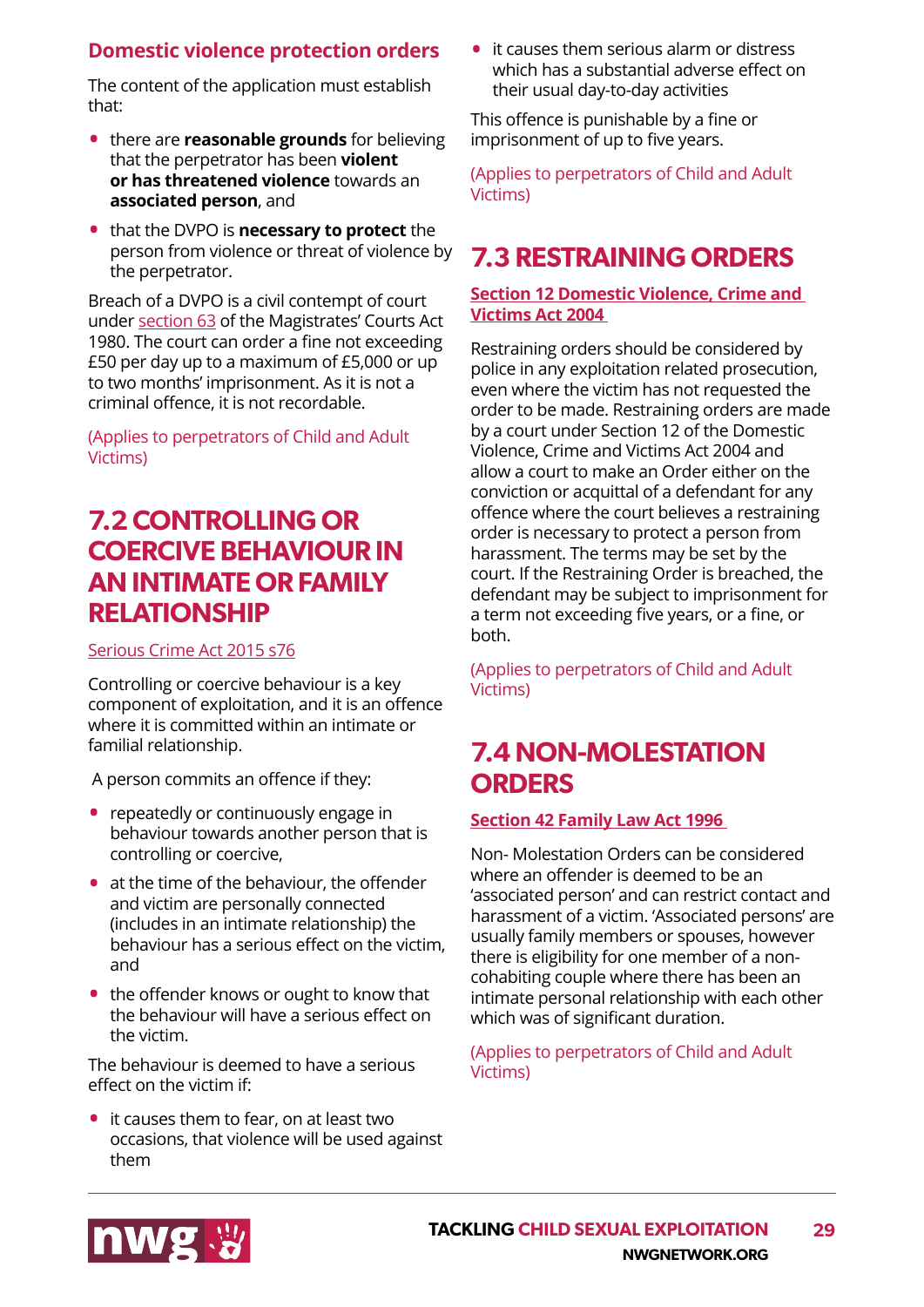# <span id="page-29-0"></span>**7.5 CHILD ABDUCTION WARNING NOTICES (CAWN)**

### **[Section 2 Child Abduction Act 1984](https://www.legislation.gov.uk/ukpga/1984/37/section/2)**

Child Abduction Warning Notices (CAWNs) are issued by the police to disrupt contact between an adult and a child, where the child is aged under 16 years or aged under 18 years if they are in the care of the local authority.

It is an offence for a person not connected to the child to take the child away 'without legal authority'. In such cases, the police may remove the child to a place of safety and issue a formal warning to the perpetrator. CAWNs are issued to individuals who are believed to place the child at risk of offences being committed against them. There is a requirement for the child's parent or guardian to give permission for the CAWN to be served.

Breach of a CAWN is not a criminal offence, however, breaches of CAWNs provide evidence to support a prosecution under s2 Child Abduction Act 1984 and/or to support applications for Sexual Risk Orders, Civil Injunctions or evictions.

Offences of Abduction of Children in Care / Abduction of a child by other person should be considered in the event of a breach of a CAWN.

(Applies ONLY to perpetrators of Child Victims)

# **7.6 EXPLOITATION WARNING NOTICE;**

The Exploitation Warning Notice has been developed by Merseyside police, is not a Court Order or any form of conviction or caution. The purpose of it is to formally advise a suspected perpetrator of exploitation that the police have identified them as being involved in the exploitation of individuals.

The Notice outlines that there is intelligence available which links the suspect perpetrator and / or associates to the exploitation of children or vulnerable people in or outside of Merseyside.This form could be easily adopted for respective police forces using the [Merseyside Police template](http://www.stop-cse.org/download/5305/).

Breach of an Exploitation Warning Notice is not a criminal offence, however, breaches of Exploitation Warning Notices provide evidence to support applications for Slavery and Trafficking Risk Orders, Civil Injunctions or evictions.

(Applies to perpetrators of Child and Adult Victims)

# **7.7 ABDUCTION OF CHILDREN IN CARE**

### **[Section 49 Children Act 1989](https://www.legislation.gov.uk/ukpga/1989/41/section/49)**

It is an offence if someone knowingly and without lawful authority or reasonable excuse:

- takes a child who is subject of a care order, emergency protection order (EPO) or powers of police protection, away from the responsible person,
- keeps the child away from the responsible person
- induces, assists or incites such a child to run away or stay away from the responsible person.

Criminal charges for Abduction of a Child in Care can result in imprisonment for up to six months, a fine not exceeding £5000 or both.

(Applies ONLY to perpetrators of Child victims)

# **7.8 ABDUCTION OF CHILD BY OTHER PERSONS**

### **[Section 2 Child Abduction Act 1984](https://www.legislation.gov.uk/ukpga/1984/37/section/2)**

A person commits an offence if, without lawful authority or reasonable excuse, he takes or detains a child under the age of sixteen;

- so as to remove him/her from the lawful control of any person having lawful control of the child; or
- so as to keep him/her out of the lawful control of any person entitled to lawful control of the child.

(Applies ONLY to perpetrators of Child victims)

(Merseyside Police - DCI Cath Haggerty)

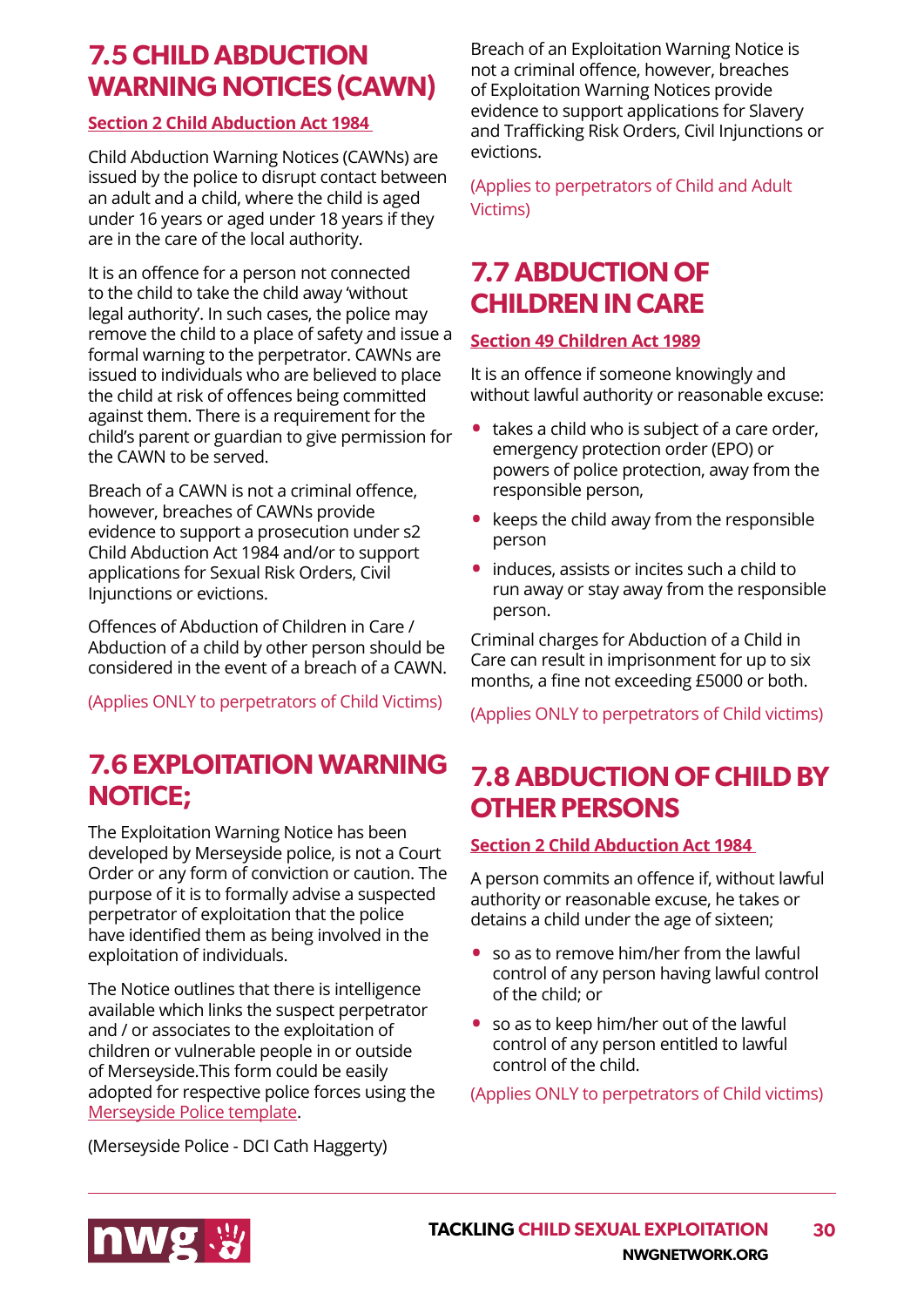# <span id="page-30-0"></span>**7.9 SEXUAL OFFENCES**

#### **[Sexual Offences Act 2003](https://www.legislation.gov.uk/ukpga/2003/42/contents)**

The Sexual Offences Act 2003 introduced a range of offences that recognise the grooming, coercion and control of children.

### **[Section 47 Paying for the Sexual](https://www.legislation.gov.uk/ukpga/2003/42/section/47)  [Services of a Child](https://www.legislation.gov.uk/ukpga/2003/42/section/47)**

A person commits an offence if;

- he intentionally obtains for himself the sexual services of another person
- before obtaining those services, he has made or promised payment for those services to **B** or a third person, or knows that another person has made or promised such a payment, and
- either:
- **• <sup>B</sup>** is under 18, and he does not reasonably believe that B is 18 or over, or
- **• <sup>B</sup>**is under 13.

(Applies ONLY to perpetrators of Child victims)

### **[Section 48 Causing or Inciting the](https://www.legislation.gov.uk/ukpga/2003/42/section/48)  [Sexual Exploitation of a Child](https://www.legislation.gov.uk/ukpga/2003/42/section/48)**

A person commits an offence if—

he intentionally causes or incites another person **B** to be sexually exploited in any part of the world, and

either;

- **• <sup>B</sup>** is under 18, and A does not reasonably believe that B is 18 or over, or
- **• <sup>B</sup>** is under 13.

A person guilty of an offence under this section is liable;

- on summary conviction, to imprisonment for a term not exceeding 6 months or a fine not exceeding the statutory maximum or both;
- on conviction on indictment, to imprisonment for a term not exceeding 14 years.

(Applies ONLY to perpetrators of Child victims)

### **[Section 49 Controlling a Child in](https://www.legislation.gov.uk/ukpga/2003/42/section/49)  [relation to Sexual Exploitation](https://www.legislation.gov.uk/ukpga/2003/42/section/49)**

A person commits an offence if—

he intentionally controls any of the activities of another person **B** relating to **B**'s sexual exploitation in any part of the world, and

either

- **• <sup>B</sup>** is under 18, and A does not reasonably believe that B is 18 or over, or
- **• <sup>B</sup>** is under 13.

A person guilty of an offence under this section is liable;

- on summary conviction, to imprisonment for a term not exceeding 6 months or a fine not exceeding the statutory maximum or both;
- on conviction on indictment, to imprisonment for a term not exceeding 14 years.

(Applies ONLY to perpetrators of Child victims)

### **Section 50 Arranging or Facilitating the Sexual Exploitation of a Child**

#### **[Sexual Offences Act 2003](https://www.legislation.gov.uk/ukpga/2003/42/contents)**

A person commits an offence if;

he intentionally arranges or facilitates the sexual exploitation in any part of the world of another person **B**, and

either;

- **• <sup>B</sup>** is under 18, and A does not reasonably believe that B is 18 or over, or
- **• <sup>B</sup>** is under 13.

A person guilty of an offence under this section is liable;

- on summary conviction, to imprisonment for a term not exceeding 6 months or a fine not exceeding the statutory maximum or both;
- on conviction on indictment, to imprisonment for a term not exceeding 14 years.

(Applies ONLY to perpetrators of Child victims)

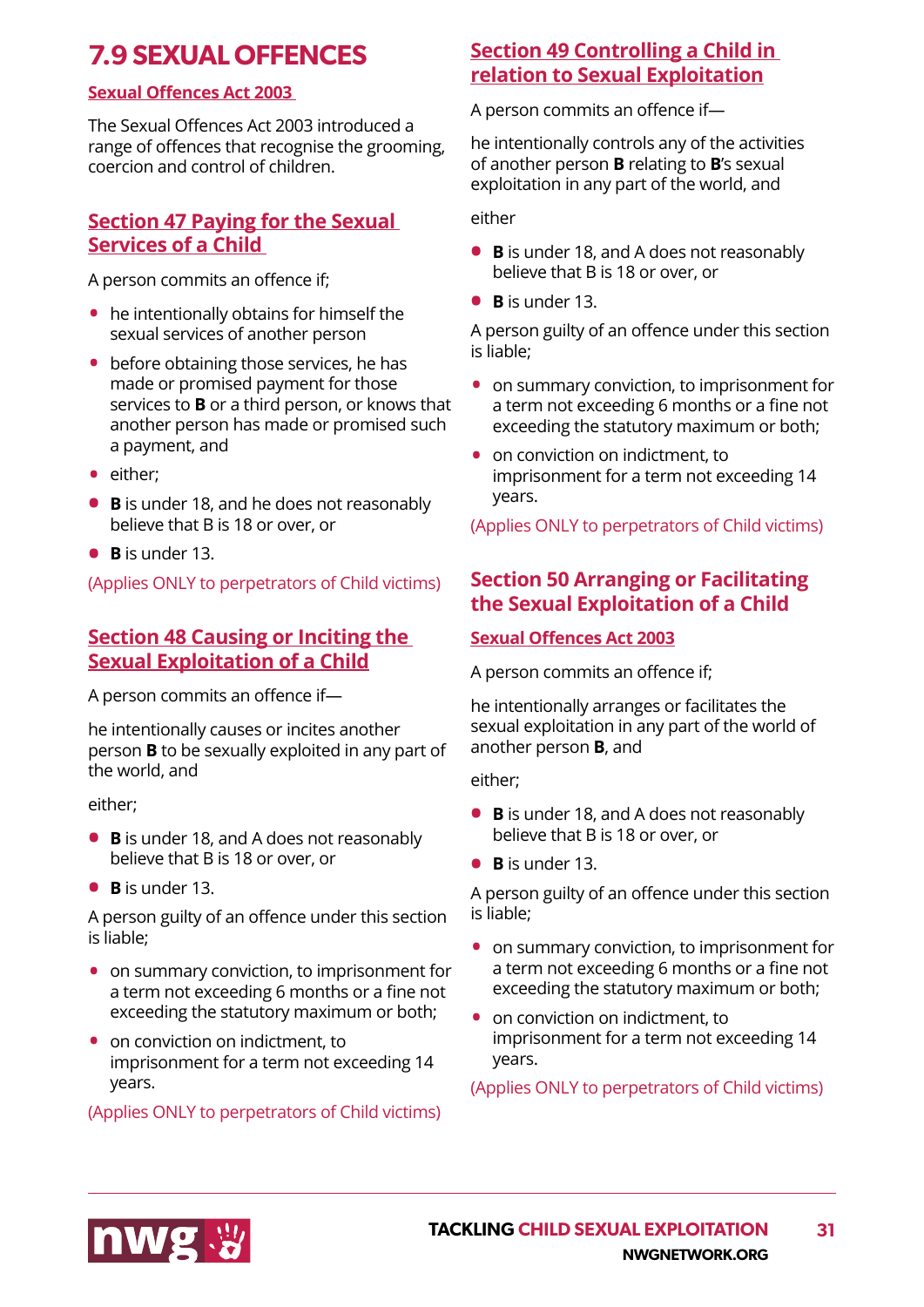### **Operation Summer- West Midlands Police pro-active operation to safeguard victims of CSE:**

There are various tactics deployed to safeguard exploitation victims. Operation SUMMER involved the seizure of underwear from victims of CSE which provided the platform to produce credible indisputable evidence. It presents the opportunity to;

- Map offenders across areas
- Link to other criminality and opportunities that present themselves for alternative enforcement
- Tiered intervention plans to mitigate or manage the threat posed including the application for civil interventions such as SROs

Follow link to [Operation Summer document](http://www.stop-cse.org/download/5314/).

# **Sexual Activity with a person with a mental disorder impeding choice**

#### **[Section 30 Sexual Offences Act 2003](http://www.legislation.gov.uk/ukpga/2003/42/section/30/2010-12-01)**

Sexual activity with a person with a mental disorder impeding choice

- (1) A person (A) commits an offence if—
- (a) he intentionally touches another person (B),
- (b) the touching is sexual,
- (c) B is unable to refuse because of or for a reason related to a mental disorder, and
- (d) A knows or could reasonably be expected to know that B has a mental disorder and that because of it or for a reason related to it B is likely to be unable to refuse.
- (2) B is unable to refuse if—
- (a) he lacks the capacity to choose whether to agree to the touching (whether because he lacks sufficient understanding of the nature or reasonably foreseeable consequences of what is being done, or for any other reason), or
- (b) he is unable to communicate such a choice to A.
- (3) A person guilty of an offence under this section, if the touching involved—
- (a) penetration of B's anus or vagina with a part

of A's body or anything else,

- (b) penetration of B's mouth with A's penis,
- (c) penetration of A's anus or vagina with a part of B's body, or
- (d) penetration of A's mouth with B's penis,

is liable, on conviction on indictment, to imprisonment for life.

(Applies to perpetrators of Child and Adult Victims)

### **Rape**

### **[Section 1 Sexual Offences Act 2003](http://www.legislation.gov.uk/ukpga/2003/42/part/1/crossheading/rape)**

The elements of rape are:

- (A) intentionally penetrates the vagina, anus or mouth of another person (B) with his penis;
- (B) does not consent to the penetration, and
- (A) does not reasonably believe that (B) consents

Penetration of the mouth is included.

Rape is a crime of basic intent, and the influence of substances including alcohol or drugs is no defence.

(Applies to perpetrators of Child and Adult Victims)

# **Assault by penetration**

### **[Section 2 Sexual Offences Act 2003](http://www.legislation.gov.uk/ukpga/2003/42/section/2)**

The elements of assault by penetration are:

- A person (A) intentionally penetrates the vagina or anus of another person (B) with a part of their body or anything else:
- The penetration is sexual
- (B) does not consent to the penetration, and
- (A) does not reasonably believe that (B) consents.

The meaning of sexual, consent, reasonable belief and the evidential and conclusive presumptions all apply to this offence.

(Applies to perpetrators of Child and Adult Victims)

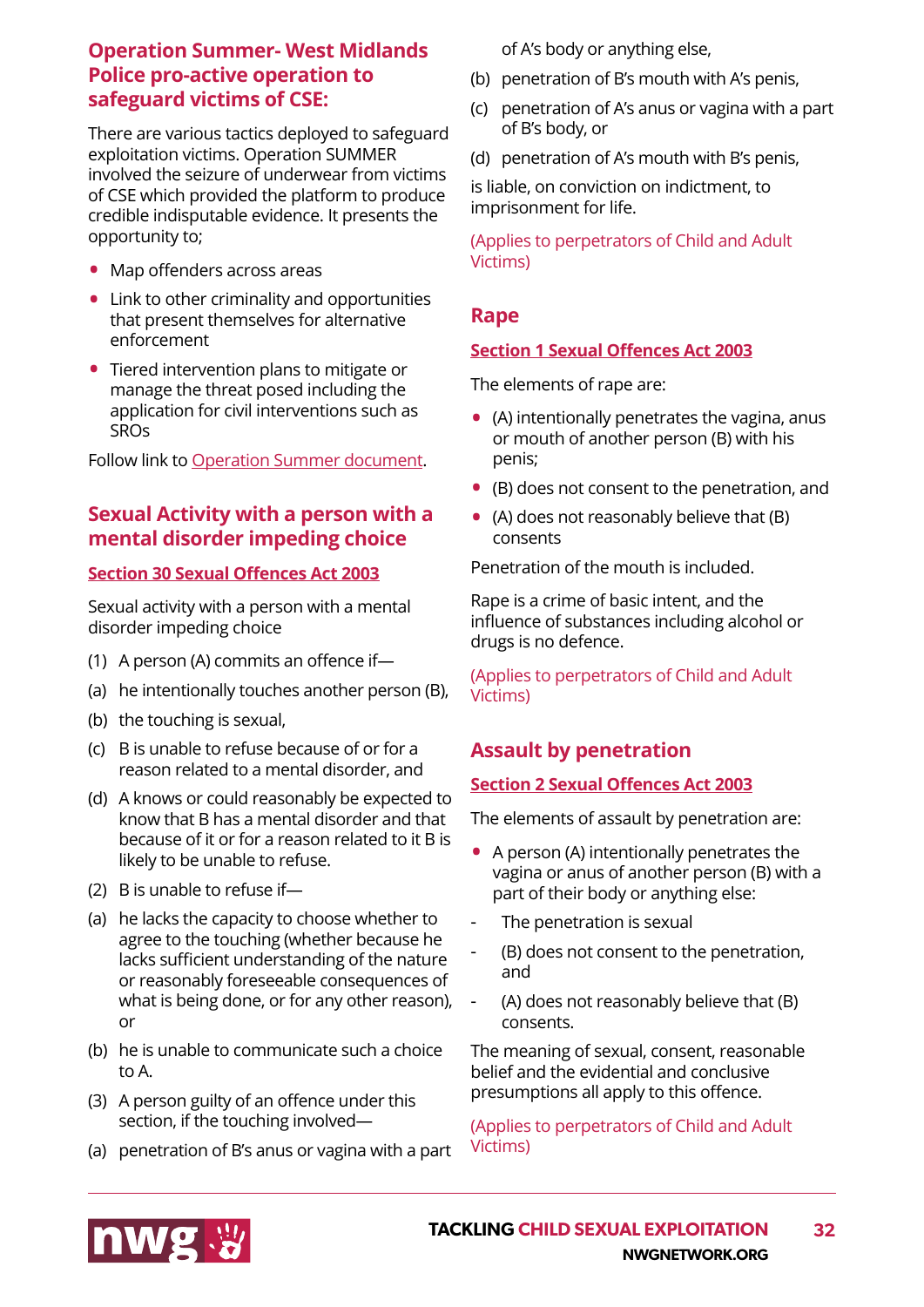### **[Sexual Assault section 3 Sexual Offences Act](http://www.legislation.gov.uk/ukpga/2003/42/schedule/3)  [2003](http://www.legislation.gov.uk/ukpga/2003/42/schedule/3)**

The elements of the offence of sexual assault are:

- A person (A) intentionally touches another person (B)
- the touching is sexual
- (B) does not consent to the touching, and
- (A) does not reasonably believe that (B) consents.

(Applies to perpetrators of Child and Adult Victims)

#### **[Causing sexual activity without consent](http://www.legislation.gov.uk/ukpga/2003/42/section/4)  [section 4 Sexual Offences Act 2003](http://www.legislation.gov.uk/ukpga/2003/42/section/4)**

The elements of this offence are:

- A person (A) intentionally causes (B) to engage in activity
- the activity is sexual
- (B) does not consent to engaging in the activity
- (A) does not reasonably believe that (B) consents.

This offence covers situations where, for example:

- a victim is forced to carry out a sexual act involving their own person, such as masturbation,
- to engage in sexual activity with a third party, who may be willing or not, or
- to engage in sexual activity with the offender e.g. woman forces a man to penetrate her.

(Applies to perpetrators of Child and Adult Victims)

#### **Sexual Offences Against Children**

The 2003 Act identifies three categories of offences against children of different age. They are:

- Offences against those under 13;
- Offences against those under 16;
- Offences against those under 18.

Offences against children under 13yrs- sections 5 – 8 Sexual Offences Act 2003

• Sections 5-8 apply the main non-consensual offences to children under 13, except that consent in these offences is irrelevant. A child under 13 does not, under any circumstances, have the legal capacity to consent to any form of sexual activity.

#### **[Section 5 Sexual Offences Act 2003: Rape of](http://www.legislation.gov.uk/ukpga/2003/42/section/5)  [a child under 13](http://www.legislation.gov.uk/ukpga/2003/42/section/5)**

- Section 5 makes it an offence for a person intentionally to penetrate with his penis the vagina, anus or mouth of a child under 13.
- In cases where a defendant admits sexual activity with a child under 13 but states that the victim consented, the proper course is to invite the court to hold a Newton hearing. On no account should a section 1 rape count be added as an alternative.

#### (Applies ONLY to perpetrators of Child victims)

#### **[Section 6 Sexual Offences Act 2003: Assault](http://www.legislation.gov.uk/ukpga/2003/42/section/6/2008-05-15)  [of a child under 13 by penetration](http://www.legislation.gov.uk/ukpga/2003/42/section/6/2008-05-15)**

- Section 6 makes it an offence for a person intentionally to penetrate sexually the vagina, or anus of a child under 13 with a part of his body, or with anything else.
- A defendant indicted for assault of a child under 13 by penetration may, on appropriate facts, be acquitted of the offence charged and convicted in the alternative of the lesser offence of sexual assault.

#### (Applies ONLY to perpetrators of Child victims)

#### **[Section 7: Sexual assault of a child under 13](http://www.legislation.gov.uk/ukpga/2003/42/section/7)**

• Section 7 makes it an offence for a person to touch a child under 13 sexually.

#### (Applies ONLY to perpetrators of Child victims)

#### **[Section 8: Causing or inciting a child under](http://www.legislation.gov.uk/ukpga/2003/42/section/8)  [13 to engage in sexual activity](http://www.legislation.gov.uk/ukpga/2003/42/section/8)**

• Section 8 makes it an offence for a person intentionally to cause or incite a child (B) under the age of 13 to engage in sexual activity.

(Applies ONLY to perpetrators of Child victims)

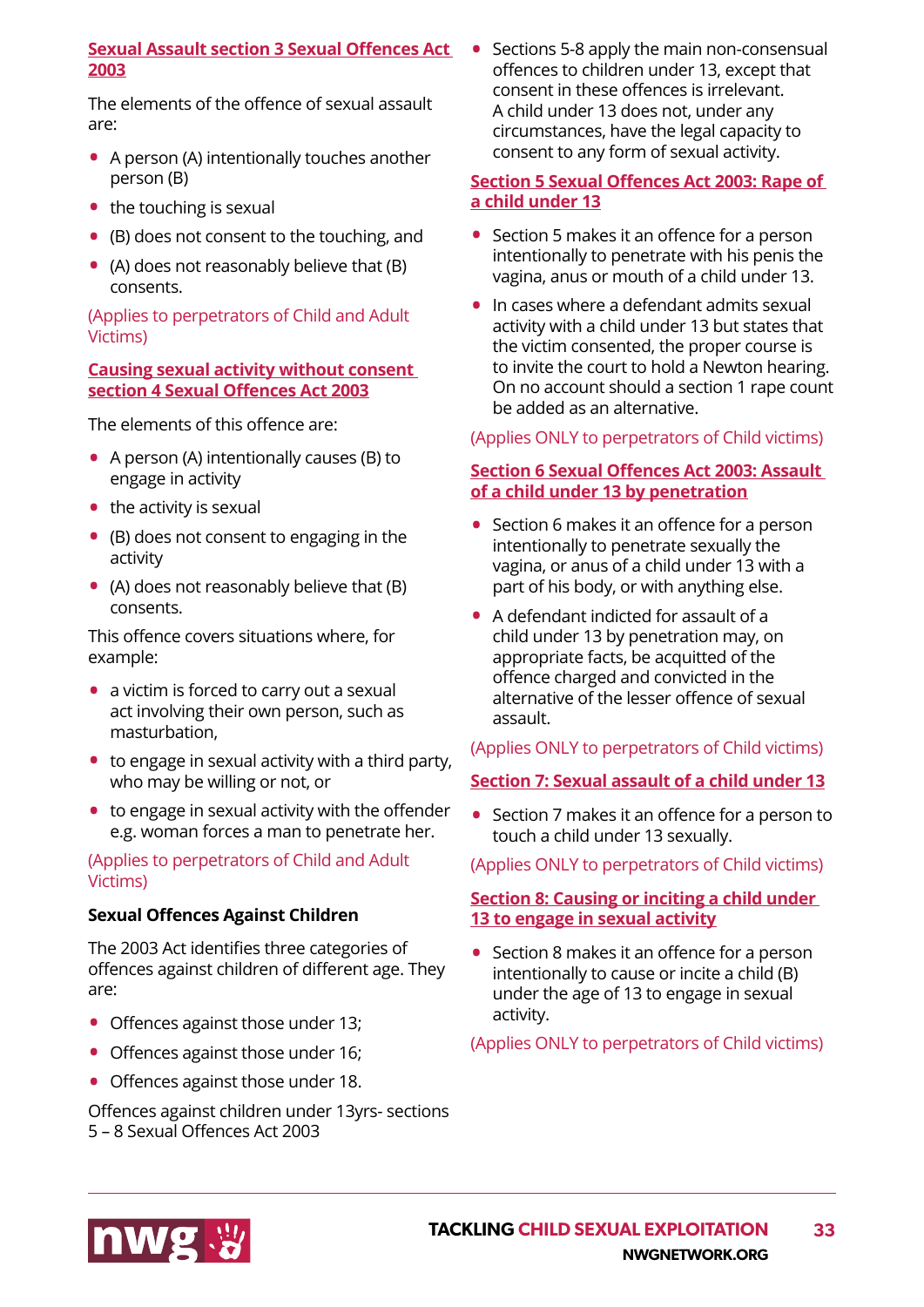### **Sections 9 to 15 of the Sexual Offences Act 2003 are designed to protect children under 16.**

#### **[Section 9 Sexual Offences Act 2003- Sexual](http://www.legislation.gov.uk/ukpga/2003/42/section/9)  [Activity with a Child](http://www.legislation.gov.uk/ukpga/2003/42/section/9)**

A person aged 18 or over (A) commits an offence if—

- he intentionally touches another person (B),
- the touching is sexual, and

#### either—

B is under 16 and A does not reasonably believe that B is 16 or over, or

B is under 13.

A person guilty of an offence under this section, if the touching involved—

- (a) penetration of B's anus or vagina with a part of A's body or anything else,
- (b) penetration of B's mouth with A's penis,
- (c) penetration of A's anus or vagina with a part of B's body, or
- (d) penetration of A's mouth with B's penis

(Applies ONLY to perpetrators of Child victims)

#### **[Section 10 Sexual Offences Act 2003- Causing](http://www.legislation.gov.uk/ukpga/2003/42/section/10)  [or inciting a child to engage in sexual](http://www.legislation.gov.uk/ukpga/2003/42/section/10)  [activity](http://www.legislation.gov.uk/ukpga/2003/42/section/10)**

Causing or inciting a child to engage in sexual activity

A person aged 18 or over (A) commits an offence if—

- he intentionally causes or incites another person (B) to engage in an activity,
- the activity is sexual, and

#### either—

B is under 16 and A does not reasonably believe that B is 16 or over, or

B is under 13.

A person guilty of an offence under this section, if the activity caused or incited involved—

- (a) penetration of B's anus or vagina,
- (b) penetration of B's mouth with a person's penis,
- (c) penetration of a person's anus or vagina with a part of B's body or by B with anything else, or
- (d) penetration of a person's mouth with B's penis,

(Applies ONLY to perpetrators of Child victims)

#### **[Section 11 Sexual Offences Act](http://www.legislation.gov.uk/ukpga/2003/42/section/11/enacted)  [2003-Engaging in sexual activity in the](http://www.legislation.gov.uk/ukpga/2003/42/section/11/enacted)  [presence of a child](http://www.legislation.gov.uk/ukpga/2003/42/section/11/enacted)**

Engaging in sexual activity in the presence of a child

A person aged 18 or over (A) commits an offence if—

- he intentionally engages in an activity,
- the activity is sexual,
- for the purpose of obtaining sexual gratification, he engages in it—
- (i) when another person (B) is present or is in a place from which A can be observed, and
- (ii) knowing or believing that B is aware, or intending that B should be aware, that he is engaging in it, and
- (d) either—
- (i) B is under 16 and A does not reasonably believe that B is 16 or over, or
- (ii) B is under 13.

(Applies ONLY to perpetrators of Child victims)

#### **[Section 12 Sexual Offences Act 2003-Causing](http://www.legislation.gov.uk/ukpga/2003/42/section/12)  [a child to watch a sexual act](http://www.legislation.gov.uk/ukpga/2003/42/section/12)**

A person aged 18 or over (A) commits an offence if—

- for the purpose of obtaining sexual gratification, he intentionally causes another person (B) to watch a third person engaging in an activity, or to look at an image of any person engaging in an activity,
- the activity is sexual, and

either—

- (i) B is under 16 and A does not reasonably believe that B is 16 or over, or
- (ii) B is under 13.

#### (Applies ONLY to perpetrators of Child victims)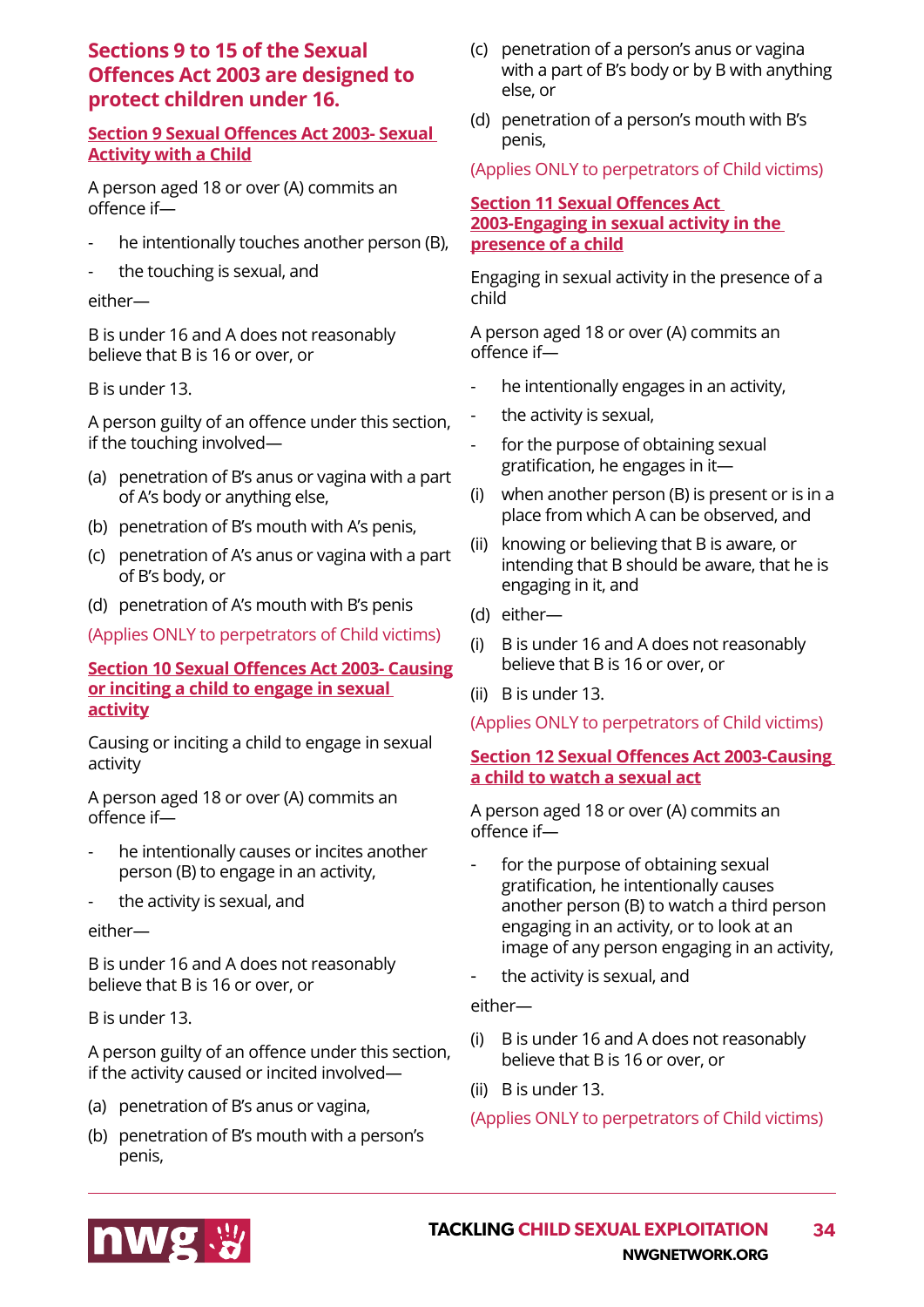#### <span id="page-34-0"></span>**[Section 13 Sexual Offences Act 2003-Child](http://www.legislation.gov.uk/ukpga/2003/42/section/13)  [Sex offences committed by children or](http://www.legislation.gov.uk/ukpga/2003/42/section/13)  [young persons](http://www.legislation.gov.uk/ukpga/2003/42/section/13)**

A person under 18 commits an offence if he does anything which would be an offence under any of sections 9 to 12 if he were aged 18.

### (Applies ONLY to perpetrators of Child victims)

#### **[Section 14 Sexual Offences Act 2003](http://www.legislation.gov.uk/ukpga/2003/42/section/14?view=extent)  [-Arranging or facilitating the commission of](http://www.legislation.gov.uk/ukpga/2003/42/section/14?view=extent)  [a child sex offence](http://www.legislation.gov.uk/ukpga/2003/42/section/14?view=extent)**

A person commits an offence if—

- he intentionally arranges or facilitates something that he intends to do, intends another person to do, or believes that another person will do, in any part of the world, and
- doing it will involve the commission of an offence under any of sections 9 to 13.

### (Applies ONLY to perpetrators of Child victims)

### **[Section 15 Sexual Offences Act 2003](http://www.legislation.gov.uk/ukpga/2003/42/section/15)  [meeting a child following sexual grooming](http://www.legislation.gov.uk/ukpga/2003/42/section/15)**

A person aged 18 or over (A) commits an offence if—

- (a) A has met or communicated with another person (B) on at least two occasions and subsequently-
- (i) A intentionally meets B,
- (ii) A travels with the intention of meeting B in any part of the world or arranges to meet B in any part of the world, or
- (iii) B travels with the intention of meeting A in any part of the world,
- (b) A intends to do anything to or in respect of B, during or after the meeting mentioned in paragraph (a)(i) to (iii) and in any part of the world, which if done will involve the commission by A of a relevant offence,
- (c) B is under 16, and
- (d) A does not reasonably believe that B is 16 or over.

(Applies ONLY to perpetrators of Child victims)

# **7.10 INHERENT JURISDICTION-IN RESPECT OF A CHILD**

### **Inherent Jurisdiction.**

[Section 100 Children Act 1989](http://www.legislation.gov.uk/ukpga/1989/41/section/100) 

#### **The nature of inherent jurisdiction proceedings**

It is the duty of the court under its inherent jurisdiction to ensure that a child who is the subject of proceedings is protected and properly taken care of. The court may in exercising its inherent jurisdiction make any order or determine any issue in respect of a child unless limited by case law or statute. Such proceedings should not be commenced unless it is clear that the issues concerning the child cannot be resolved under the Children Act 1989.

The court may under its inherent jurisdiction, in addition to all of the orders which can be made in family proceedings, make a wide range of injunctions for the child's protection of which the following are the most common –

- (a) orders to restrain publicity;
- (b) orders to prevent an undesirable association;
- (c) orders relating to medical treatment;
- (d) orders to protect abducted children, or children where the case has another substantial foreign element; and
- (e) orders for the return of children to and from another state.

The court's wardship jurisdiction is part of and not separate from the court's inherent jurisdiction. The distinguishing characteristics of wardship are that –

- (a) custody of a child who is a ward is vested in the court; and
- (b) although day to day care and control of the ward is given to an individual or to a local authority, no important step can be taken in the child's life without the court's consent.

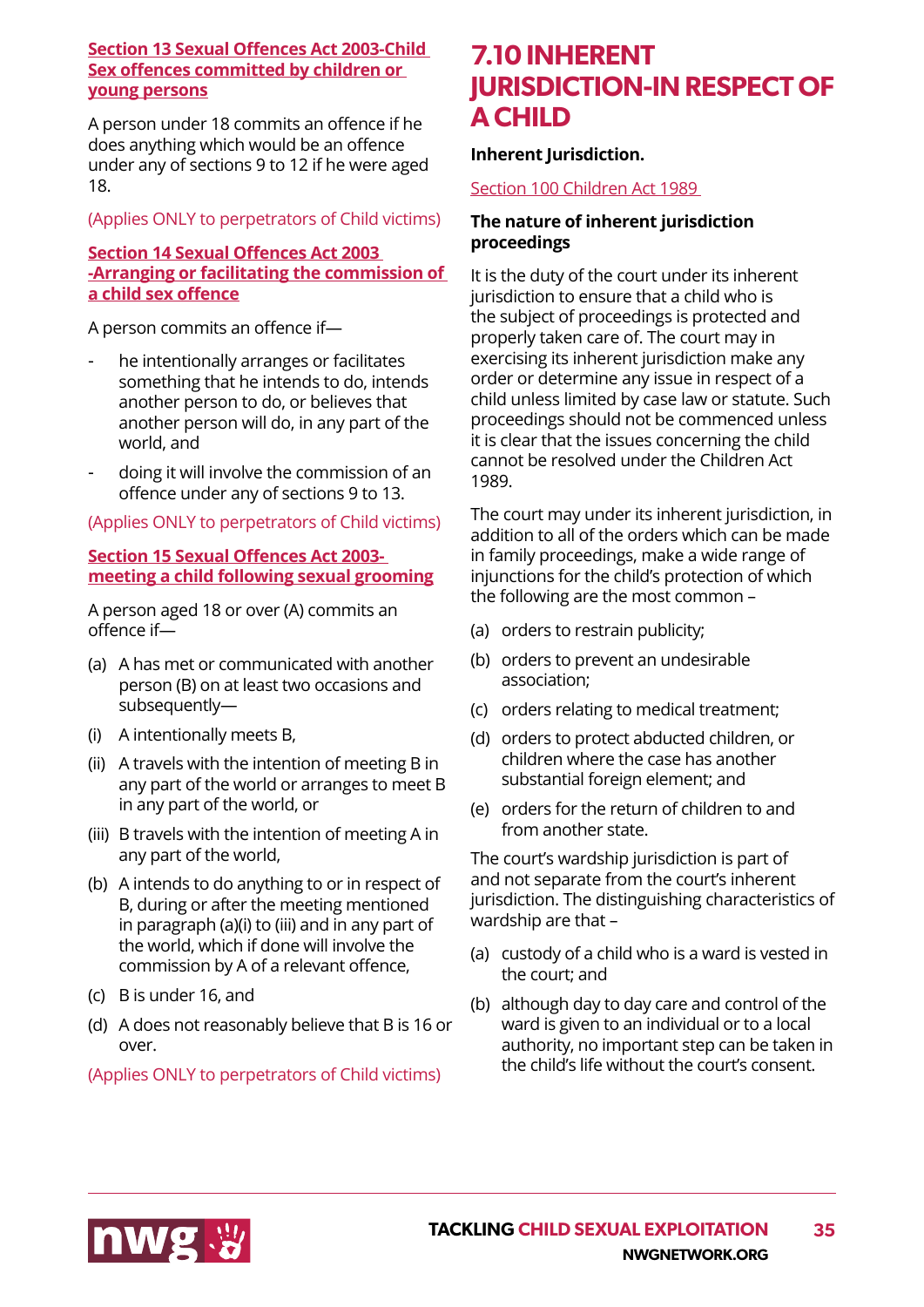### **Transfer of proceedings to family Court**

Whilst the family court does not have jurisdiction to deal with applications that a child be made or cease to be a ward of court, consideration should be given to transferring the case in whole or in part to family court where a direction has been given confirming the wardship and directing that the child remain a ward of court during his minority or until further order.

The family court must transfer the case back to the High Court if a decision is required as to whether the child should remain a ward of court.

The following proceedings in relation to a ward of court will be dealt with in the High Court unless the nature of the issues of fact or law makes them more suitable for hearing in the family court –

- (a) those in which an officer of the Cafcass High Court Team or the Official Solicitor is or becomes the litigation friend or children's guardian of the ward or a party to the proceedings;
- (b) those in which a local authority is or becomes a party;
- (c) those in which an application for paternity testing is made;
- (d) those in which there is a dispute about medical treatment;
- (e) those in which an application is opposed on the grounds of lack of jurisdiction;
- (f) those in which there is a substantial foreign element;
- (g) those in which there is an opposed application for leave to take the child permanently out of the jurisdiction or where there is an application for temporary removal of a child from the jurisdiction and it is opposed on the ground that the child may not be duly returned.

### **Parties**

Where the child has formed or is seeking to form an association, considered to be undesirable, with another person, that other person should not be made a party to the application. Such a person should be made a respondent only to an application within the

proceedings for an injunction or committal. Such a person should not be added to the title of the proceedings nor allowed to see any documents other than those relating directly to the proceedings for the injunction or committal. He or she should be allowed time to obtain representation and any injunction should in the first instance extend over a few days only.

### **Removal from jurisdiction**

A child who is a ward of court may not be removed from England and Wales without the court's permission. Practice Direction 12F (International Child Abduction) deals in detail with locating and protecting children at risk of unlawful removal.

### **Criminal Proceedings**

Case law establishes that:

There is no requirement for the police or any other agency carrying out statutory powers of investigation or enforcement to seek the permission of the court to interview a child who is a ward of court. The fact that a child is a ward of court does not affect the powers and duties of the police or other statutory agencies in relation to their investigations. Provided that the relevant statutory requirements are complied with, the police or other agencies are under no duty to take any special steps in carrying out their functions in relation to a child who is a ward of court.

Where a child has been interviewed by the police in connection with contemplated criminal proceedings and the child is, or subsequently becomes, a ward of court, the permission of the court is not required for the child to be called as a witness in the criminal proceedings.

Where the police or other statutory agencies take any action in relation to a child who is a ward of court, the person(s) with day to day care and control of the child, or where applicable the local authority, should bring the relevant information to the attention of the court as soon as practicable. Where wardship proceedings are continuing, any children's guardian appointed for the child must be informed of the situation by the other parties.

(Applies to perpetrators of Child victims)

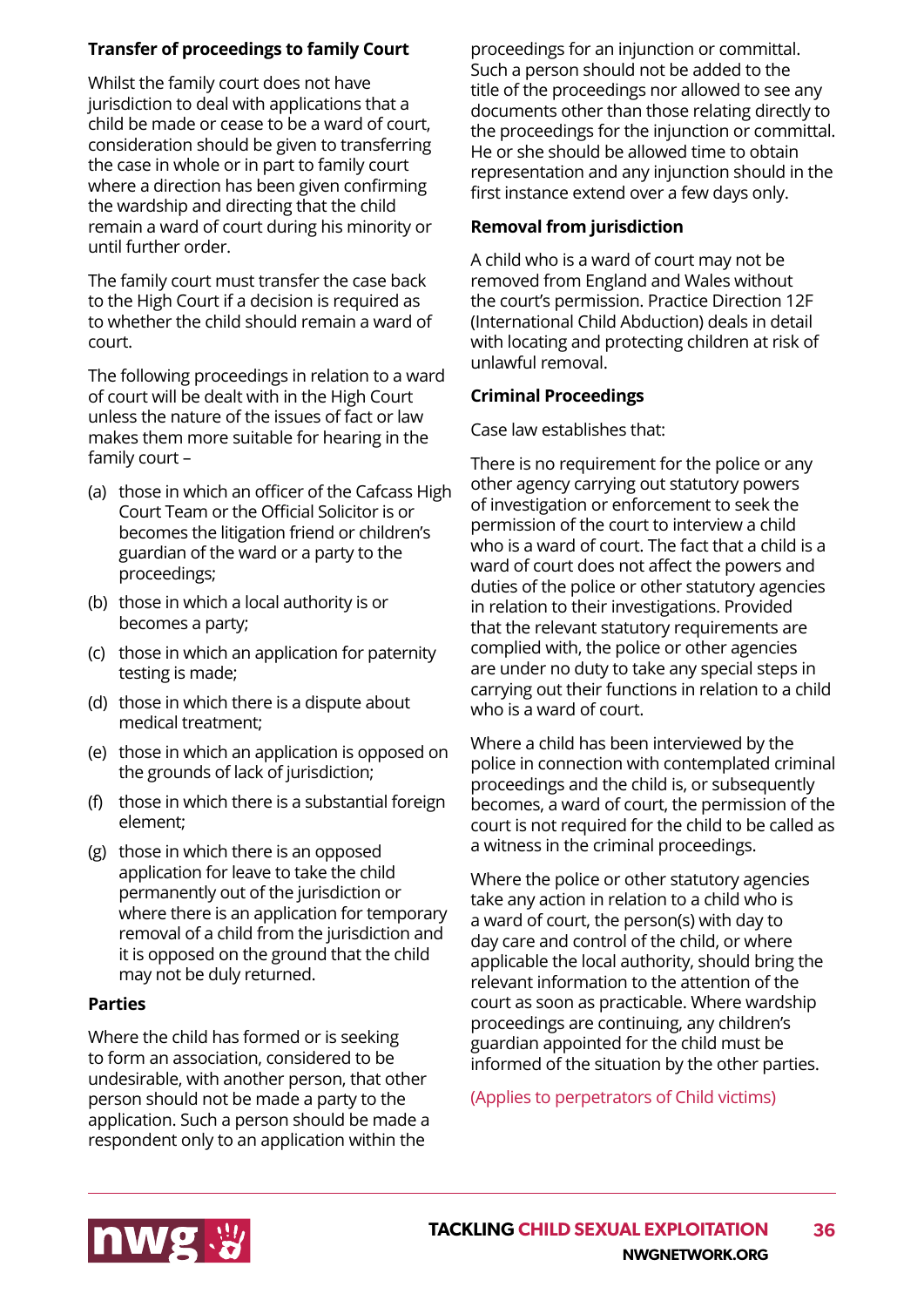# <span id="page-36-0"></span>**7.11 INHERENT JURISDICTION-IN RESPECT OF AN ADULT**

### **Court's inherent jurisdiction**

Adults who are vulnerable but who have capacity are outside the jurisdiction of Mental Capacity Act 2005. The High Court can use its inherent jurisdiction to intervene to protect vulnerable adults by making freezing orders to prevent money or property being disposed of. These powers can also be used to recover funds and set aside asset transfers procured by undue influence, duress or fraud or where there is evidence that a vulnerable donor is, for some other reason, unable to make a free decision or is incapacitated or disabled from giving or expressing real and genuine consent.

### **[6.3 Human Rights Act 1998](http://www.legislation.gov.uk/ukpga/1998/42/contents)**

The Human Rights Act 1998 applies the principles of the European Convention on Human Rights (ECHR). Local authorities must use their powers without infringing those rights. Article 8 of the ECHR gives individuals the freedom to enjoy private and family life. The provisions of MCA 2005 have been held to be compatible with this freedom.

#### **Facts**

A local authority applied to the High Court on 19 April 2011 to use its inherent jurisdiction to protect an elderly husband and wife who were subject to undue influence and duress from their son with whom they lived. The son used bullying behaviour to coerce his parents to move out of their home, to prevent them from seeing friends and to disrupt the help offered by carers visiting their home. The husband was subsequently found to lack capacity and so his needs came within the jurisdiction of MCA 2005. Mrs Justice Theis granted an interim injunction under section 48 of the MCA 2005 (for the husband) and under the court's inherent jurisdiction (for the wife) restraining the son's abusive behaviour towards his parents, their carers and friends. The son appealed to the Court of Appeal on 16 January 2012 arguing that the inherent jurisdiction of the court had not survived the passing of MCA 2005.

## **Decision**

After reviewing the pre-2005 case law and the consultation process that culminated in MCA 2005, the Court of Appeal held the following:

- The inherent jurisdiction of the court was still available and had not been ousted by the MCA 2005 statutory jurisdiction. It was clear from case law post 2005 such as Westminster City Council v C [2008] EWCA Civ 198, that this jurisdiction still existed alongside the statutory code and was available to cover circumstances outside the scope of MCA 2005. Further, it would have been open to parliament to restrict the use of the inherent jurisdiction in cases that were not within MCA 2005 if that was what it had intended.
- In affirmation of Munby I's decision in Re SA (Vulnerable adult with capacity: marriage) [2005] EWHC 2942 (Fam), the inherent jurisdiction of the court was available to all vulnerable adults whether that vulnerability was as a result of:
	- mental incapacity,
	- inability through physical impairment to communicate a decision, or
	- external factors such as coercion. constraint, undue influence or anything else that deprives the individual of the capacity to make a decision.
- The inherent jurisdiction of the court existed to facilitate the process of unencumbered decision-making by those who would otherwise be restrained by external pressure or physical disability.
- Re-establishing the individual's autonomy of decision-making by using the powers of the court under its inherent jurisdiction would enhance rather than breach a vulnerable adult's Article 8, ECHR right to privacy and family life.

### **Comment**

This affirmation of the existence of an inherent jurisdiction to protect vulnerable adults outside the scope of the MCA 2005 is significant. Practitioners who suspect that the decisions of elderly clients may be vitiated by undue influence or coercion should remember the court's inherent jurisdiction to grant injunctive relief even where the elderly client has capacity.

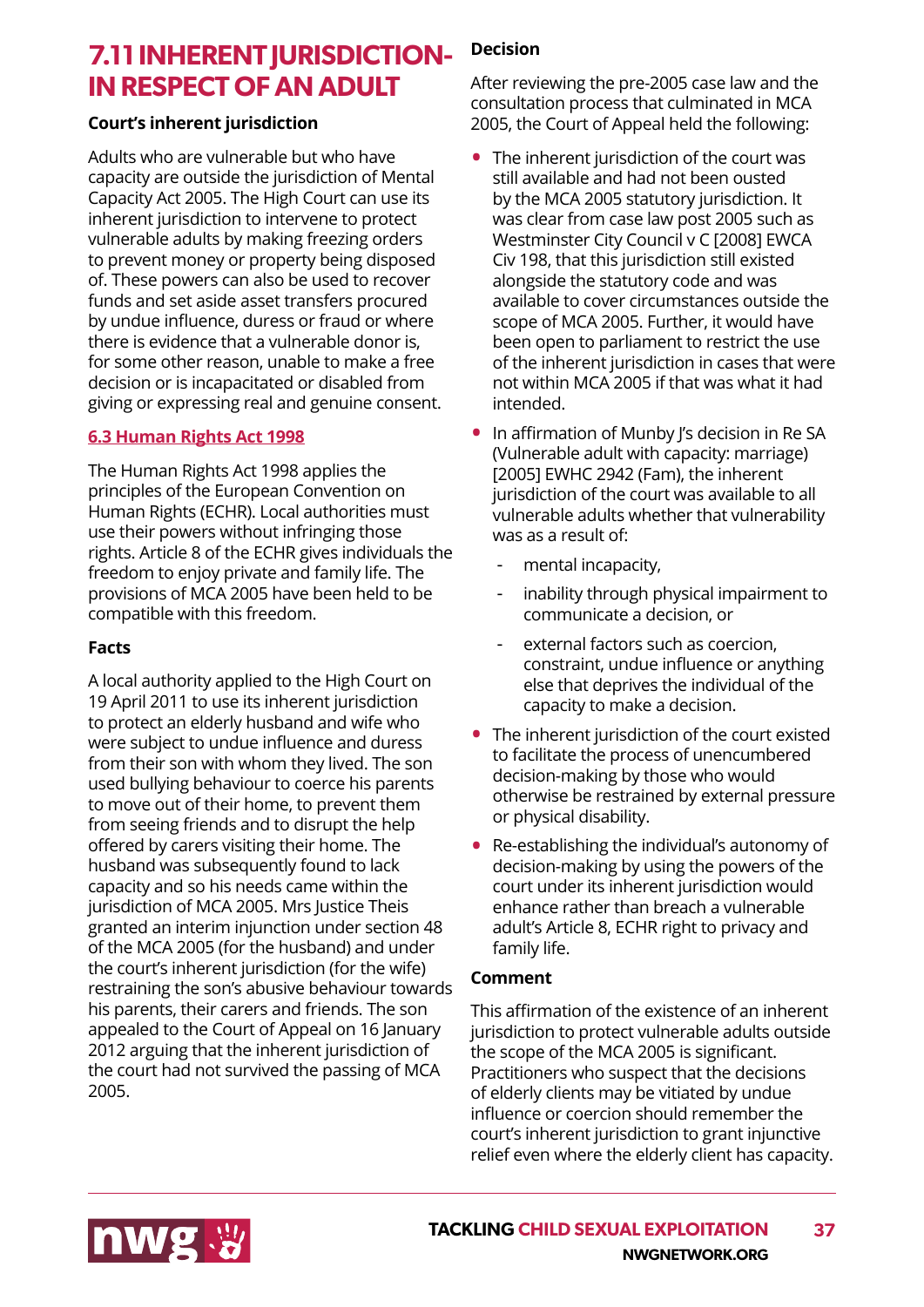<span id="page-37-0"></span>The 2011 Law Commission Report on Adult Social Care acknowledges that the existing legal framework for adult protection is "neither systematic nor co-ordinated, reflecting the sporadic development of safeguarding policy over the last 25 years". The Report recommends substituting the definition of vulnerable adult with a wider concept of an adult at risk. This would place the emphasis on the behaviour of abusers rather than any inherent vulnerability of the coerced or constrained adult. The safety net of the court's inherent jurisdiction, as affirmed by the Court of Appeal, would fit well within this framework for protecting vulnerable adults.

[Case: DL v A Local Authority and others \[2012\]](https://signon.thomsonreuters.com/?productid=PLCUK&viewproductid=UKPL&lr=0&culture=en-GB&returnto=https%3a%2f%2fuk.practicallaw.thomsonreuters.com%2fCosi%2fSignOn%3fredirectTo%3d%252f4-518-9122%253foriginationContext%253ddocument%2526transitionType%253dDocumentItem%2526contextData%253d(sc.Default)%2526firstPage%253dtrue&tracetoken=0916190857300xfmUw0ev9LnoTBEEN3ouYcDYyQZvxeNHJtNy27-G7Rje2okOE_kM5xj3q-VX5tC16DdUefLuxEwBay8Cga7HpZiBMvA12LUkN3gZ_y3K0KqQZxdNmRsRT6xLh0el_DUnF8hHqhg-bQ4y7jy2XcN0putn1JFWQ5CfRFytyFDxOHVkYUX6Jd1Xs3AEtvou7nLLktSa0BrIHq8ekpSGOI1AQy2TZTIUMAkFE4UrRPS8ch-juHk4sjpaEuFg_akhRa2jwoGnDGlDc13zggTs2MjT4LfJ946L4Pup2uKz4CH_upAuMZ9nRvdaeI5QHNy9KhYW-jY5kTk91iQDru3iviruxjTrtgZ5zZPCGmtL4N_33BQTswTXXHu4AxZRwJqbTRt1)  [EWCA Civ 253.](https://signon.thomsonreuters.com/?productid=PLCUK&viewproductid=UKPL&lr=0&culture=en-GB&returnto=https%3a%2f%2fuk.practicallaw.thomsonreuters.com%2fCosi%2fSignOn%3fredirectTo%3d%252f4-518-9122%253foriginationContext%253ddocument%2526transitionType%253dDocumentItem%2526contextData%253d(sc.Default)%2526firstPage%253dtrue&tracetoken=0916190857300xfmUw0ev9LnoTBEEN3ouYcDYyQZvxeNHJtNy27-G7Rje2okOE_kM5xj3q-VX5tC16DdUefLuxEwBay8Cga7HpZiBMvA12LUkN3gZ_y3K0KqQZxdNmRsRT6xLh0el_DUnF8hHqhg-bQ4y7jy2XcN0putn1JFWQ5CfRFytyFDxOHVkYUX6Jd1Xs3AEtvou7nLLktSa0BrIHq8ekpSGOI1AQy2TZTIUMAkFE4UrRPS8ch-juHk4sjpaEuFg_akhRa2jwoGnDGlDc13zggTs2MjT4LfJ946L4Pup2uKz4CH_upAuMZ9nRvdaeI5QHNy9KhYW-jY5kTk91iQDru3iviruxjTrtgZ5zZPCGmtL4N_33BQTswTXXHu4AxZRwJqbTRt1)

(Applies to perpetrators of Adult victims)

# **7.12 INJUNCTIONS**

[Section 222 Local Government Act 1972.](https://www.legislation.gov.uk/ukpga/1972/70/section/222) A local authority can bring criminal or civil proceedings in its own name, including applying for injunctions, where it considers it expedient for the promotion or protection of the interests of the inhabitants of their area. Local authorities may use this provision to enforce their Children Act duties – as such wide-ranging injunctions could be obtained against known perpetrators.

Injunction under the High Court's inherent Jurisdiction. The case of Birmingham City Council v Riaz demonstrates that the High Court is willing to exercise its inherent jurisdiction to grant Injunction Orders against perpetrators of CSE. It is important to note that the High Court does not have jurisdiction to attach powers of arrest to any term of the injunctions, which makes the policing of these orders very difficult.

#### **R (QSA and others) v Secretary of State for the Home Dept and Secretary of State for Justice [2018] EWHC 407 (Admin) – [read](http://www.bailii.org/cgi-bin/format.cgi?doc=/ew/cases/EWHC/Admin/2018/407.html&query=(Broadfoot))  [judgment](http://www.bailii.org/cgi-bin/format.cgi?doc=/ew/cases/EWHC/Admin/2018/407.html&query=(Broadfoot))**

**The High Court ruled on 2nd March 2018 that three women forced into prostitution as teenagers will no longer have to disclose related convictions to potential employers.**

The claimants challenged the criminal record disclosure scheme which required them to reveal details of multiple decades-old

convictions for 'loitering or soliciting' for the purposes of prostitution.

The women had been groomed, coerced or forced into sex work, two of them when they were children. They were required to divulge their convictions under the regime of the DBS (Disclosure and Barring Service) governed by Part V of the Police Act 1997. DBS checks (previously CRB checks) are made when an applicant seeks certain paid or voluntary work involving children or vulnerable adults. While the claimants weren't strictly barred from such jobs, they had to inform would-be employers of their historical convictions. They said this placed them at an unfair disadvantage, caused embarrassment and put them off applying in the first place. They argued that this interference with their private and working lives was unjustified by the scheme's aims and unlawful. The Court agreed.

#### **The facts**

The Court's factual summary is a sad read. The first claimant ("C1") was forced into prostitution when she was only 14 and under a care order. Her first conviction was for soliciting at the age of 16, and the last was eight years later, in 1998.

The second claimant, Fiona Broadfoot, waived her right to anonymity and is an active campaigner against sexual exploitation. She was 15 years old when coerced into sex work, and her convictions date between around 1984 and 1988.

The third claimant ("C3") was groomed into prostitution aged 18 and first convicted aged 21. Her last offence was in 1992.

Lord Justice Holroyde and Mrs Justice Nicola Davies both contributed to the judgment, which noted at the outset that C1 and Ms Broadfoot were themselves victims of crime; they were underage when procured to have sexual intercourse with others. Having considered their evidence, the Court also had "no difficulty in accepting that all three claimants have, even as adults, been victims in many other ways".

The Court noted that "greatly to their credit", the women escaped prostitution many years ago. Nonetheless, they did so with considerable criminal records – over 100 offences between them. While the penalties were comparatively minor, in most cases being fines, their effect

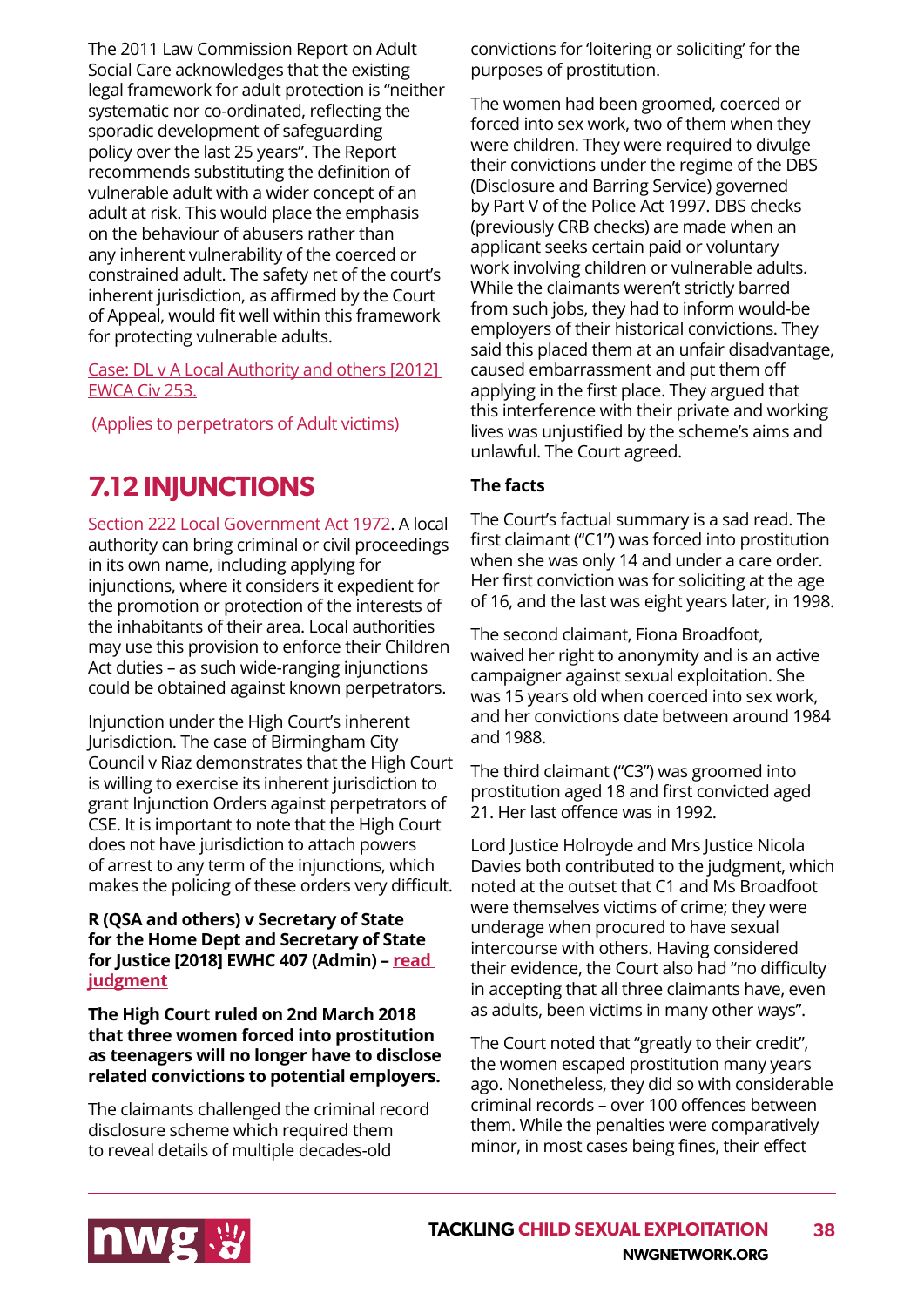<span id="page-38-0"></span>resonated throughout their lives. Ms Broadfoot, in an interview with BuzzFeed News last August, spoke of the "humiliating" effects of her

[https://ukhumanrightsblog.com/2018/03/06/](https://ukhumanrightsblog.com/2018/03/06/women-groomed-pimped-and-trafficked-as-teenagers-not-required-to-disclose-prostitution-convictions-to-employers/) [women-groomed-pimped-and-trafficked-as](https://ukhumanrightsblog.com/2018/03/06/women-groomed-pimped-and-trafficked-as-teenagers-not-required-to-disclose-prostitution-convictions-to-employers/)[teenagers-not-required-to-disclose-prostitution](https://ukhumanrightsblog.com/2018/03/06/women-groomed-pimped-and-trafficked-as-teenagers-not-required-to-disclose-prostitution-convictions-to-employers/)[convictions-to-employers/](https://ukhumanrightsblog.com/2018/03/06/women-groomed-pimped-and-trafficked-as-teenagers-not-required-to-disclose-prostitution-convictions-to-employers/)

(Applies to perpetrators of Child and Adult victims)

# **7.13 SEXUAL RISK ORDERS (SROs)**

#### **[Section 113 Anti-Social Behaviour, Crime](https://www.legislation.gov.uk/ukpga/2014/12/section/113)  [and Policing Act 2014](https://www.legislation.gov.uk/ukpga/2014/12/section/113)**

Sexual Risk Orders (SROs) can be made by a court, where a person has carried out an act deemed to be of a sexual nature and who, as a result, is believed to pose a risk of harm.

"Acts of a sexual nature" are not defined in legislation so can be dependent upon the individual case circumstances, context and apparent motive.

An SRO prohibits the defendant from doing anything described in the Order and can include a prohibition on foreign travel and Internet use.

An SRO can be granted for a minimum of 2 years and has no maximum duration. The Order may specify different time periods for different prohibitions. Interim SROs can be granted while a suspect is on bail and even if the criminal case fails, the SRO application could continue.

SROs make the individual subject to full notification requirements for registered sex offenders for the duration of the Order. Other benefits are that an offender does not need to be in Court for the Order to be granted and they can also be served on under 18s who pose a sexual risk.

Breach of a Sexual Risk Order is a criminal offence which has a power of arrest and is punishable by a maximum of five years' imprisonment.

(Applies to perpetrators of Child and Adult victims)

# **7.14 SEXUAL HARM PREVENTION ORDERS (SHPOs)**

### **[Section 113 Anti-social Behaviour, Crime and](https://www.legislation.gov.uk/ukpga/2014/12/section/113)  [Policing Act 2014](https://www.legislation.gov.uk/ukpga/2014/12/section/113)**

Sexual Harm Prevention Orders (SHPOs) can be applied for where an individual already has a schedule 3 or 5 offence under the Sexual Offences Act 2003, which incorporates a wide variety of offences and it can be argued that someone is likely to cause further sexual harm. An SRO would automatically become a SHPO if an offender is convicted of a schedule 3 or 5 offence. SHPOs prohibit the defendant from doing anything described in the Order and can include a prohibition on foreign travel and Internet use. A prohibition contained in a SHPO has effect for a fixed period, specified in the Order, of at least 5 years and there is no maximum time period. The Order may specify different periods for different prohibitions. A SHPO makes the individual subject to full notification requirements for registered sex offenders for the duration of the Order. Breach of a Sexual Harm Prevention Order is a criminal offence which has a power of arrest and is punishable by a maximum of five years' imprisonment.

(Applies to perpetrators of Child and Adult victims)

# **7.15 NOTIFICATION ORDERS**

### **[Section 97 Sexual Offences Act 2003](http://www.legislation.gov.uk/ukpga/2003/42/section/97)**

Notification Orders can be applied for by police where an individual has been convicted or cautioned of a specified sexual offence in a country outside of the UK on or after 1st September 1997.

The police do not have to evidence that the individual poses a risk to the public, and if the Order is granted the individual will be subject to notification requirements for registered sex offenders.

Police are encouraged to conduct thorough checks into perpetrators who may have travelled overseas or come to the UK from another country.

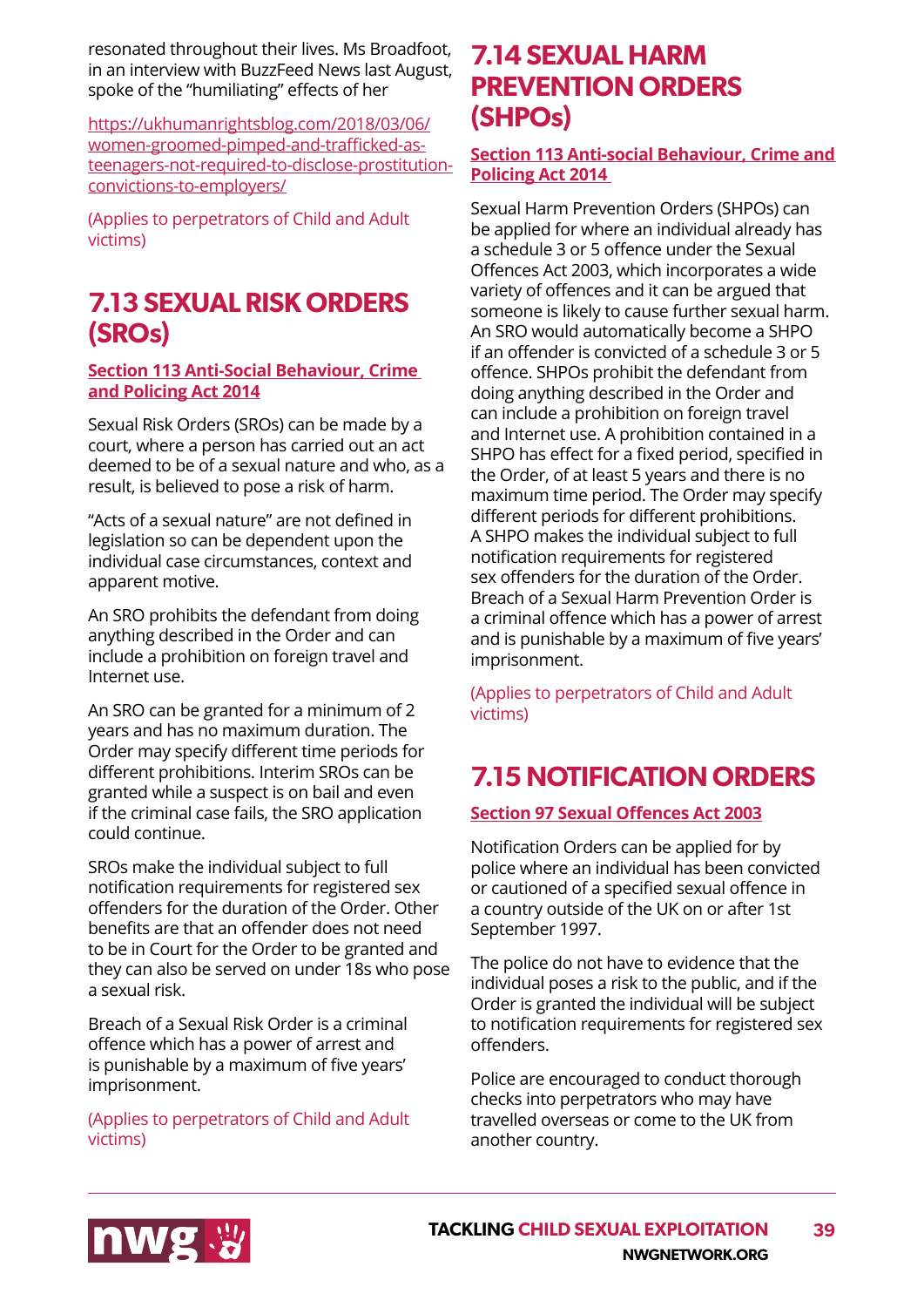<span id="page-39-0"></span>Breach of the order is a criminal offence which has a power of arrest and is punishable by a maximum of five years imprisonment.

(Applies to perpetrators of Child and Adult victims)

# **7.16 HUMAN TRAFFICKING**

### **[Part 1 Section 2 Modern Slavery Act 2015](http://www.legislation.gov.uk/ukpga/2015/30/section/2/enacted)**

A person commits an offence if they arrange or facilitate the travel of another person with a view to that person being exploited. It is irrelevant whether the victim consents to the travel, whether they are an adult or a child. A person may arrange or facilitate travel by recruiting, transporting, transferring, harbouring or receiving the victim, or by transferring or exchanging control over them. To proceed with criminal charges for the offence of Human Trafficking, evidence must show that:

- the person intends to exploit the victim during or after the travel, or
- the person knows or ought to know that another person is likely to exploit the victim during or after the travel

The offence of Human Trafficking carries a maximum sentence of life imprisonment.

(Applies to perpetrators of Child and Adult victims)

# **7.17 SLAVERY AND TRAFFICKING RISK ORDERS (STROs)**

### **[Section 23 Modern Slavery Act 2015](http://www.legislation.gov.uk/ukpga/2015/30/section/23/enacted)**

A Slavery and Trafficking Risk Order (STRO) can be obtained by police, National Crime Agency (NCA) or immigration officers by making an application to court. The STRO may be made if there is a risk that the defendant will commit a slavery or human trafficking offence, and that the Order is necessary to protect against the risk of harm from the defendant committing the offence. It may impose any restriction the Court deems necessary for the purposes of protecting the public from harm. An Interim Slavery and Trafficking Risk Order will prohibit

the defendant from doing anything described in the order and can be used where an application for a Slavery and Trafficking Risk Order is yet to be determined. STROs can be made for a minimum of 2 years, with no maximum duration. Breach is a criminal offence and could result in up to 5 years imprisonment.

(Applies to perpetrators of Child and Adult victims)

# **7.18 SLAVERY AND TRAFFICKING PREVENTION ORDERS (STPOs)**

### **[Section 14 - Section 15 Modern Slavery Act](http://www.legislation.gov.uk/ukpga/2015/30/section/14/enacted)  [2015](http://www.legislation.gov.uk/ukpga/2015/30/section/14/enacted)**

Slavery and Trafficking Prevention Orders (STPOs) can be obtained by police, National Crime Agency (NCA) or immigration officers. The purpose is to prevent and prohibit convicted defendants from activities, which enabled them to commit offences of human trafficking and slavery. The court can impose any prohibition they deem necessary for the purpose of protecting an individual's physical or psychological harm. STPOs on application enable the courts to place restrictions on individuals convicted or cautioned for modern slavery type offences whether the offence took place before or after Part 2 of the Modern Slavery Act 2015 which commenced on 31 July 2015. Convictions include spent convictions. STPOs can be served for a minimum of five years and breach is an offence punishable with up to five years imprisonment.

An example of the successful use of STPO by South Wales Police can be found [here](https://www.cps.gov.uk/cymruwales/news/gang-members-jailed-modern-slavery)

(Applies to perpetrators of Child and Adult victims)

# **7.19 ARRANGEMENTS FOR ASSESSING RISKS POSED BY CERTAIN OFFENDERS**

### **[Section 325 Criminal Justice Act 2003](http://www.legislation.gov.uk/ukpga/2003/44/section/325)**

The police and probation services as the 'responsible authority' have a duty to establish

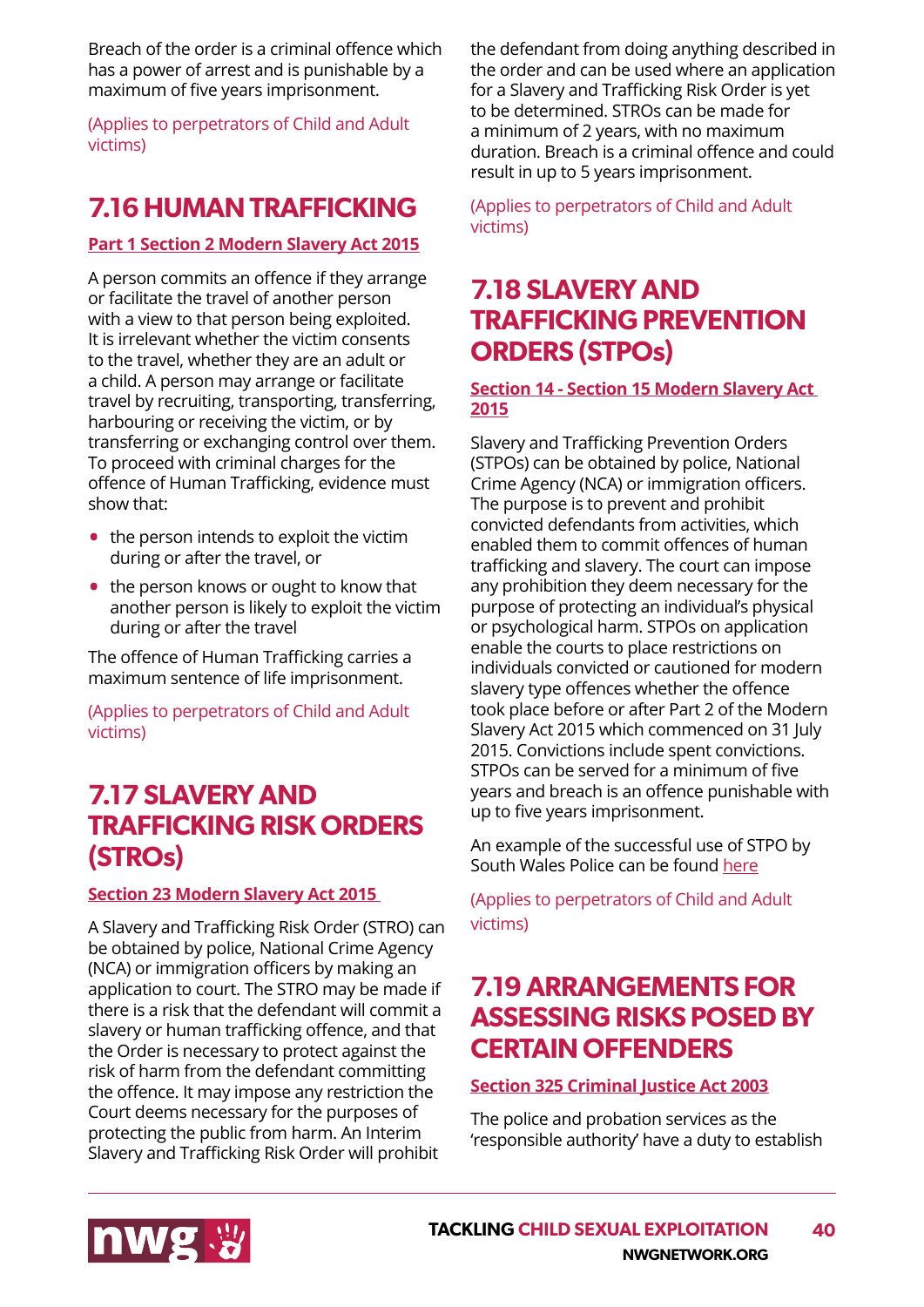<span id="page-40-0"></span>arrangements for assessing and managing the risks posed by sex offenders and other potentially dangerous offenders in the community.

Exploitation Perpetrators could be considered for management through MAPPA (Multi-Agency Public Protection Arrangements) / Exploitation Perpetrator Forums or other procedures for managing offenders, due to their potential to cause serious harm by committing sexual or violent offences.

The responsible authority for each area must, in the course of discharging its functions under arrangements established by it under Section 325, consider whether to disclose information in its possession about the relevant previous convictions of any offender managed by it to any particular member of the public.

The disclosure of information to third parties is a useful 'restrictive intervention' to reduce opportunities for harmful behaviour.

(Applies to perpetrators of Child and Adult victims)

# **7.20 TACTICAL OPTIONS**

**MAPPA Referral** – If the appropriate criteria are met, you could refer the perpetrator into MAPPA (Multi-Agency Public Protection Arrangements), PDP (Potentially Dangerous Persons) or Serial Perpetrators of Violence (SPOV) project.

(Applies to perpetrators of Child and Adult victims)

# **7.21 FALSE IMPRISONMENT.**

In the UK, unlawful imprisonment is a **common-law offence**. The maximum criminal sentence is life imprisonment.

Throughout the UK, unlawful imprisonment involves these general criteria;

- custody of a person (or otherwise restriction of that person's general freedom of movement);
- **• and** the custody is wilful (i.e. intentional);
- **• either** the custody is without legal authority

**• or** the custody is reckless (i.e. without justification: without reasonable suspicion)

The courts have interpreted "custody" to include the act of restraining that person by some means (i.e. includes the use of restraints).

#### **Examples of unlawful detention;**

- A person locking another person in a room without consent or by force.
- A person physically grabbing onto another person without consent and continuing to hold that person so that they cannot leave (i.e. detaining them by force).
- A person taking over control of another person's home without consent, victim of cuckooing
- A person holding something valuable belonging to another person with the intention of making them remain in a certain place without permission (i.e. holding belongings hostage so that they are compelled to stay at that place).

#### **Consent**

• If a person **consents** to being confined (and that consent did not come with any form of duress, coercion or fraud), then they cannot later claim they had been unlawfully detained.

(Applies to perpetrators of Child and Adult victims)

# **7.22 INJUNCTIONS TO PREVENT GANG-RELATED VIOLENCE AND DRUG-DEALING ACTIVITY**

#### **[Section 51 Serious Crime Act 2015.](http://www.legislation.gov.uk/ukpga/2015/9/section/51/enacted)**

Applications for a 'gang injunction' can be made by a Local Authority or by the police. The court will grant the injunction if it will;

- prevent the respondent from engaging in, encouraging or assisting, gang-related violence or gang-related drug-dealing activity or;
- protect the respondent from gang-related violence or gang-related drug dealing activity.

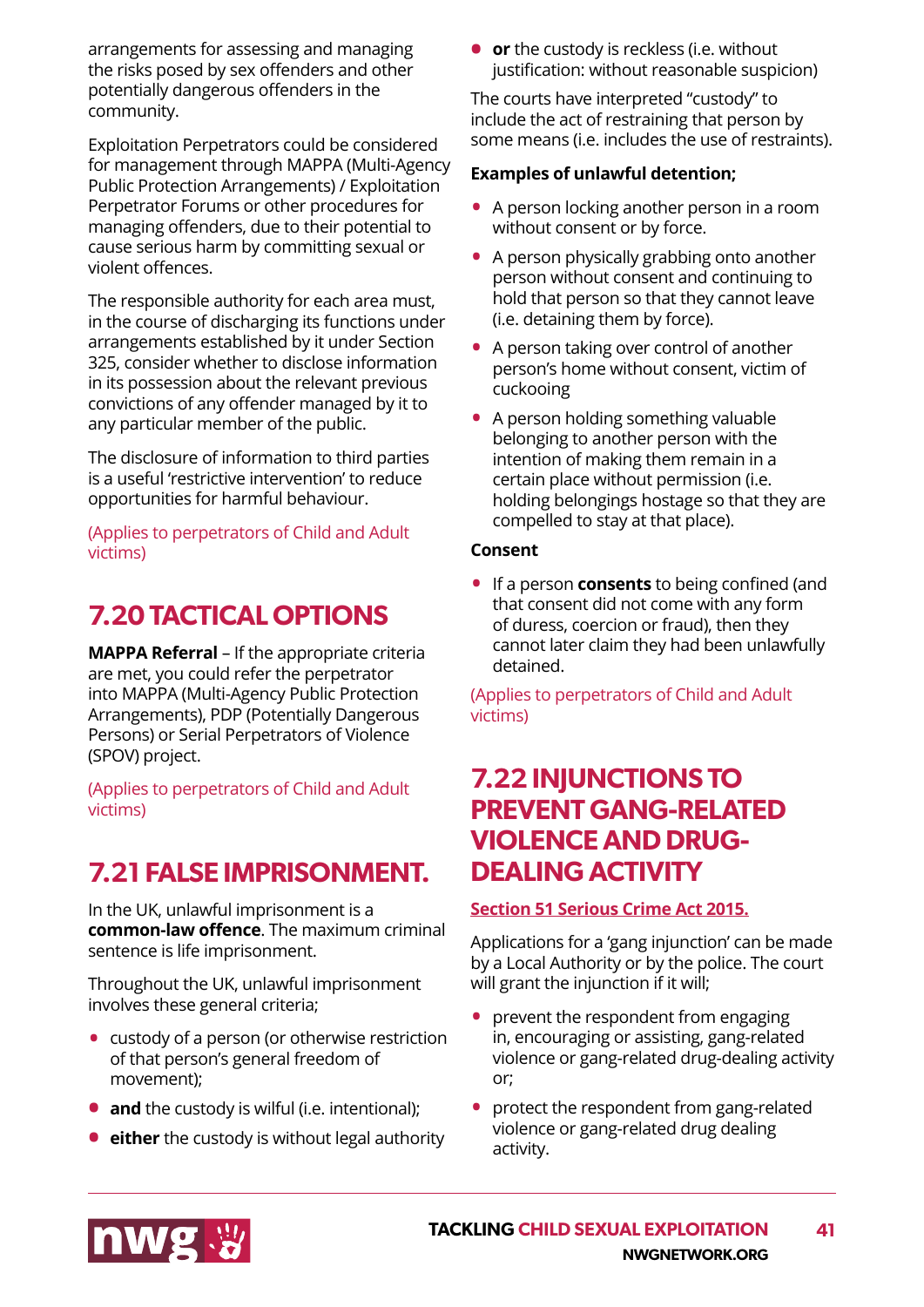<span id="page-41-0"></span>The injunction can remain in place for a maximum of 2 years. Breach of the injunction will be in contempt of court, and can be subject to a fine or imprisonment, depending on the nature of the breach.

(Applies to perpetrators of Child and Adult victims)

# **7.23 CIVIL INJUNCTIONS**

#### **[Section 1 Anti-Social Behaviour, Crime and](http://www.legislation.gov.uk/ukpga/2014/12/section/1/enacted)  [Policing Act 2014](http://www.legislation.gov.uk/ukpga/2014/12/section/1/enacted)**

Local authorities, police or housing providers can apply to the court for these civil injunctions. An injunction stops or prevents individuals engaging in anti-social behaviour. This can include conduct that has caused, or is likely to cause, harassment, alarm or distress; or conduct capable of causing nuisance, including housing-related nuisance. An injunction can include prohibitions and positive requirements. Breach of an injunction does not automatically result in an arrest; however an application can be made for a warrant of arrest where an injunction is breached. This could result in imprisonment not exceeding 2 years and/or a fine.

(Applies to perpetrators of Child and Adult victims)

# **7.24 COMMUNITY PROTECTION WARNING NOTICE**

#### **[Section 43-58 Anti-Social Behaviour, Crime](http://www.legislation.gov.uk/ukpga/2014/12/part/4/chapter/1/enacted)  [and Policing Act 2014.](http://www.legislation.gov.uk/ukpga/2014/12/part/4/chapter/1/enacted)**

Community Protection Warning Notices can be served by police, council or housing department. A warning notice cannot be legally challenged and can be served on anyone aged 16yrs and above. If the person who the warning notice is to be served upon is under 16yrs then the warning notice should be served on the child's parents and a copy given to the child. When deciding whether to use a warning notice, the police, council or housing officer should still be satisfied that there is evidence that anti-social behaviour has occurred or is likely to occur. The warning should be specific

about the behaviour in question and why it is not acceptable, the impact that this is having on the victim or community and the consequences of non-compliance. Where appropriate, local agencies should alert each other when a warning has been given so that it can be effectively monitored, and a record should be kept so that it can be used as evidence in any subsequent court proceedings.

[An example of a Warning Notice used by](http://www.stop-cse.org/download/5308/)  [Blackpool Borough Council can be accessed](http://www.stop-cse.org/download/5308/)  [here](http://www.stop-cse.org/download/5308/).

(Applies to perpetrators of Child and Adult victims)

# **7.25 COMMUNITY PROTECTION NOTICE**

### **[Anti-Social Behaviour, Crime and Policing](http://www.legislation.gov.uk/ukpga/2014/12/part/4/chapter/1/crossheading/community-protection-notices/enacted)  [Act 2014.](http://www.legislation.gov.uk/ukpga/2014/12/part/4/chapter/1/crossheading/community-protection-notices/enacted)**

Community Protection Notice can be applied for through the court by the police, council or housing department. When deciding whether to apply for a notice the police, council or housing officer should be satisfied that there is evidence that anti-social behaviour has occurred or is likely to occur. The application should be specific about the behaviour in question and why it is not acceptable, the impact that this is having on the victim or community. Breach of a Community Protection Notice can lead to a Criminal Behaviour Order being obtained.

[An example of a Community Protection Notice](http://www.stop-cse.org/download/5311/)  [used by Blackpool Borough Council can be](http://www.stop-cse.org/download/5311/)  [accessed here](http://www.stop-cse.org/download/5311/).

(Applies to perpetrators of Child and Adult victims)

# **7.26 CRIMINAL BEHAVIOUR ORDER**

#### **[Section 22 Anti-Social Behaviour, Crime and](http://www.legislation.gov.uk/ukpga/2014/12/part/2/crossheading/criminal-behaviour-orders/enacted)  [Policing Act 2014.](http://www.legislation.gov.uk/ukpga/2014/12/part/2/crossheading/criminal-behaviour-orders/enacted)**

A Criminal Behaviour Order (CBO) can be suggested by a local authority or the police. A CBO is applied for by the Prosecution, upon conviction of an offender. A CBO

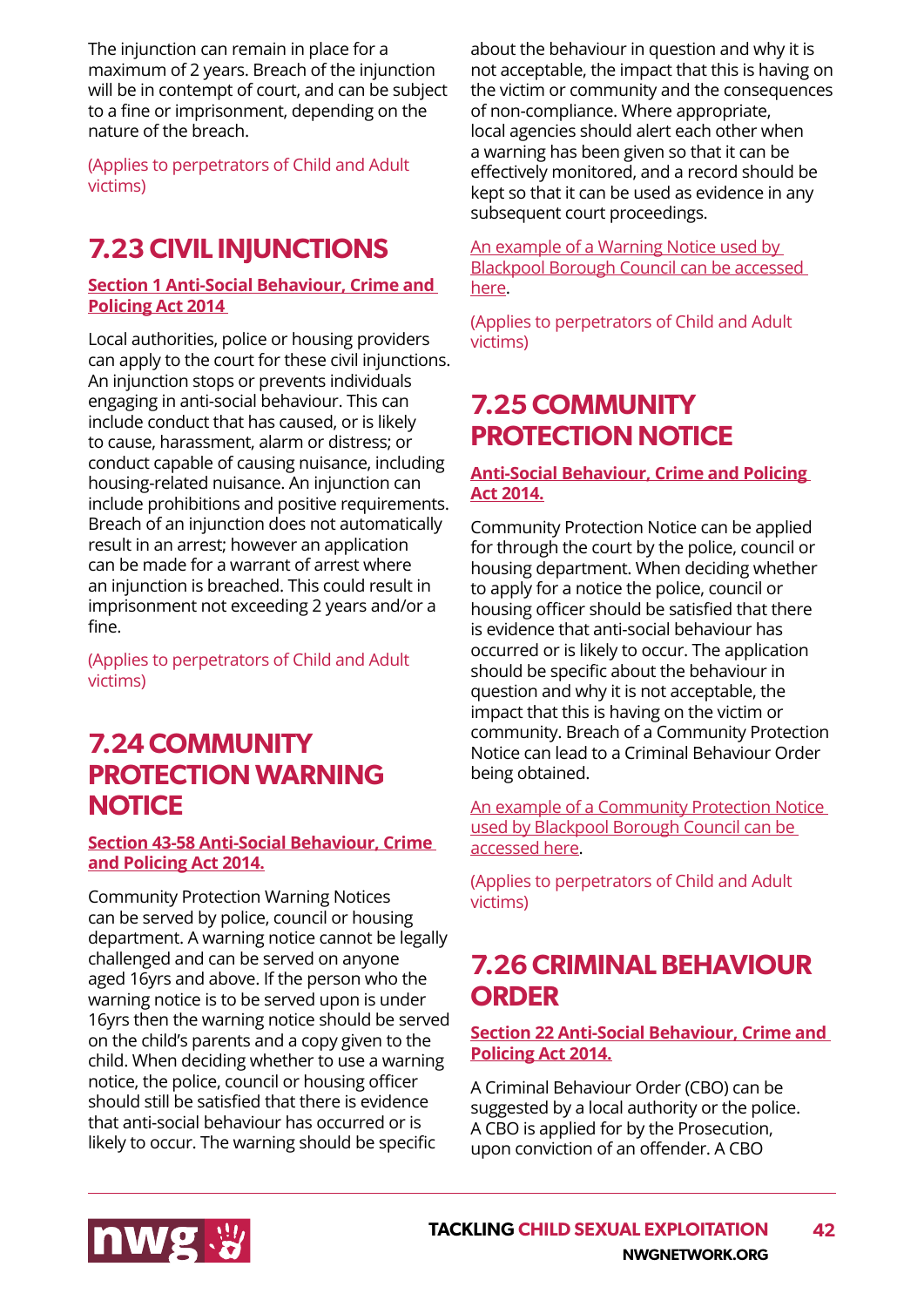<span id="page-42-0"></span>prohibits the offender from doing anything described in the order and can also include positive requirements e.g. mentoring, anger management, drug rehabilitation etc. Breach of a CBO is punishable by up to 5 years imprisonment and/or a fine.

(Applies to perpetrators of Child and Adult victims)

# **7.27 FORFEITURE OF DETAINED CASH**

#### **[Section 298 Proceeds of Crime Act 2002](http://www.legislation.gov.uk/ukpga/2002/29/section/298)**

Police Financial Investigation Units can apply to Magistrates for Forfeiture of Detained Cash after police have seized over £1000 of cash under Proceeds of Crime Act, where they have reason to believe that the cash has been generated through criminal activity or is likely to be used to fund criminal activity.

(Applies to perpetrators of Child and Adult victims)

# **7.28 HER MAJESTIES REVENUE AND CUSTOMS (HMRC)**

HMRC is responsible for investigating crime involving all the taxes and other regimes it deals with.

Three directorates in HMRC have staff authorised to use criminal investigation powers:

- Criminal Investigation including Internal Governance
- Specialist Investigations (Road Fuel Testing Unit)
- Risk and Intelligence Service, Intelligence Development & Integration

HMRC's criminal investigation powers

- apply for orders requiring information to be produced - production orders
- apply for search warrants
- make arrests
- search suspects and premises following arrest

Intrusive surveillance

For cases of serious crime, HMRC can apply to use the intrusive surveillance powers in the [Regulation of Investigatory Powers Act](https://www.gov.uk/government/collections/ripa-codes)  [2000 \(RIPA\)](https://www.gov.uk/government/collections/ripa-codes) and the Police Act 1997. The most significant powers are:

- the interception of post and telecommunications
- intrusive surveillance
- property interference

The use of these powers has to be approved at the highest levels in Criminal Investigation. Only certain members of the senior management team can approve applications for the use of any of these powers.

HMRC- Tax evasion example [https://www.](https://www.expressandstar.com/news/crime/2016/02/23/carl-johnsons-home-repossessed-leaving-crooks-property-empire-in-ruins/) [expressandstar.com/news/crime/2016/02/23/](https://www.expressandstar.com/news/crime/2016/02/23/carl-johnsons-home-repossessed-leaving-crooks-property-empire-in-ruins/) [carl-johnsons-home-repossessed-leaving](https://www.expressandstar.com/news/crime/2016/02/23/carl-johnsons-home-repossessed-leaving-crooks-property-empire-in-ruins/)[crooks-property-empire-in-ruins/](https://www.expressandstar.com/news/crime/2016/02/23/carl-johnsons-home-repossessed-leaving-crooks-property-empire-in-ruins/) 

(Applies to perpetrators of Child and Adult victims)

# **7.29 GOVERNMENT AGENCY INTELLIGENCE NETWORK (GAIN)**

GAIN is a multi-agency collaboration of:

- Public sector enforcement agencies
- Relevant private sector organisations
- Trade bodies

Working together with GAIN Coordinators to:

- Lawfully share information & intelligence
- Conduct joint investigations

Reduce the threat, harm and risk associated with serious and organised crime

GAIN can provide information and operational action relating to:

- Mapped Organised Crime Groups
- High Risk Individuals
- Vulnerabilities such as Human Trafficking/ CSE/Counter Terrorism/exploitation

GAIN Co-ordinators sit within each of the Regional Organised Crime Units.

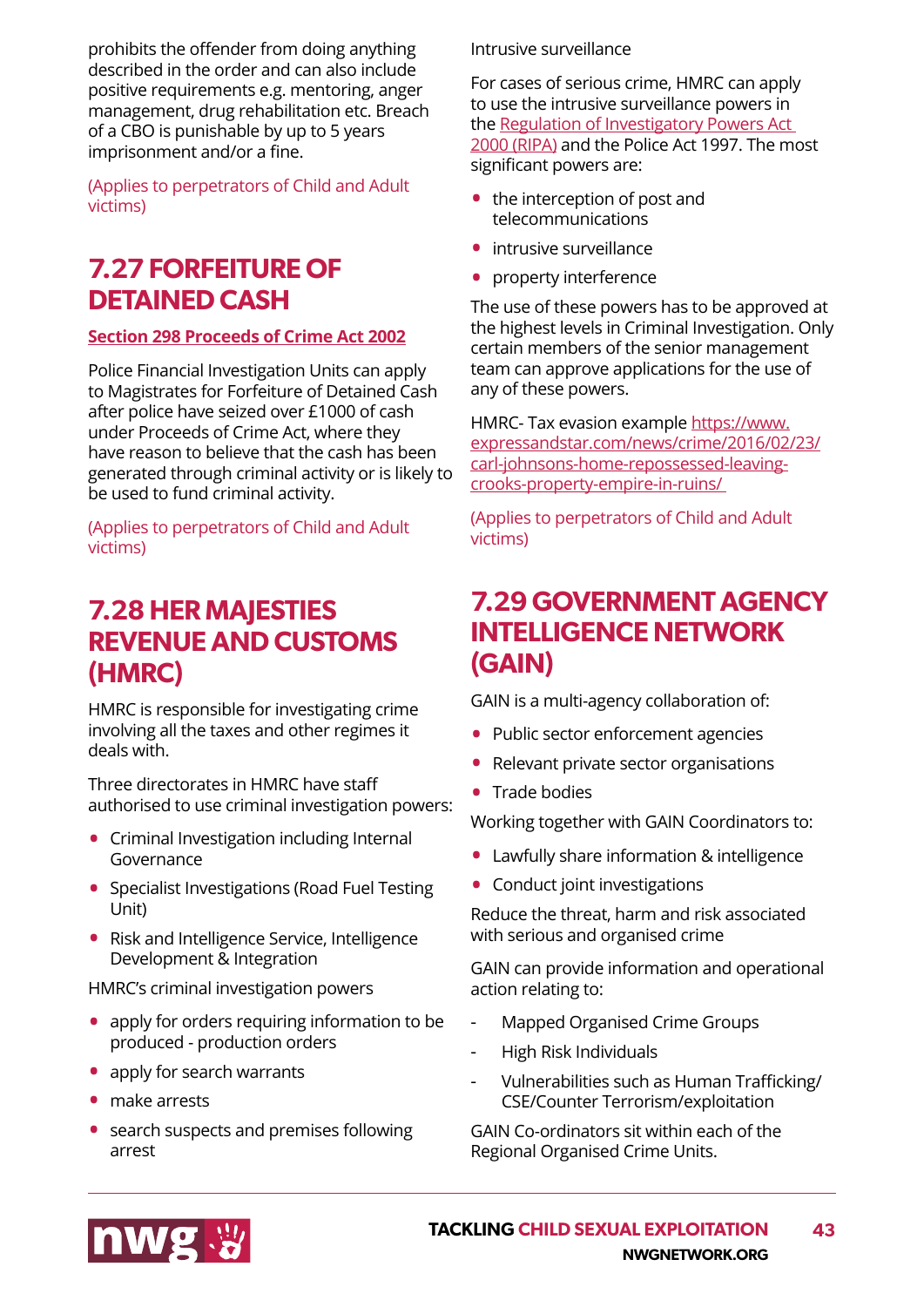<span id="page-43-0"></span>GAIN has access to a range of organisations and data systems which can give an enhanced intelligence or evidential picture relating to offenders.

(Applies to perpetrators of Child and Adult victims)

# **7.30 HOME OFFICE IMMIGRATION ENFORCEMENT (HOIE)**

Home Office Immigration Enforcement (HOIE) has a number of internal departments, including Criminal & Financial Investigation (CFI) which is a non-uniformed, investigatory unit within territorial police forces, responsible for investigating criminality surrounding immigration, such as the production of false documents, etc. HOIE also has its own Intelligence Department, which is responsible for gathering and disseminating information, as well as other functions.

HOIE works very closely with other government bodies including Police, National Crime Agency, Border Force, UK Visas and Immigration and will often work collaboratively with local councils and transport authorities in order to carry out targeted operations.

(Applies to perpetrators of Child and Adult victims)

# **Criminal and Financial Investigation**

The primary role of the unit is to investigate and disrupt serious organised crime groups who are seeking to undermine the UK's immigration controls at the border and inland via various criminal means. These teams are regionally based and are made up of immigration officers and seconded police officers who work in joint investigation teams as part of the Home Office.

Criminal and Financial Investigations (CFI) teams focus on investigating 8 main categories of crime

- 1) Trafficking in human beings and Modern Slavery Act 2015 offences
- 2) Facilitation through:
- lorry drops
- marriage abuse (clandestine entrants)
- college abuse
- rogue employers
- producing or supplying counterfeit or forged documents
- other means
- 3) Cash seizures of over £1,000 referred from Immigration Compliance and Enforcement (ICE) teams and others, under the P[roceeds](https://www.legislation.gov.uk/ukpga/2002/29/contents)  [of Crime Act 2002](https://www.legislation.gov.uk/ukpga/2002/29/contents).

### **Powers;**

Arrest officers are warranted and derive the majority of their powers from the Immigration [Act 1971,](https://www.legislation.gov.uk/ukpga/1971/77/contents) although some powers are acquired from the *Immigration and Asylum Act 1999* and the [UK Borders Act 2007](https://www.legislation.gov.uk/ukpga/2007/30/contents),

In the majority of cases, Immigration Officers will use "administrative powers" under [Schedule 2 of the Immigration Act 1971](https://www.legislation.gov.uk/ukpga/1971/77/schedule/2). These powers include the execution of warrants and the power of arrest, as well as powers to search arrested persons and to search premises for evidence relating to a person's immigration status (passport, visa, plane tickets, etc.). These powers are used to start a process of "removing" a person administratively - this is often confused with "deportation," which is a different process entirely.

Other powers [section 28 Immigration Act 1971](https://www.legislation.gov.uk/ukpga/1971/77/section/28), which are similar to those in Schedule 2, but are criminal powers and not administrative.. These powers are more likely to be used in cases of "high harm" offenders (individuals involved in criminality) and other cases where a subject is likely to face prosecution (repeat offenders, use of forged documents, etc.

#### (Applies to perpetrators of Child and Adult victims)

# **7.31 HEALTH AND SAFETY EXECUTIVE (HSE)**

HSE inspectors have the power to:

- enter premises;
- inspect and investigate;
- take measurements, samples and photographs;

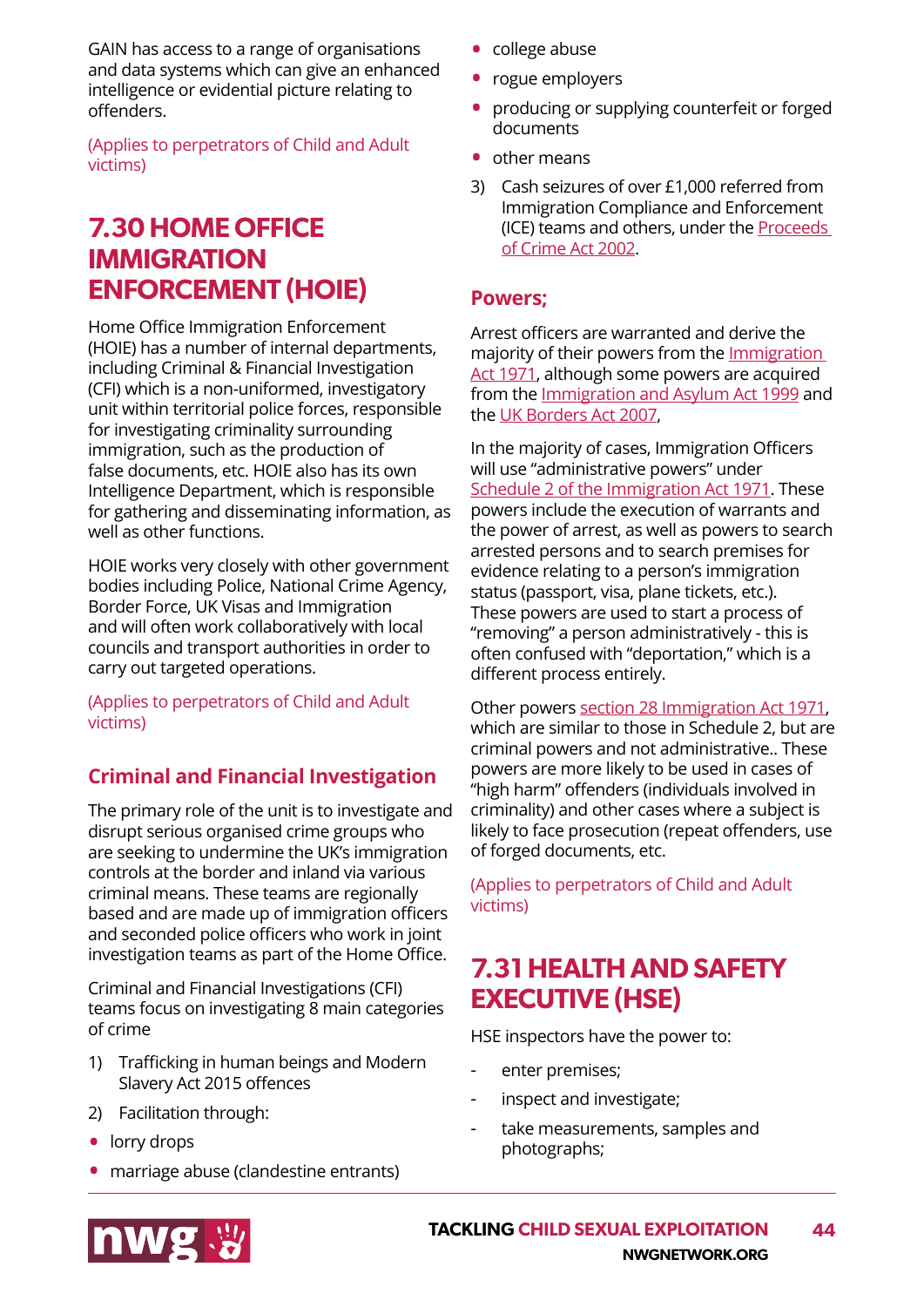- <span id="page-44-0"></span>require an area or machine to be left undisturbed;
- seize, render harmless or destroy dangerous items; and.
- obtain information and take statements.

The health and safety inspectors may enter work premises at any time. (work premises can include the homes of homeworkers).

(Applies to perpetrators of Child and Adult victims)

# **7.32 UK BORDER FORCE**

Border Force secures the border and facilitates the legitimate movement of individuals and goods, whilst preventing those that would cause harm from entering the UK. This is achieved through the immigration and customs checks carried out by staff at ports and airports.

# **Responsibilities**

- checking the immigration status of people arriving in and departing the UK
- searching baggage, vehicles and cargo for illicit goods or illegal immigrants
- patrolling the UK coastline and searching vessels
- gathering intelligence
- alerting the police and security services to people of interest
- Identification of safeguarding concerns in relation to vulnerable people
- Provide information regarding border entry and exit, in relation to people are at risk of exploitation or suspected perpetrators of exploitation
- Border flagging in relation to people are at risk of exploitation or suspected perpetrators of exploitation, where requisite thresholds are met.

#### **[Section 55 Borders, Citizenship and](https://www.legislation.gov.uk/ukpga/2009/11/section/55)  [Immigration Act 2009](https://www.legislation.gov.uk/ukpga/2009/11/section/55)**

• Places a duty on the Border Force to make arrangements for ensuring that immigration, asylum, nationality, and customs functions, are discharged having regard to the need

to safeguard and promote the welfare of children in the UK.

#### **[Section 54 of the Borders, Citizenship and](https://www.legislation.gov.uk/ukpga/2009/11/section/54)  [Immigration Act 2009](https://www.legislation.gov.uk/ukpga/2009/11/section/54)**

• Places a duty on the Border Force to make arrangements for ensuring that immigration, asylum, nationality, and customs functions, are discharged having regard to "the trafficking of persons"

#### **[The Immigration \(European Economic Area\)](http://www.legislation.gov.uk/uksi/2016/1052/made)  [Regulations 2016 - Regulation 27, Schedule 1,](http://www.legislation.gov.uk/uksi/2016/1052/made)  [Paragraph 7](http://www.legislation.gov.uk/uksi/2016/1052/made)**

• The Fundamental Interests of Society, allows for the refusal of admission to the UK, specifically sub paragraph (k) acting in the best interests of a child (including where doing so entails refusing a child admission to the United Kingdom, or otherwise taking an EEA decision against a child).

#### **[Data Protection Act 2018 \(Chapter 12\),](https://www.legislation.gov.uk/ukpga/2018/12)  [Schedule 8, Paragraph 4](https://www.legislation.gov.uk/ukpga/2018/12)**

• Allows for the processing of information for the purposes protecting an individual from neglect, or physical, mental, or emotional harm or wellbeing of an individual, if the individual is aged under 18, or age 18 or over and at risk.

(Applies to perpetrators of Child and Adult victims)

# **7.33 DEPARTMENT FOR WORK AND PENSIONS (DWP)**

The benefit/welfare system can be used by criminals to raise money through the exploitation of children and vulnerable adults. DWP has links into Police, HMRC, Local Authority Housing and Border Force and through the National Disclosure Facility within DWP. DWP have powers to stop and prevent payment of benefits where they have reason to believe fraudulent claims have been made.

To access DWP in relation to information sharing, utilise your local GAIN team within the Regional Organised Crime Unit.

(Applies to perpetrators of Child and Adult victims)

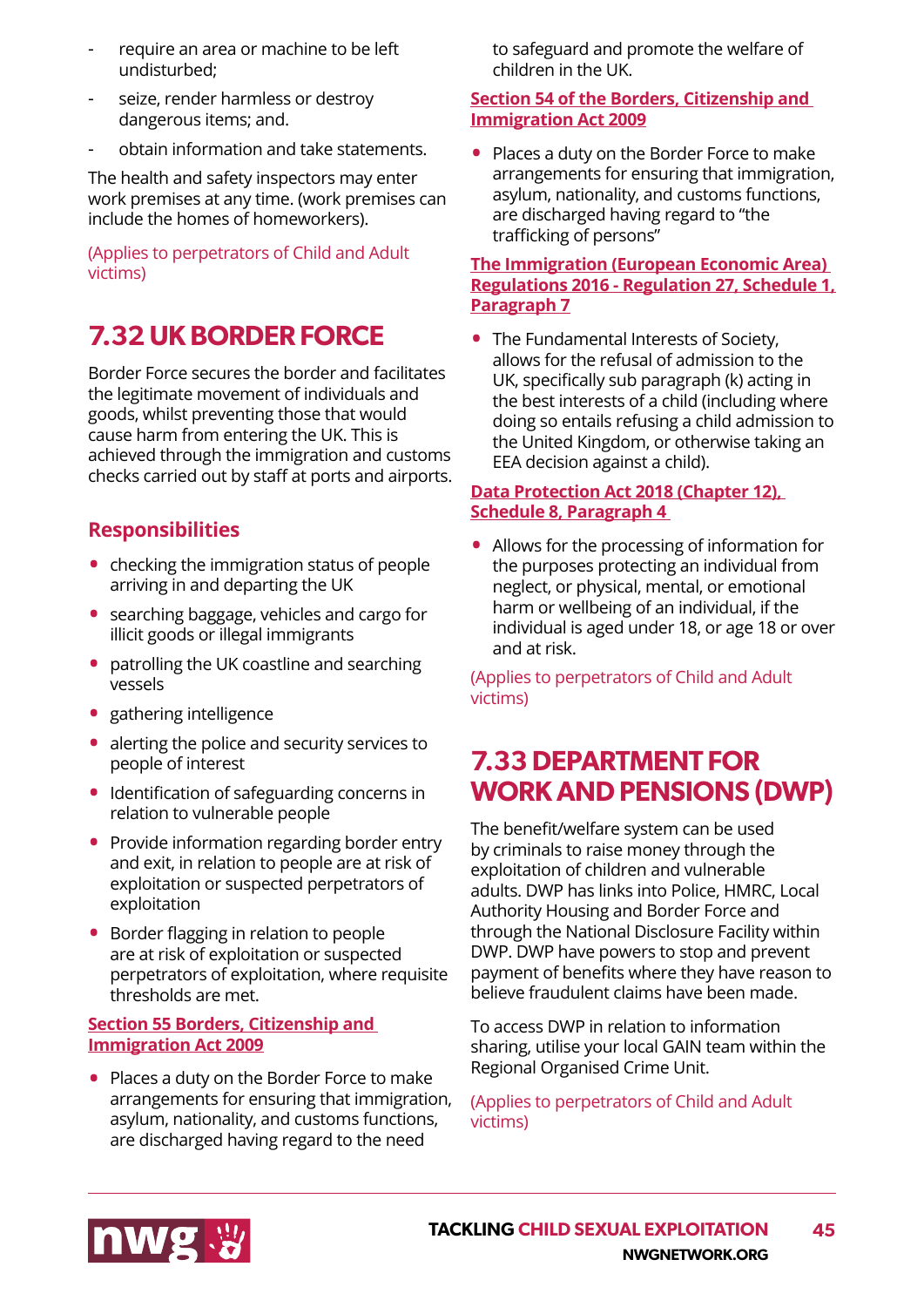# <span id="page-45-0"></span>**7.34 RENTAL CAR PROVIDERS**

Where perpetrators are using rental cars, it is advisable to make contact with the rental company to ensure the terms of the rental agreement are being adhered to in relation to rental payment, insurance and vehicle return.

Where breaches exist, the hire company can be informed of the vehicle location and they may have the power to seize the vehicle, dependent upon the breach.

(Applies to perpetrators of Child and Adult victims)

# **7.35 DISRUPTION IN RELATION TO VEHICLE USAGE TO COMMIT EXPLOITATION OFFENCES;**

- Driving Licence offences;
	- No driving licence
	- Provisional Licence Holder driving unaccompanied
	- Disqualified driving
	- Driving with a licence not authorised for he class of Vehicle being used
- Insurance offences:
	- No insurance
	- Driving a vehicle with modifications not delared
- MOT;
	- No MOT
- Excise Licence:
	- No Excise Licence
	- Fraudulent Excise Licence
- Tinted Windows the front two side windows and the windscreen
- Lights
	- Defective Bulb
	- Dazzling headlight
	- Blue Strobe lights displayed
- Exhaust
	- Defective Exhaust
- **Tyres** 
	- Less than 1.6mm tread
	- Bald Tyres
	- Bulges on the tyre rim
	- Tyre chords exposed
	- Oversized wheel arches
	- Cuts in the tyre more than 1.5cm
- Drinking and Driving
- Taking drugs and driving
- Breaking the speed limit
- Using a mobile phone to;
	- Make phone calls
	- Text message
	- Hand held sat nav
- Vehicle ownership
- Vehicle condition
- No seat belt
- Insufficient mirrors
- Registration Plate;
	- Incorrect size
	- Incorrect colour
	- Reflective registration plate to avoid speed cameras
	- or ANPR
- Outstanding parking fines

#### **The DVLA can be accessed through your local GAIN co-ordinator within the ROCU**

(Applies to perpetrators of Child and Adult victims)

# **7.36 AUTOMATIC NUMBER PLATE RECOGNITION (ANPR)**

Vehicles are a common feature of Modern Slavery and exploitation investigations, for example:

- To collect and transport victims
- To act as the location for sexual abuse
- Used by perpetrators for targeting and grooming potential victims

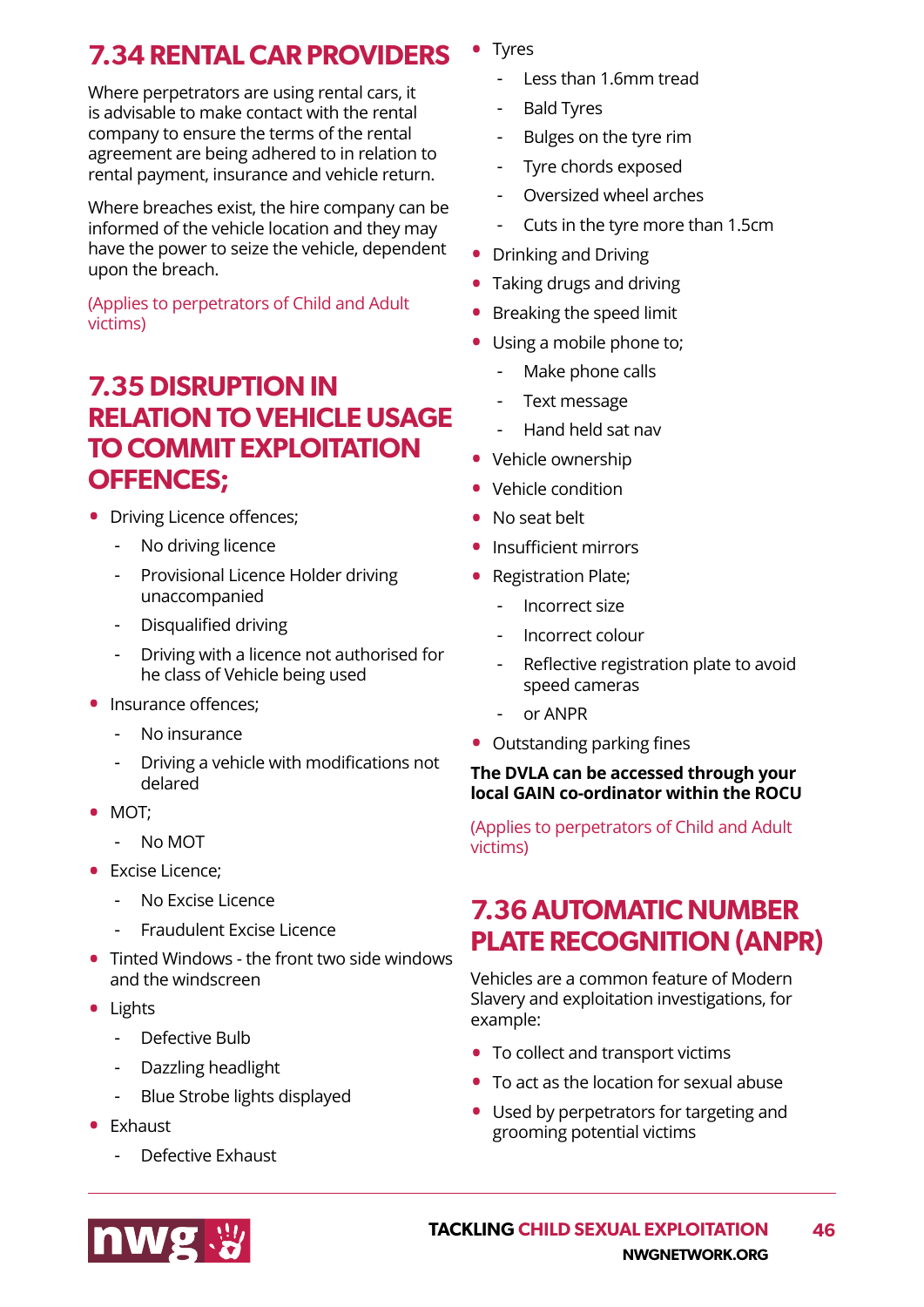<span id="page-46-0"></span>Police can use ANPR entries and PNC flags to ensure that vehicles believed to be being used for these purposes are stopped and checked regarding the presence of potential victims or evidence of exploitation.

The primary objective is to safeguard any vulnerable person in the vehicle, conducting full intelligence checks and considering police protection in relation to children.

Police should also obtain full details of all other occupants, taking positive action to arrest where appropriate or submitting details for intelligence purposes. It may be necessary for the vehicle to be preserved for forensic examination.

(Applies to perpetrators of Child and Adult victims)

# **7.37 VEHICLE TELEMETRY**

Where there are concerns that a vehicle is involved in exploitation then there are a number of tactical options that could be considered:

- NAVCIS (National Vehicle Crime Intelligence Service) – have a dedicated member of staff who can contact any company asking whether a vehicle has been fitted with a tracker
- Onstar all Vauxhall Motor vehicles, manufactured from August '15 have trackers fitted as mandatory (other than very small basic models)
- Most tracker companies will speak with law enforcement via a signed data protection form
- Most young drivers (under 25's) will have a vehicle telematics box fitted as a condition of their insurance
- [www.dcgfutures-academy.com](https://dcgfutures-academy.com/login/index.php)  any member of law enforcement can register through DCG Futures. Within there is an OEM guide on what telematics are fitted to what vehicle, what data do they retain etc.
- Additional material is held on CDA for police officers if you are a Digital Media Investigator (DMI) and have not got access to CDA – email [KETadmin@college.pnn.police.uk](mailto:KETadmin@college.pnn.police.uk) and explain you are a DMI and require access
- Category 5 vehicles all should have a tracker installed (vehicles £45,000 plus)
- Most tracking companies will also accept requests for investigations involving murder, manslaughter, rape, kidnap, and vulnerable / high risk missing people– on most occasions this service should be free
- A HPI check (through a financial investigator) will indicate whether a vehicle is fitted with tracker

(Applies to perpetrators of Child and Adult victims)

# **7.38 TAXI AND PRIVATE HIRE VEHICLES IN RELATION TO EXPLOITATION**

In addition to considering other disruption options, if a taxi or private hire vehicle or business is causing concern in relation to exploitation incidents, you should consider:

- Liaising with Local Authority Taxi Licensing Team regarding compliance with legislation and conditions of license. Also consider whether individuals have completed CSE/ exploitation Awareness training as part of license conditions.
- Inform local police of concerns
- Submitting vehicle details for ANPR systems and flagging on PNC to ensure that vehicles believed to be being used for these purposes are stopped and checked regarding the presence of potential victims.
- Seizing vehicle journey logs and passenger information from taxi operator
- Prosecution if evidence is available of offences including child abduction, s14 sexual offences or trafficking.

(Applies to perpetrators of Child and Adult victims)

# **7.39 TECHNOLOGY**

Police should always conduct [Section 18 Police](http://www.legislation.gov.uk/ukpga/1984/60/section/18)  [and Criminal Evidence Act 1984 \(PACE\)](http://www.legislation.gov.uk/ukpga/1984/60/section/18) searches of the perpetrator's premises and vehicles when investigating exploitation to preserve and secure relevant evidence.

(Applies to perpetrators of Child and Adult victims)

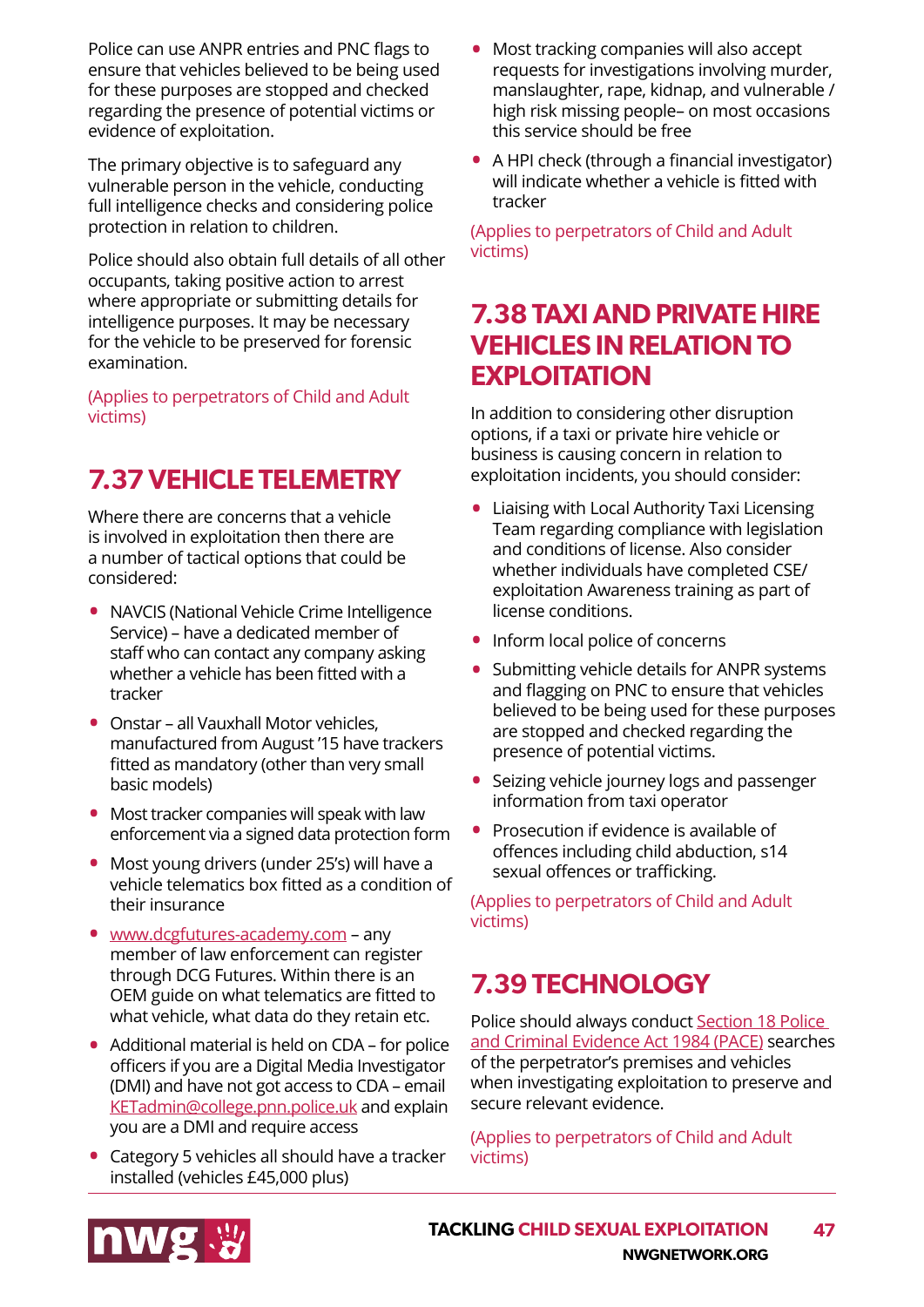# <span id="page-47-0"></span>**7.40 MOBILE PHONES**

Police are able to check mobile phone numbers using intelligence and missing persons systems, in an attempt to identify potential perpetrators or other potential victims. In some circumstances, further subscriber checks and reverse billing enquiries can be utilised to widen this network and obtain valuable intelligence.

Patterns of phone calls may also disclose evidential material of value, e.g. if a victims missing episodes coincide with the receipt of calls from particular numbers.

Where possible, phones belonging to victims and potential perpetrators should be forensically examined as they may contain evidential material in the form of text messages, call logs, social media conversations and indecent images taken with it or sent to it.

If the victim's mobile phone number is known but the victim is unwilling to hand the phone to police, a Cycoms application can still be made by police to obtain details of all incoming and outgoing telephone calls. This information request is limited to a specified time frame, but would be an option to consider on return from a missing episode.

If police are able to gain possession of the relevant mobile phone either directly from the victim or via the parent/carer, it is possible to extract all relevant data from the phone, including text message content, photo's etc. This procedure will be carried out by a phone examiner. In cases of high risk, it is possible for this data to be downloaded in a surprisingly short time, therefore any unexpected possession of a victim's phone, no matter how short, may be an opportunity for data to be extracted. In order for e-forensics to be able to complete an examination under normal circumstances, it would be preferable for them to have the phone for at least 12 - 24 hours.

Billing and historic cell site enquiries can also be completed on the victim's mobile phone under the authority of Regulation of Investigatory [Powers Act 2000 \(RIPA\)](http://www.legislation.gov.uk/ukpga/2000/23). There would be a cost implication for the police, but the phone would not need to leave the child's possession for this to occur.

Covert download of phone content (text/digital media/email) would require the phone to be taken into police possession for several hours. This would be beneficial following a missing episode. RIPA authority would be required to examine the content of the phone.

N.B. Consideration should be given to the returning of victim's mobile phones, as quite often perpetrators use the mobile phone to track the victim and issue instructions. Therefore each situation should be evaluated on the facts, which are presented to professionals.

(Applies to perpetrators of Child and Adult victims)

### **[The Drug Dealing](https://www.legislation.gov.uk/ukdsi/2017/9780111160572)  [Telecommunications Restriction](https://www.legislation.gov.uk/ukdsi/2017/9780111160572)  [Orders Regulations 2017 \(DDTROs\)](https://www.legislation.gov.uk/ukdsi/2017/9780111160572)**

The Drug Dealing Telecommunications Restriction Orders Regulations 2017 provide the civil courts with the power to make a drug dealing telecommunications restriction order (DDTRO) and sets out the process and procedure for doing so.

DDTROs require a communications provider to close down particular phone lines (or take whatever action the order specifies) to prevent or restrict the use of communication devices in connection with drug dealing offences.

The DDTRO responds to an operational requirement of the applicant authority: the Police and National Crime Agency (NCA) to support them in tackling the issue of county lines drug dealing and its related violence and criminal exploitation.

'County lines' is a term used to describe the approach taken by gangs, who travel to locations elsewhere, to establish new or take over existing drug markets and sell predominately Class A drugs. The county lines threat is widespread and growing and children and vulnerable adults are targeted and criminally exploited by county lines gangs to support their drugs market operating model.

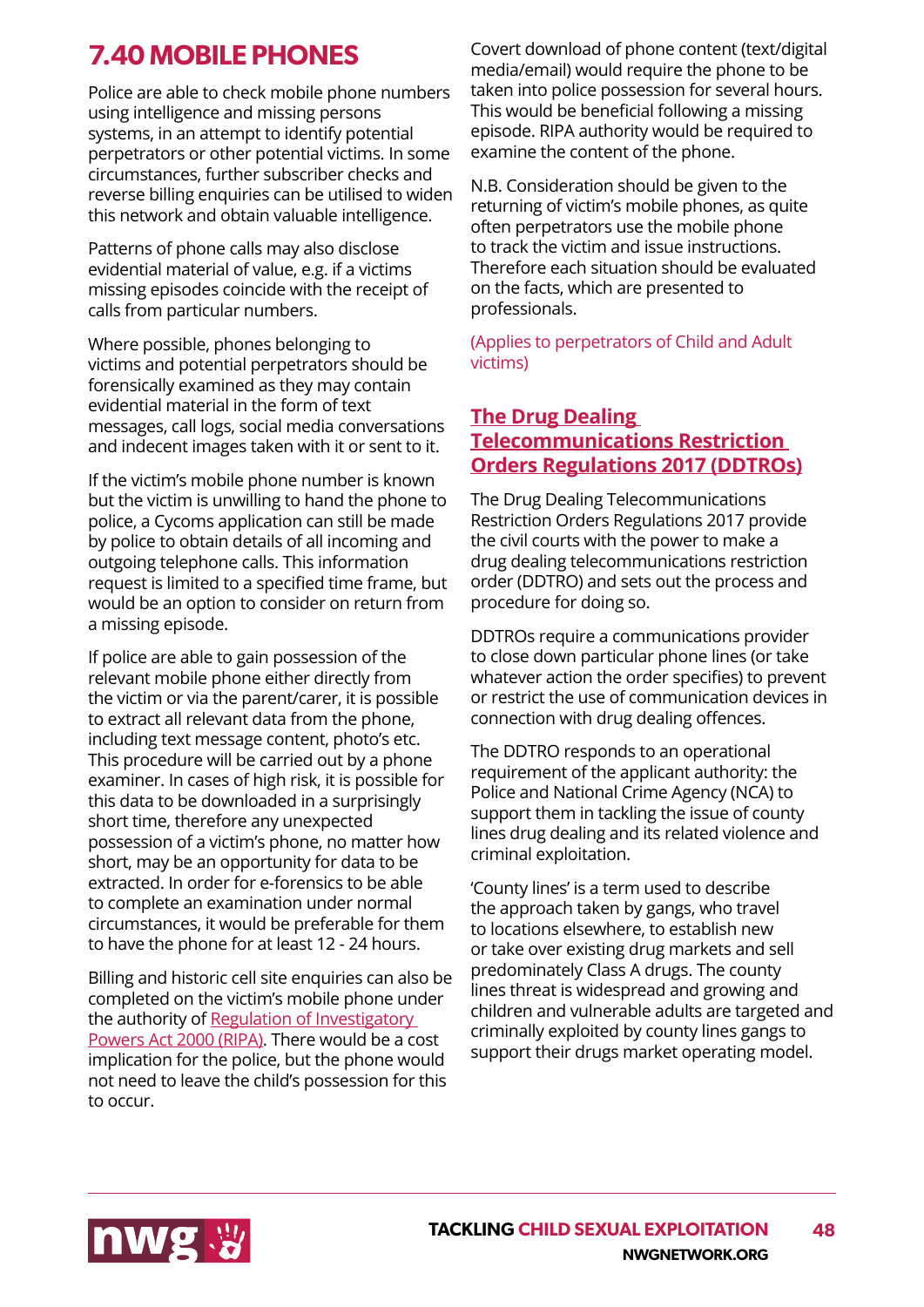<span id="page-48-0"></span>County lines gangs actively seek out, recruit and criminally exploit children, vulnerable young people and adults through deception, intimidation, violence, debt bondage and/or grooming. Criminally exploited individuals are used to move drugs and cash to and from the urban area and to carry out street level drug deals in the receiving area.

Mobile phone lines are central to the county lines drug dealing model. County lines gangs use mobile phones to promote and orchestrate the sale of drugs 24 hours a day. These "deal lines" are known to facilitate hundreds of deals a day. The deal line handset is typically held well away from local street level drug dealing activity, it will normally be a line with limited personal data associated with it. All these factors make it hard for the police to gain possession of the deal line handset and achieve criminal prosecutions against an individual for the activity on the line.

Where it is possible to link an individual to a county lines deal line, and there is sufficient evidence, the police are likely to pursue the criminal prosecution option. However, there are a significant number of anonymous phone lines, known to be used for dealing drugs and the police have no powers available to close these down.

The Regulations allow the Police or the NCA to apply directly to the civil courts for an order. Once an order is granted by the court, the relevant communications provider will be served with a DDTRO which will require a communications provider to close down particular phone lines (or take whatever action the order specifies) to prevent or restrict the use of communication devices in connection with drug dealing offences. An order may relate to multiple phone lines and it will specify the action to be taken against each.

 A mobile phone which has been disconnected by communication providers as a result of a DDTRO cannot be used to make or receive calls and it is effectively put beyond normal use. However the device retains the technical ability to connect to the emergency services, should that need arise, this is an important safeguard.

(Applies to perpetrators of Child and Adult victims)

# **7.41 FACEBOOK AND OTHER SOCIAL MEDIA**

The police can access open Facebook/ Twitter pages without the owner being aware that the page is being viewed. Although exploitation victims typically only allow access to identified 'friends' this may still disclose some information. Police should consider gaining the appropriate authority and RIPA legislation to gain further access or where it is being used to inform covert tactics.

Facial recognition software could support with the identification of offenders from social media activity.

(Applies to perpetrators of Child and Adult victims)

# **7.42 LAPTOPS, COMPUTERS AND TABLETS**

If a victim is using a laptop, computer or tablet, the police may under certain circumstances be able to monitor the activity on it. The police should consider seizing all computers, phones and storage devices for evidential examination, however there is a requirement for the 'consent of victims' when using their digital media for investigation purposes.

A consent form was introduced nationally after it was identified that there was no national standard in relation to victim's and witnesses' media devices and a whole range of practices and use of legislation when it comes to seizing devices. Some police forces used s19 PACE, some used no power at all and just took the devices.

This is how the form should be used:

The police officer should have a discussion with the victim or witness and talk through;

- What the data on the device is needed for
- What the police will do with the data
- What could happen to the investigation if the police were not allowed access to the data.

The victim or witness should be able to decide about consent, understanding all of the facts.

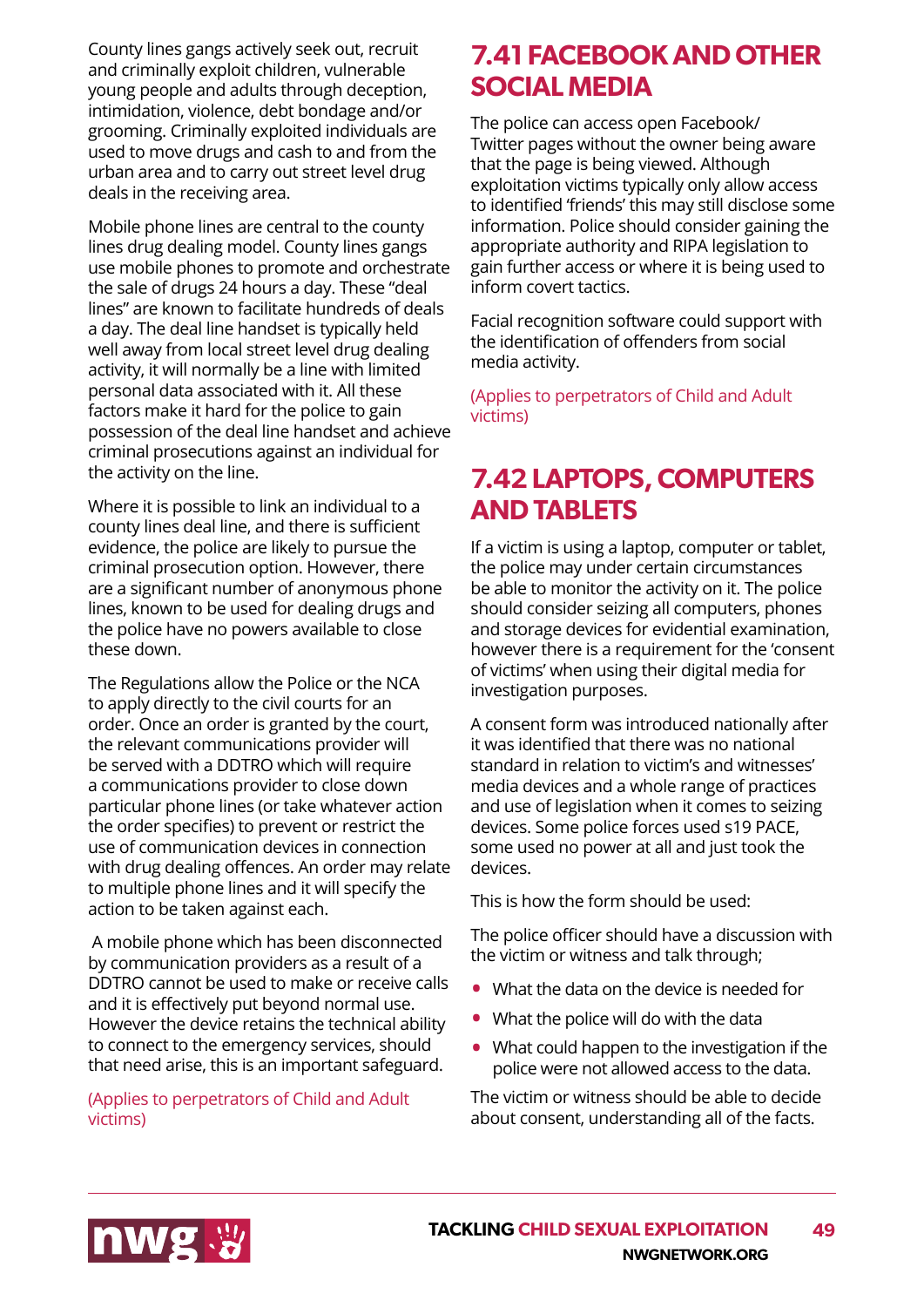<span id="page-49-0"></span>The victim or witness is asked if they consent to the device being taken and the types of data specified in the form being taken and used.

If the person declines to give consent, then the police should not take the device.

If there is an over-riding reason for the police to utilise the data on the device, i.e. the suspect was a serial rapist or a child was in danger of exploitation, then powers under PACE could be used to seize the device and the police should then consider applying for a warrant under Section 8 PACE, to allow a Judge to decide whether to overturn the persons refusal to consent.

Every case must be considered individually, and devices should not be seized in every case where consent is refused. Many children and individuals are capable of making informed decisions about their lives and only when it is clear that the child or individual does not understand the consequences of doing or not doing something should consent be overridden. A decision and its rationale must be recorded if consent is going to be disregarded.

(Applies to perpetrators of Child and Adult victims)

# **7.43 ASYLUM AND IMMIGRATION**

If you suspect that a perpetrator may be a recent arrival in the UK, or may be in the country illegally, you should make enquiries with UK Visa & Immigration Service to establish their immigration status.

(Applies to perpetrators of Child and Adult victims)

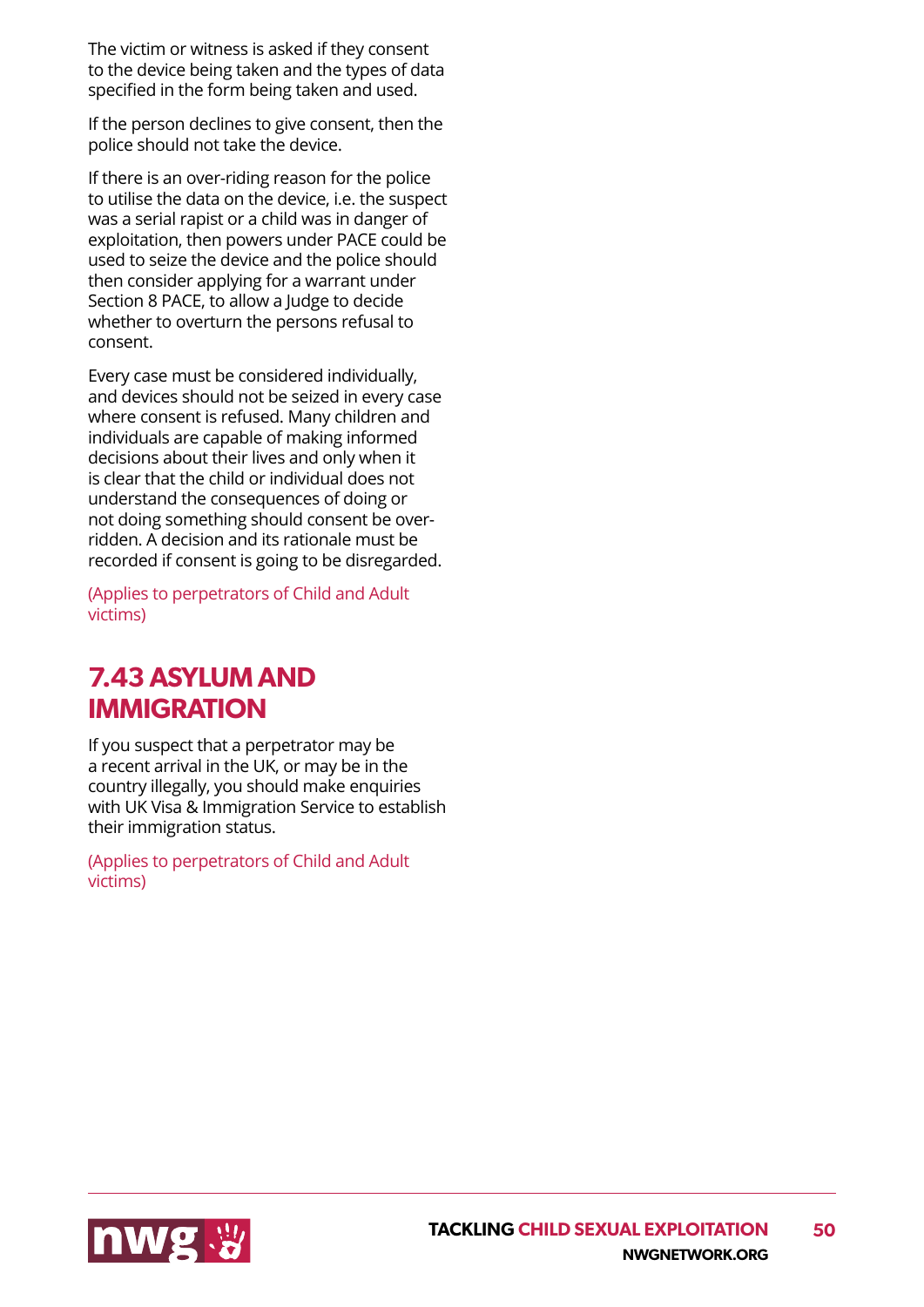# <span id="page-50-0"></span>**8.0 LOCATIONS**

# **8.1 PUBLIC SPACES PROTECTION ORDER (PSPO)**

### **[Ch2 Anti-Social Behaviour, Crime and](http://www.legislation.gov.uk/ukpga/2014/12/contents/enacted)  [Policing act 2014](http://www.legislation.gov.uk/ukpga/2014/12/contents/enacted)**

A public spaces protection order (PSPO) is made by a Local Authority if satisfied on reasonable grounds that two conditions are met. Firstly, that

- (i) activities carried on in a public place within the authority's area have had a detrimental effect on the quality of life of those in the locality; and
- (ii) it is likely that activities will be carried on in a public place within that area and that they will have such an effect.

The second condition is that the effect, or likely effect, of the activities is, or is likely to be of a persistent or continuing nature, such as to make the activities unreasonable, and therefore justifies the restrictions imposed by the notice.

A public spaces protection order is an order that identifies the public place and prohibits specified things being done in the restricted area and/or requires specified things to be done by persons carrying on specified activities in that area. The order may not have effect for more than 3 years and the Local Authority must consult with the chief officer of the police and the local policing body before issuing the order.

Failure to comply with a public spaces protection order is an offence.

The Public Spaces Protection Order can be used for example to stop a group from using a public square as a skateboard park and at the same time discourage drunken anti-social behaviour in the same place by making it an offence not to hand over containers of alcohol when asked to do so. It can also be used to prevent dogs fouling a public park or being taken into a children's play area within that park.

# **Coventry example**

Coventry obtained a PSPO that has been in force since April 2016 and has prevented groups of males congregating in the park – the neighbourhood stated that 'they have their park back' and it has been notable that the park is now being used by members of the community

# **8.2 [SECTION 8 OF THE](https://www.legislation.gov.uk/ukpga/1971/38/section/8)  [MISUSE OF DRUGS ACT 1971](https://www.legislation.gov.uk/ukpga/1971/38/section/8)**

Under Section 8 of the Misuse of Drugs Act 'a person commits an offence if, being the occupier or concerned in the management of any premises, he knowingly permits or suffers any of the following activities to take place on those premises, that is to say— (a) producing or attempting to produce a controlled drug in contravention of section 4(1) of this Act; (b) supplying or attempting to supply a controlled drug to another in contravention of section 4(1) of this Act, or offering to supply a controlled drug to another in contravention of section 4(1); (c) preparing opium for smoking; (d) smoking cannabis, cannabis resin or prepared opium.'

**An example of the effective use of [Section 8](https://www.legislation.gov.uk/ukpga/1971/38/section/8)  [of the Misuse of Drugs Act 1971](https://www.legislation.gov.uk/ukpga/1971/38/section/8) is outlined in the below document "to catch a cuckoo" developed by Cambridgeshire Constabulary.**



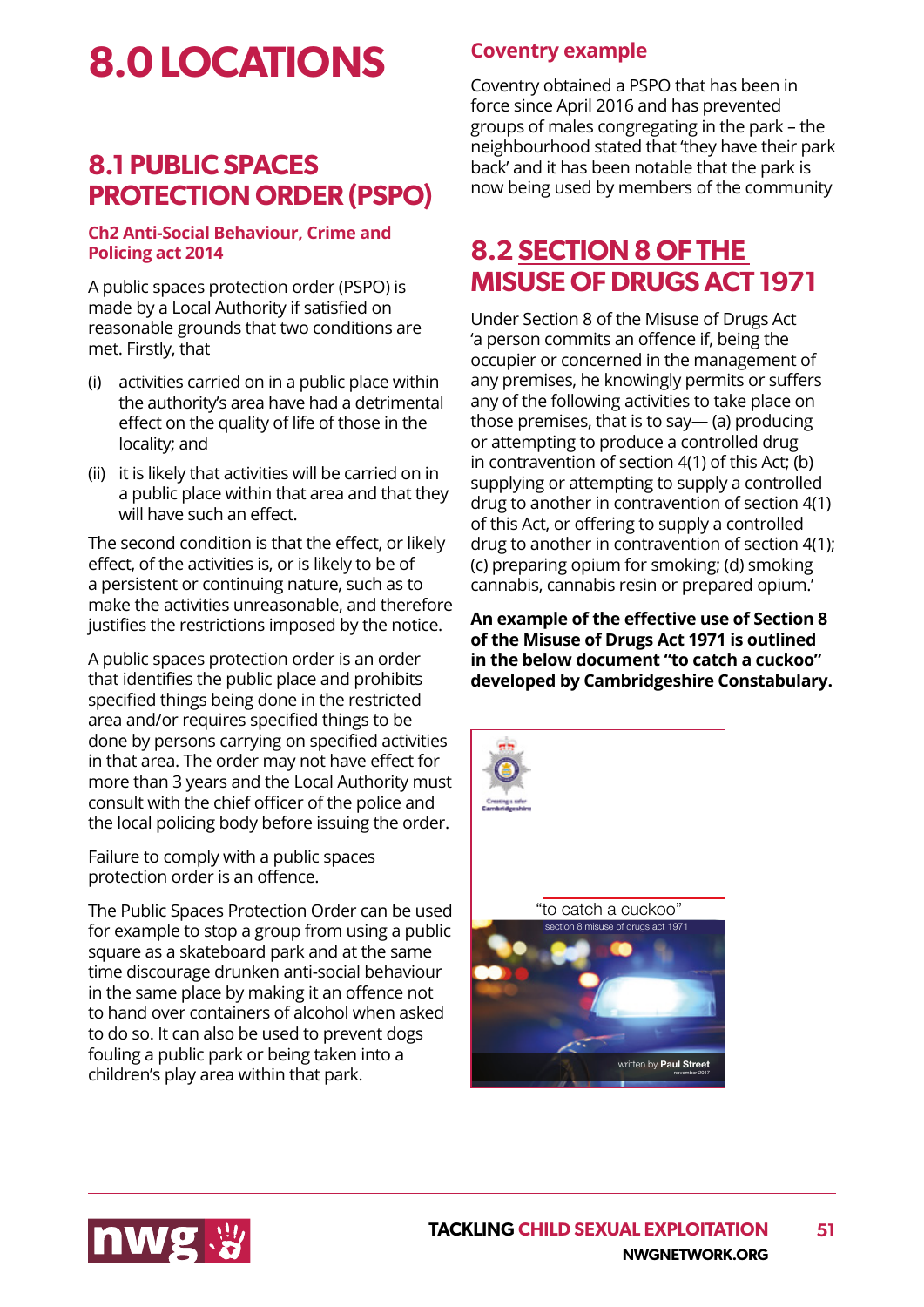# **Cuckooing**

#### **An example of tackling cuckooing and criminal exploitation including County Lines has been provided by Jo Grimshaw, Anti Social Behaviour Manager - Surrey Police.**

Surrey Police and 3rd sector organisation (Catalyst) Specialist assertive outreach service cuckooing

The project is a new initiative to explore how specialist assertive outreach workers can work alongside Surrey Police to support; victims of cuckooing, other drug users accessing the premises, and where appropriate the perpetrators. The aim is to support the Police reduce their time spent with victims, divert people away from the criminal justice system, and support victims to access a broad range of services to meet their needs.

Individuals are referred to the outreach team by the Police, CHaRMMS (District/Boroughs) when there is a possibility of a partial or full closure on a property. The referral highlights both needs and risks. Outreach workers then engage with victims at their accommodation or in the community, and work with them to meet their immediate needs and engage with key services. The outcomes of the pilot are broader than criminal justice, but are all inter-related, they include:

- A reduction in;
	- a) crime, harms and antisocial behaviour to both individuals and local communities
	- b) 'cuckooing'
	- c) police time in supporting victims
	- d) homelessness
- An increase in:
	- a) victims and associates accessing treatment and support,
	- b) community reassurance
- An improvement in
	- a) the health and wellbeing of the victim and other drug users;
	- b) police knowledge and intelligence to benefit and protect the community.

Once the team have engaged with the victim, each person receives an individually tailored package of support. Consent needs to informed and freely given, and the person is at the centre of all decision making about their support, and referral to other services. The role of the team is to engage the person re: their needs and risks, provide brief interventions, and engage them with other services e.g. prescribing service, mental health services, GP etc. that meet those needs. However, some clients have been in on-going high risk situations and the team have kept in regular contact over many months. Support is varied and can include:

- Practical help and support; providing pay-as-you-go phones, food, debt, housing, transport to places of safety, support attending appointments, holding multi-agency meetings etc.
- Facilitating access or re-engagement to drug and/or alcohol treatment and recovery support
- Support the victim to comply with the criminal justice process re: partial or full closures.

The service has a client feedback form, which rates the service, gives opportunity for how things could be done differently and opportunity for feedback, e.g. "Nick was nothing short of magnificent in everything he did to counsel and support me, to combat my drug problems and to ensure I didn't lose my flat. I honestly cannot speak highly enough of how Nick helped me and I am immensely grateful."

This pilot project started in November 2018, and as of 29th July 2019 has supported 45 people. The project impacts on offending and re-offending for cuckooed victims, other acquaintances, and disrupts local and county lines gangs.

The team have set up two databases; one is a 'profile' system to gather information to identify if there are any key indicators to being a victim i.e. gender, age, location, type of housing, history of homelessness, mental health, debt, relationship with dealers/county lines etc. The other database monitors client contact and outcomes based on their needs.

In partnership with the Police the team also has criminal justice data on pre and post engagement for each client re: arrests, SCARF

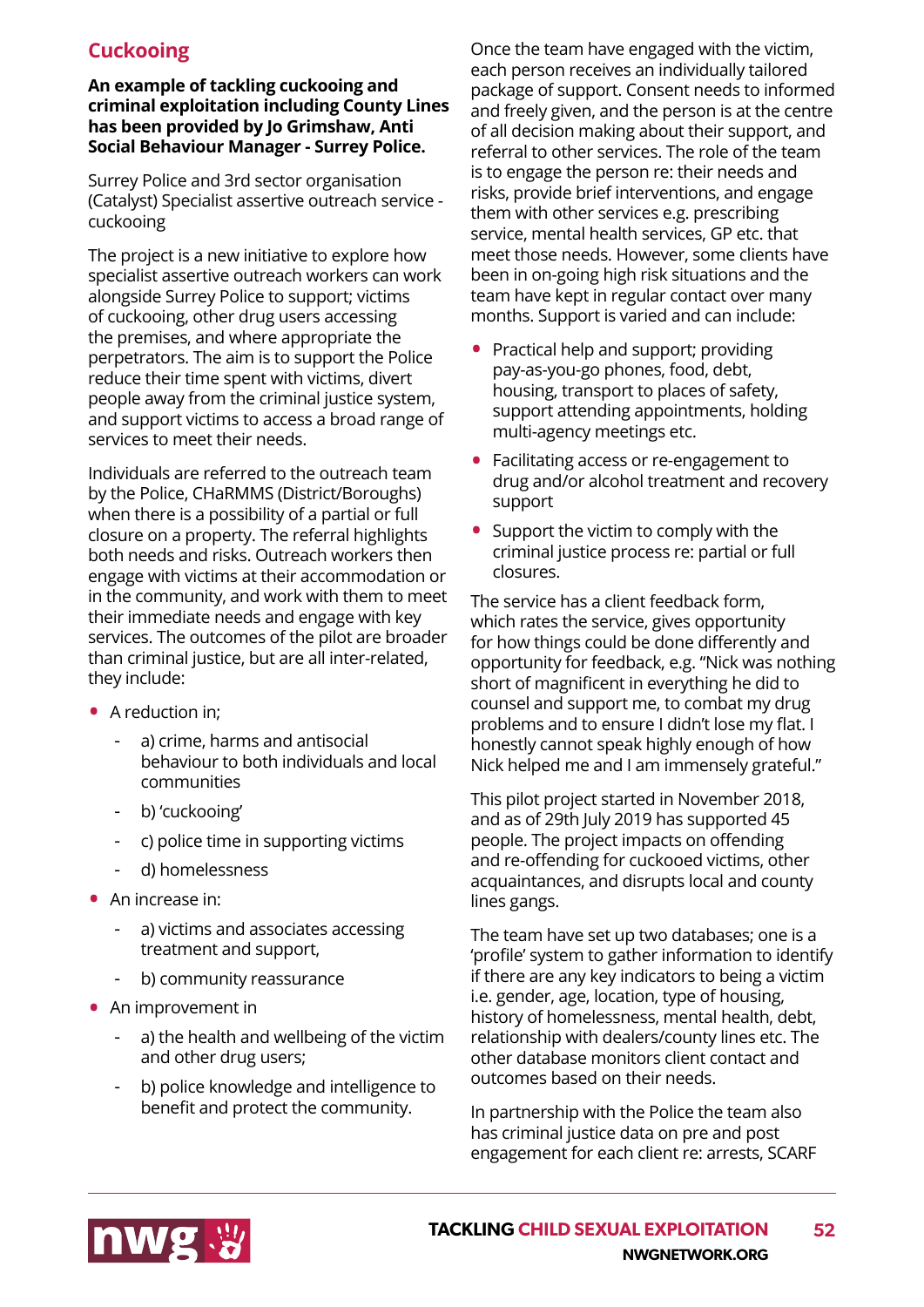<span id="page-52-0"></span>reports, missing person reports, vulnerable adult incidents, crimes related to the property and call outs to the road. The initial data has highlighted the need for analyses over time, as the process of partial and full closures can increase crimes related to property and calls to road. The learning from this is to engage with victim earlier in the process not just reacting when a closure is about to be made.

In May 2019, an initial pilot report was completed for 23 clients. Between November and May; the 10 victims re-engaged with services, 16 (70%) tenancies were saved, 11 victims managed their debts, 15 victims were referred to support services, and 6 victims were engaged with a GP.

Download [Catalyst Alpha - Cuckooing proposal.](http://www.stop-cse.org/download/5318/)

# **8.3 WATER, GAS AND ELECTRICITY SUPPLIERS**

All of the above suppliers have the power to enter premises where there is deemed to be an immediate risk of serious incident involving the utility they provide.

# **8.4 ENVIRONMENTAL HEALTH**

**Environmental Health Officers** (also known as Public Health Inspectors or Environmental Health Practitioners) are responsible for carrying out measures for protecting public health, including administering and enforcing legislation related to [environmental health](https://en.wikipedia.org/wiki/Environmental_health) and providing support to minimize health and safety hazards.

Inspectors have the power to:

- take samples and photographs, and inspect records
- write informally asking the proprietor to put right any problems they find – where breaches of the law are identified, which must be put right, they may serve an Improvement Notice
- detain or seize food

In serious cases they may decide to recommend a prosecution (if the prosecution is successful, the Court may impose prohibitions on processes and the use of premises and equipment, impose fines, prohibit someone from running a food business and possibly imprisonment for serious offences)

If there is an imminent health risk to consumers, inspectors can serve an Emergency Prohibition Notice that forbids the use of the premises or equipment – the Courts must confirm such a notice

Inspectors can also formally exclude someone from working in a food business if they are found to be suffering with a food-borne illness or infectious disease

It is a criminal offence to obstruct an authorised officer in the course of his/her duty.

#### **Local authority powers to curb noise**

Environmental health officers investigate complaints to local councils about noise. They assess the noise level from the premises that the complaint is about and decide whether it is "prejudicial to health or a nuisance", in which case it is a "statutory nuisance" under the [Environmental Protection Act 1990.](https://www.legislation.gov.uk/ukpga/1990/43/contents) Even if the noise does not affect your health (for example, by disturbing your sleep), it can be regarded as a nuisance if the level of noise is unreasonable for your neighbourhood. The council can serve an ["abatement notice"](http://www.environmentlaw.org.uk/rte.asp?id=76) on the person making the noise. This could require the noisy activity to stop, demand steps to reduce the noise (such as insulation or volume control) or restrict the times of day that the noisy activity can take place.

The notice can be served on the landlord or owner of the premises if the problem relates to the condition of the premises. The person named on the notice has 21 days to challenge it in a magistrates' court (or in Scotland, the sheriff court), after which they can be fined for each day that the noise continues. Usually, there is no need for you to go to court. Local authorities are allowed to do "whatever is necessary" to enforce the notice. This includes confiscating any equipment that is causing the noise, so once the council has taken action the noise should stop.

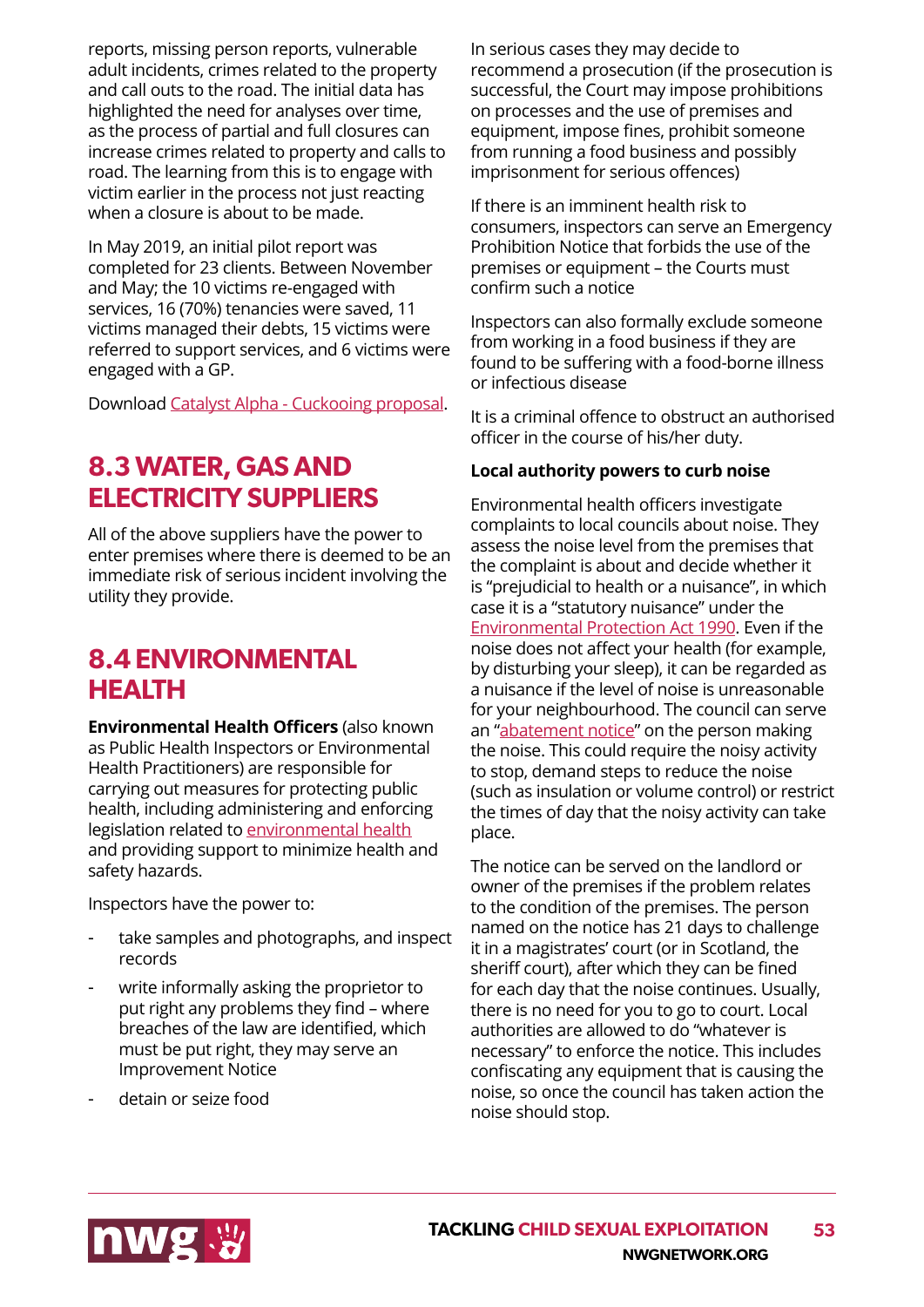<span id="page-53-0"></span>Local authorities also have separate powers to tackle anti-social noise from council tenants and local residents under [Part 1 of the Anti](http://www.legislation.gov.uk/ukpga/2014/12/contents/enacted)[social Behaviour, Crime and Policing Act 2014.](http://www.legislation.gov.uk/ukpga/2014/12/contents/enacted)

Environmental health have powers to close businesses who are not complying with legislation relating to waste and pollution, e.g hand car washes and Recycling plants.

# **8.5 HOUSING;**

### **[Housing Act 2004](https://www.legislation.gov.uk/ukpga/2004/34/contents)**

#### **Enforcement notices**

The Local Authority's Private Sector Housing (PSH) team has a statutory duty to enforce a wide range of legislation. The primary aim of this legislation is to protect the health, safety and welfare of tenants, home owners and the general public, as well as improving the quality of the private rented sector's housing stock.

To achieve compliance with statutory requirements the team, where possible, work informally with owners, landlords and managing agents. Where an informal approach is not effective or in high risk situations, the team will consider the use of all relevant legislation to remove or reduce risks posed to the health and safety of occupants or other members of the public.

Once a formal inspection has been completed, the inspecting officer will carry out a full assessment of the property under the Housing Health and Safety Rating System (HHSRS) and will determine the most appropriate course of action.

There are 29 hazards incorporated within HHSRS. Scores are grouped into 10 bands from A to J with Band A representing the most severe hazards down to Band J representing those with minor health impacts. Hazard bands A to C are deemed "category one hazards". The remaining bands are deemed "category two hazards". The council has a duty to take enforcement action where category one hazards are present and has the power to take enforcement action if category two hazards are present.

The local authority will be guided by three main points when making an enforcement decision:

- the HHSRS hazard rating
- whether the local authority has a duty or power under the act to take action
- the most appropriate way of dealing with a hazard having regard to the HHSRS Enforcement Guidance

The local authority will seek to deter landlords from retaliatory eviction (evicting a tenant when they have made a complaint) and does not consider that the removal of a tenant achieves compliance with any notice served. Tenants are protected from retaliatory eviction under the Deregulation Act 2015.

Certain notices served on a property will be registered as a Land Charge against the property until such time as they are complied with. Copies of any notices served will be sent to anyone with an interest in the relevant property, including tenants, mortgage providers and freeholders.

### **Enforcement under the Housing Act 2004:**

Where a landlord has not carried out repairs on an informal basis or where the hazards and/or circumstances require more appropriate action, enforcement action will be taken. The following list is not exhaustive and should act as a guide.

**Improvement Notice** - This notice sets out strict timescales for the works specified to be completed. Failure to comply with the notice is an offence for which the council can pursue a prosecution or a civil penalty (see below). Failure to comply with an Improvement Notice can also result in the council carrying out the works in default and charging the owner or landlord for ALL costs associated with this.

**Hazard Awareness Notice** - This notice is advisory, meaning it is not enforceable by the council so there are no set timescales for the works to begin or be completed, and with no follow up inspection. Its purpose is to advise the relevant parties of hazards present. It is often used for owner occupied properties or where the hazards are less serious. The service of a Hazard Awareness Notice does not prevent further enforcement action being taken in the future.

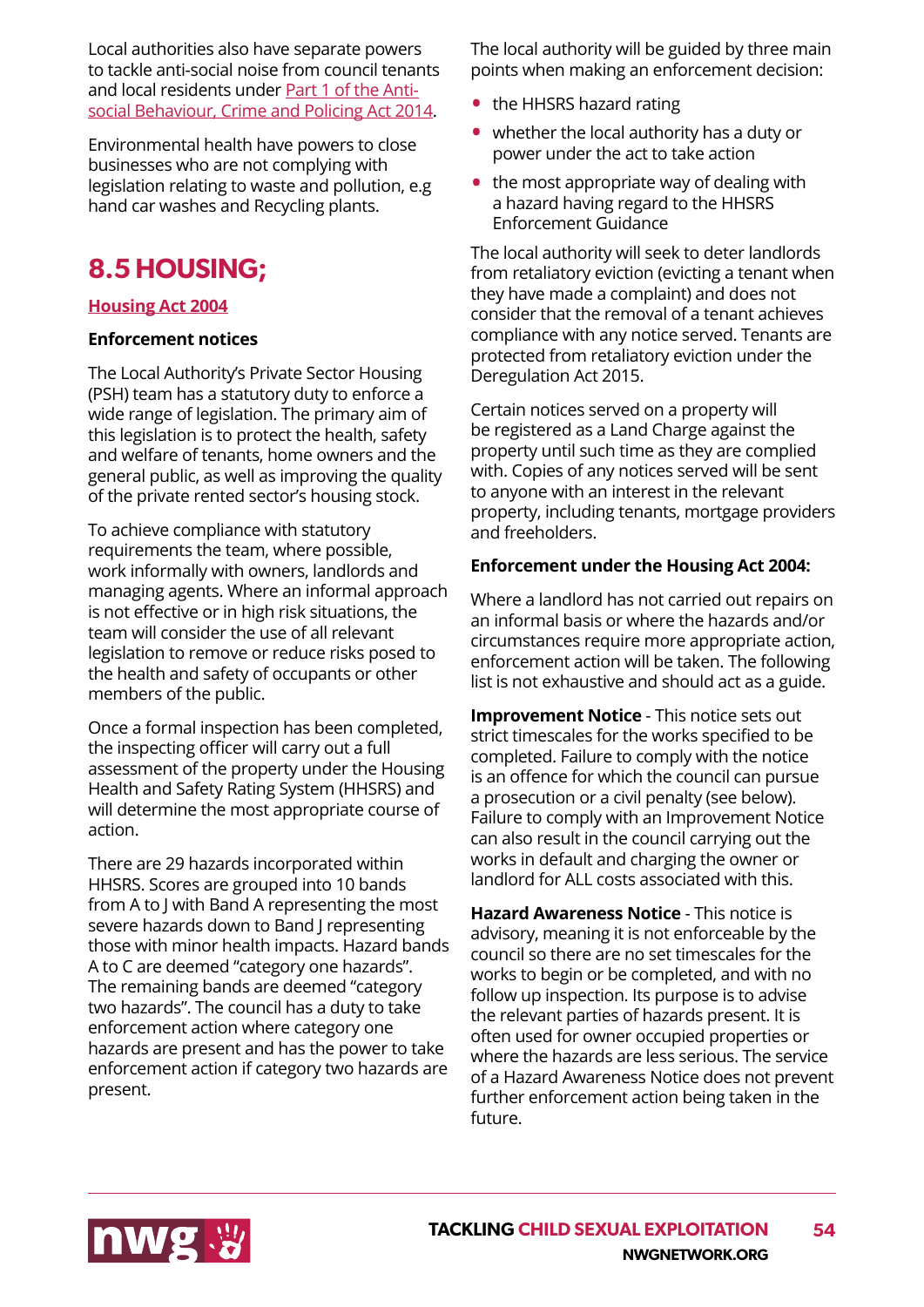**Prohibition Order** - This can be used where there are serious threats to the health and safety of occupants of a property, or visitors to it. It can be used to prohibit all or part of a property depending on the hazards identified. It can also be used to limit the number of occupants. Failure to comply is an offence, for which the council could pursue a prosecution or a civil penalty (see below).

**Emergency Action** - This is used where it is considered that there is an imminent risk to health and/or safety. It can be used for category 1 hazards only. It allows the council to either carry out immediate remedial action works to a property or serve an Emergency Prohibition Order which comes into force immediately.

**Demolition Orders and Clearance** - These options are used very rarely where category 1 hazards are present with an imminent risk to health and/or safety. Demolition Orders can be used where a property is considered beyond repair at a reasonable cost, and Clearance is used where a number of properties in an area pose immediate and/or significant risk.

The Housing Act 2004 also gave local authorities powers to mitigate the impact of poor quality private rented sector properties and irresponsible landlords. Licensing schemes fall into three categories:

#### **1. Mandatory Houses in Multiple Occupation (HMO) Licensing**

Part 2 of the Housing Act 2004 requires local housing authorities to mandatory licence HMOs if they accommodate more than five people who form two or more households.

### **2. Additional HMO Licensing**

The Act under Part 2 also gives authorities the power to introduce an additional licensing scheme for other smaller HMOs. This power can be considered if the authority believes they are not being managed sufficiently which gives rise or are likely to give rise to particular problems for the occupants or residents of a particular area.

All HMOs, including those that do not require a licence must comply with the Management Regulations;

#### **The Management of Houses in Multiple Occupation (England) Regulations 2006 (SI 372)**

#### **The Licensing and management of Houses in Multiple Occupation (Additional Provisions) (England) Regulations 2007 (SI 1903)**

A breach of the Management Regulations is an offence under Section 234 of the Housing Act 2004. The penalty for non-compliance is either prosecution or a Civil Penalty of up to £30,000.

### **3. Selective licensing**

 Part 3 of the Housing Act 2004 sets out the scheme for licensing private rented properties in a local housing authority. Under section 80 of the Act, the Council can designate the whole or any part or parts of its area as subject to selective/Additional Licensing. The scheme does not apply to owner occupied or social housing properties.

Subject to certain exemptions specified in the Selective Licensing of Houses (Specified Exemptions) (England) Order 2006, all properties in the private rented sector which are let or occupied under an assured short hold tenancy or licence are required to be licensed by the Council if that area has been designated for Selective/Additional.

These powers to introduce Selective/ Additional licensing of private rented homes and additional licensing of Houses of Multiple Occupancy are put in place by Councils in order to tackle problems in their areas, or any parts of them, caused by;

- Low housing demand; or
- Significant anti- social behaviour; or
- Poor property conditions; or
- An influx of migration; or
- A high level of deprivation; or
- High levels of crime

Failure to apply for a licence for a property that requires one, or failure to submit a valid application, or failure to submit a valid relicense application on expiry is a criminal offence. This could result in a prosecution with an unlimited fine, a civil penalty of up to £30,000 and/or a rent repayment order. This offence could also affect the fit and proper person status of the manager or licence holder.

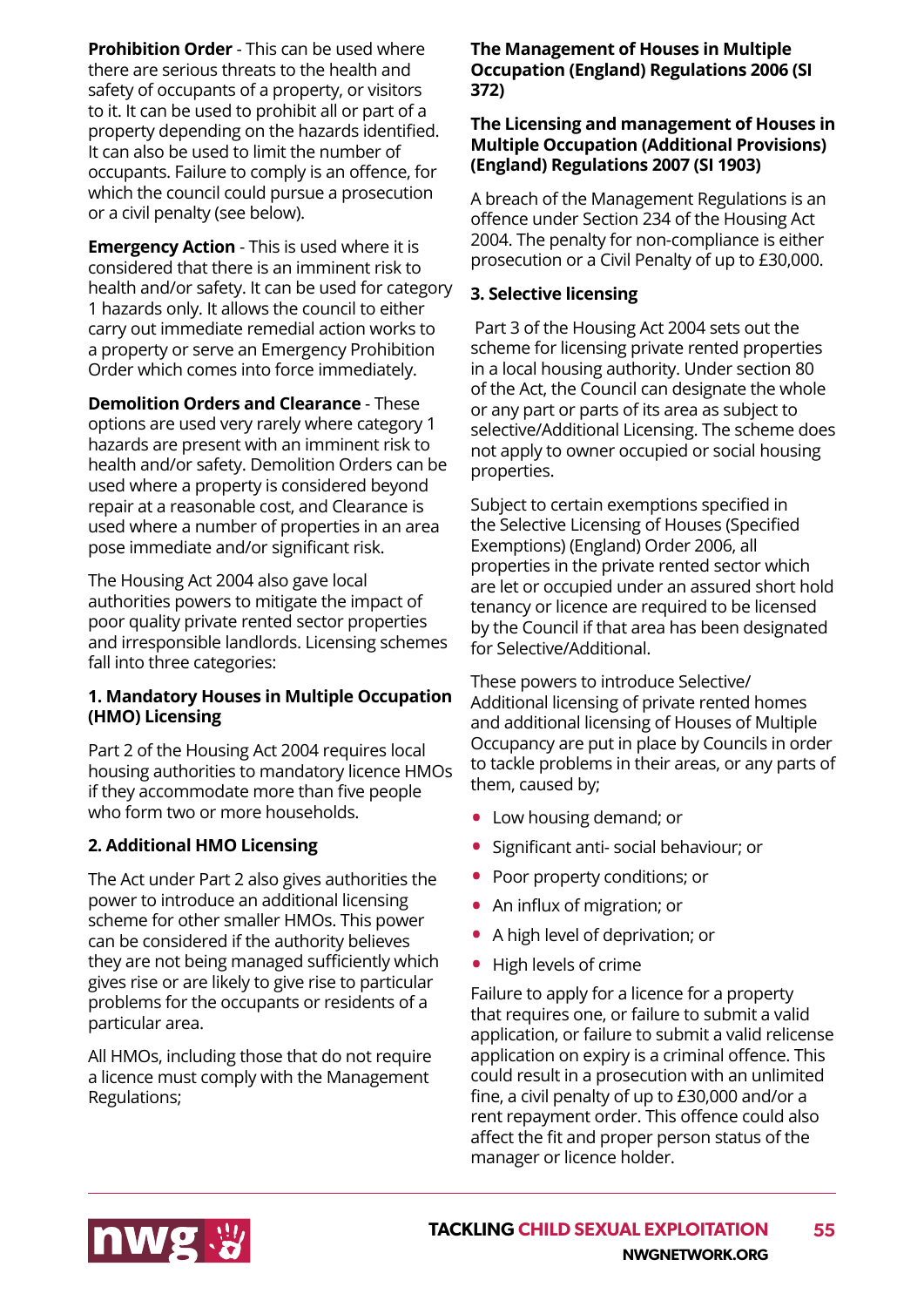A breach of the licensing conditions which are enclosed on the licence is also a criminal offence which could result in a prosecution with an unlimited fine, a civil penalty of up to £30,000 and/or a rent repayment order. This offence could also affect the fit and proper person status of the manager or licence holder.

### **Prosecution and Civil Penalties;**

Failure to comply with enforcement notices can result in the council deciding to take further action. This is traditionally in the form of a prosecution, however, the Housing and Planning Act 2016 introduced new powers to issue Civil Penalty Notices for Housing Act 2004 offences.

As an alternative to prosecution the council can serve a civil penalty of up to £30,000 for the following offences under the Housing Act 2004;

**[Section 21](http://www.legislation.gov.uk/ukpga/2004/34/section/21)** - breach of a banning order

**[Section 30](http://www.legislation.gov.uk/ukpga/2004/34/section/30)** - failure to comply with an improvement notice

**[Section 72](http://www.legislation.gov.uk/ukpga/2004/34/section/72)** - mandatory licensing of HMO

**[Section 95](http://www.legislation.gov.uk/ukpga/2004/34/section/95)** - licensing under Part 3 of the Housing Act 2004

**[Section 139](http://www.legislation.gov.uk/ukpga/2004/34/section/139)** - failure to comply with an overcrowding notice

**[Section 234](http://www.legislation.gov.uk/ukpga/2004/34/section/234)** - breach of management regulations in respect of HMO

#### **Other Legislation:**

Other legislation that can be used by the PSH team includes:

**[Protection from Eviction Act 1977](http://www.legislation.gov.uk/ukpga/1977/43)** - This legislation provides an offence for illegally evicting or harassing a tenant. If it is believed an offence has been committed, the council can decide to prosecute, and if found guilty, can lead to a maximum penalty of a term of imprisonment of up to two years or an unlimited fine or both.

#### **[Gas Safety Regulations \(Installation and](http://www.hse.gov.uk/pubns/books/l56.htm)  [Use\) – \(Amendment\) 2018 \(The Regulations\)](http://www.hse.gov.uk/pubns/books/l56.htm)**.

The PSH team work in conjunction with the Health and Safety Executive (HSE) who enforce gas safety legislation which requires the landlord of a property to organise gas safety checks "within 12 months" of the installation or the last check for the premises by a registered gas safe engineer.

**[The Smoke and Carbon Monoxide Alarm](https://www.legislation.gov.uk/ukdsi/2015/9780111133439/contents)  [\(England\) Regulations 2015](https://www.legislation.gov.uk/ukdsi/2015/9780111133439/contents)** - Failure to comply with this legislation, having smoke alarms and carbon monoxide detectors where required may result in a fixed penalty charge of up to £5,000.

**The Redress Schemes for Letting Agency Work and Property Management Work (Requirement to Belong to a Scheme etc) (England) Order 2014** - Failure for someone to become a member of a Government approved redress scheme (who is required to become of a member) may result in a fixed penalty charge of up to £5,000.

**[Environmental Protection Act 1990, Section](https://www.legislation.gov.uk/ukpga/1990/43/section/80)  [80](https://www.legislation.gov.uk/ukpga/1990/43/section/80)** - A notice can be served under this section

if an officer is of the opinion that there is a statutory nuisance at the premises or the premises are prejudicial to health.

**[Building Act 1984, Section 76](https://www.legislation.gov.uk/ukpga/1984/55/section/76)** - Used where the property is so defective as to be prejudicial to health. This notifies the person responsible of the council's intention to remedy the problem (works in default).

#### **[Public Health Act 1936, Section 45](https://www.legislation.gov.uk/ukpga/Geo5and1Edw8/26/49/section/45)** -

Used where there are defective sanitary conveniences due to their repair and/or cleansing ability. They must be in such a state as to be prejudicial to health or a nuisance.

**Local Government (Miscellaneous Provisions) Act 1976, Section 16** - Provides the power for the council to request certain information about a property.

**Local Government (Miscellaneous Provisions) Act 1982, Section 29** - Used to prevent unauthorised access to a building by getting the owner to board up any broken windows, doors etc, or by the council carrying out the works in default.

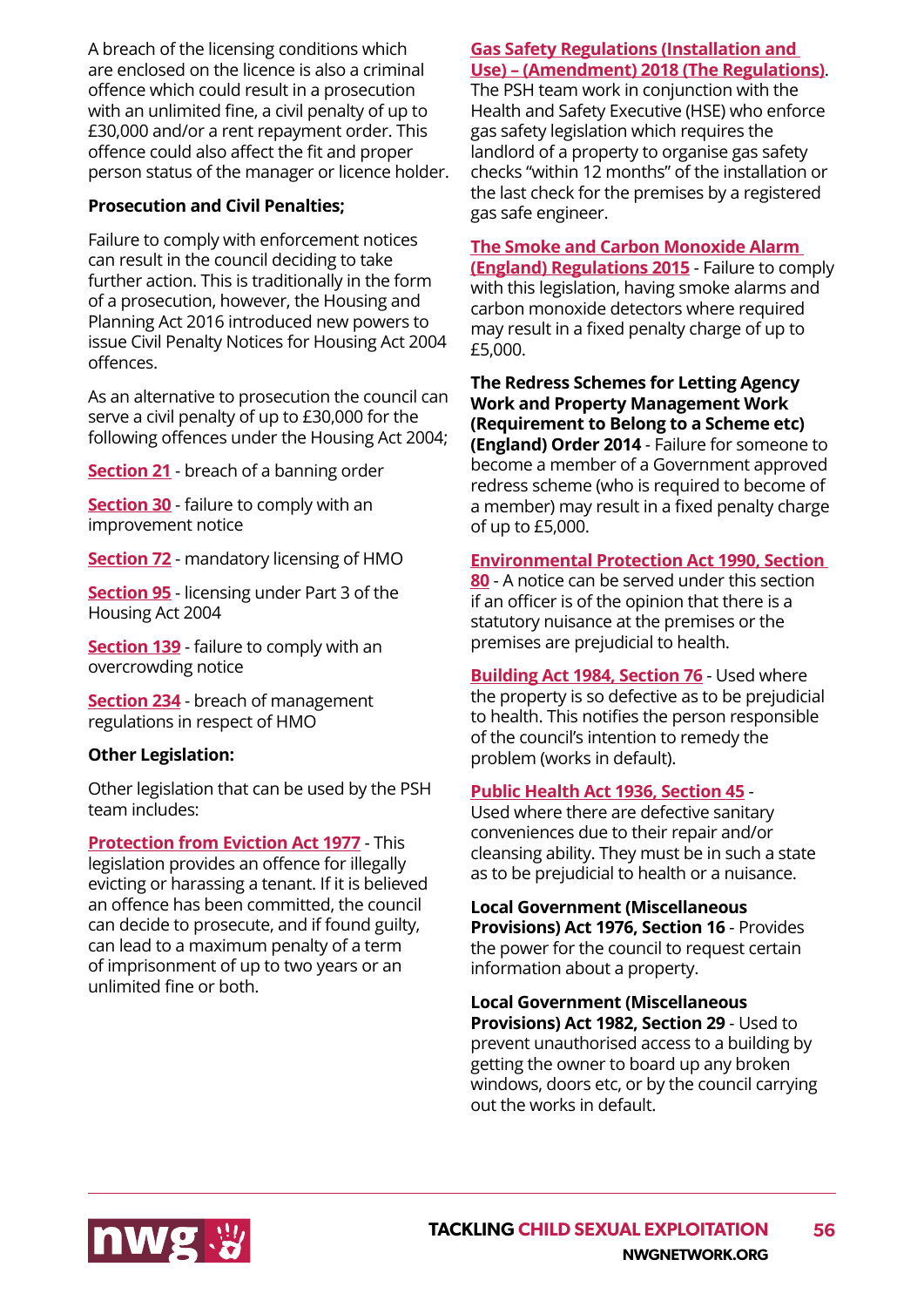### <span id="page-56-0"></span>**Prevention of Damage by Pests Act 1949,**

**Section 4** - Used where there is evidence of or harbourage of rats or mice at a property.

### **Tenancy Deposit Protection Scheme**

From 2007, it's been a legal requirement for UK landlords to protect their tenants' deposits in a government-authorised tenancy deposit protection scheme. This applies to assured shorthold tenancies. It's not compulsory to take a deposit but if one is taken it is required to be put in the scheme within 30 days and a copy of the deposit protection certificate is supplied to the tenant.

They scheme ensures the tenants can retrieve their deposit back if they:

- meet the terms of the tenancy agreement
- don't damage the property
- pay the rent and bills

If the landlord fails to protect the tenant's deposit, they can take the landlord to court to get compensation. The court can demand that the landlord pays compensation of up to three times the value of the deposit, and they may also order the landlord to protect the deposit or to return it to the tenant. Eviction rights will also be restricted if the deposit has not been protected.

### **Right to Rent**

The Immigration Act 2014 introduced the concept of 'right to rent' to the private rented sector. Landlords who let private property in England or take in lodgers could be liable for a civil penalty if they enter into a tenancy agreement involving an illegal migrant. If a landlord makes the checks and retains copies as required, they will have a statutory excuse against such a penalty.

Landlords and agents should apply the right to rent checks in a fair, justifiable and consistent manner, regardless as to whether they believe the prospective tenant to be British, settled or a person with limited permission to be in the UK. Landlords or agents in England could be charged with a criminal offence if they know, or have reasonable cause to believe, that they are letting to an illegal migrant.

# **8.6 SECURITY INDUSTRY AUTHORITY- SIA**

The Security Industry Authority (SIA) is an independent body reporting to the Home Secretary, under the terms of the [Private](https://www.legislation.gov.uk/ukpga/2001/12/contents)  [Security Industry Act 2001.](https://www.legislation.gov.uk/ukpga/2001/12/contents) It is the organisation responsible for regulating the private security industry in the UK.

### **The SIA has two main duties;**

- Compulsory licensing of individuals undertaking designated activities within the private security industry
- Manage the voluntary Approved Contractor Scheme, which measures private security suppliers against independently assessed criteria

#### **SIA licensing covers resources guarding, including:**

- door supervision
- security guarding
- close protection
- cash and valuables in transit
- public space surveillance using CCTV
- key holding
- vehicle immobilising in Northern Ireland

#### **Criminal offences created by [Private](https://www.legislation.gov.uk/ukpga/2001/12/contents)  [Security Industry Act 2001](https://www.legislation.gov.uk/ukpga/2001/12/contents)**

- **Engaging in licensable conduct without a licence**
- maximum of 6 months imprisonment and/ or unlimited fine
- **Providing unlicensed persons in licensable conduct**
- maximum of 5 years imprisonment and/or unlimited fine
- **Contravening licence conditions**
- maximum of 6 months imprisonment and/ or unlimited fine

#### **Licence Suspension**

- Clear threat to public safety could exist if the SIA did not suspend the licence
- Licence suspensions have immediate effect

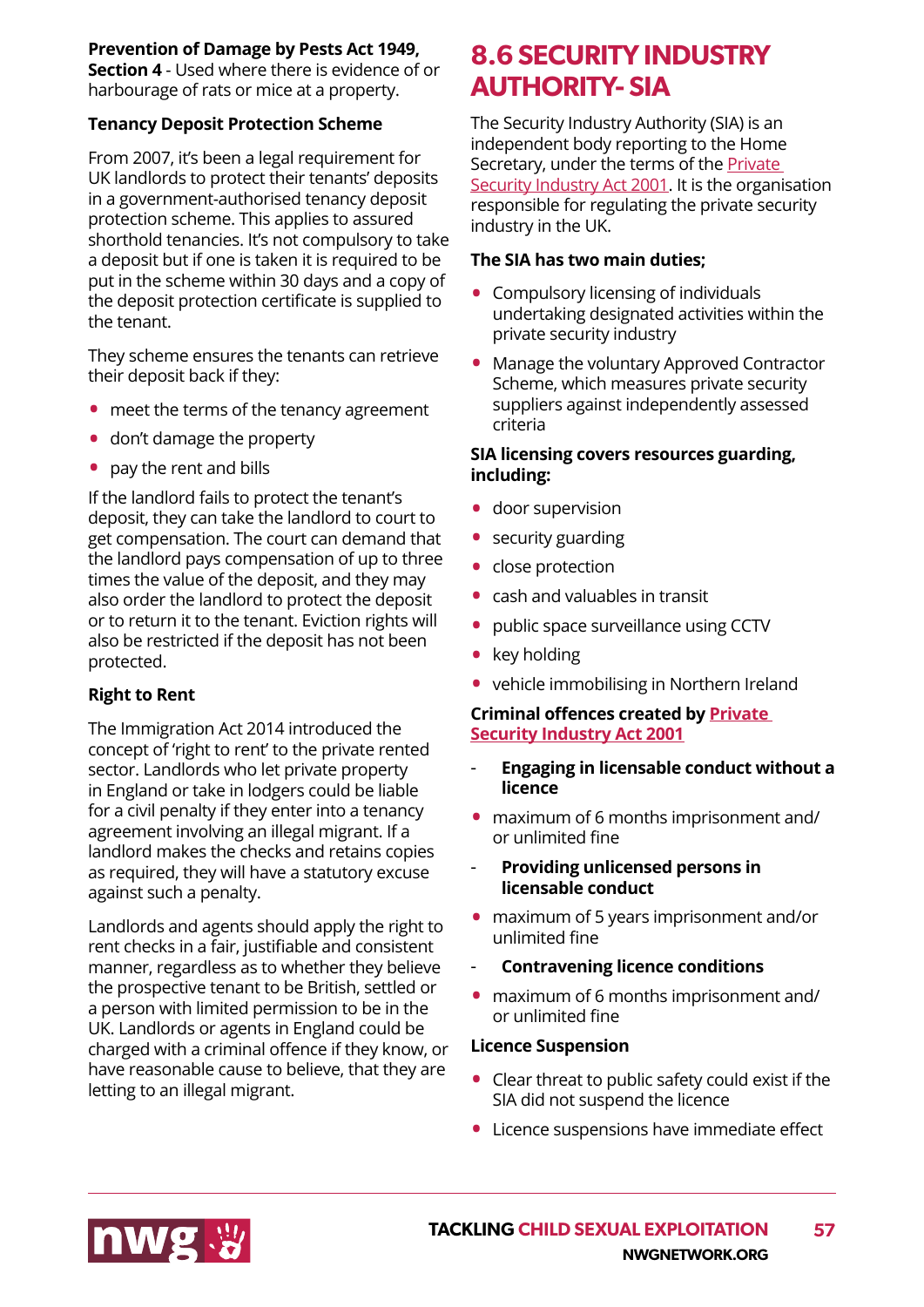<span id="page-57-0"></span>• The SIA will suspend a licence in other circumstances if it is in the public interest to do so

### **Licence Revocation**

A licence will be revoked if:

- The licence holder receives a conviction, caution, warning, absolute/conditional discharge or admonishment for a relevant offence
- The licence holder is not the person to whom the named licence should have been issued
- The licence holder has been working with an SIA licence without the right to work in the United Kingdom

#### **SIA powers of entry and information gathering**

### **[Section 19 \(1\) of the PSIA 2001](https://www.legislation.gov.uk/ukpga/2001/12/section/19)**

SIA Investigations Officers and those with written authority may enter any premises owned or occupied by a person appearing to be a regulated person under section 19 (8) of the PSIA 2001- other than premises exclusively used for residential purposes.

### **[Section 19 \(2\) of the PSIA 2001](https://www.legislation.gov.uk/ukpga/2001/12/section/19)**

SIA Investigations Officers and those with written authority, may require anyone appearing to be a regulated person under PSIA 2001 to produce their documents.

It is a statutory duty to comply with any of these requests for documentation or information.

#### **[Failure to provide information to the SIA –](https://www.legislation.gov.uk/ukpga/2001/12/section/19)  [section 19 \(5\) \(b\)](https://www.legislation.gov.uk/ukpga/2001/12/section/19)**

#### **[Making false statements to the SIA – section](https://www.legislation.gov.uk/ukpga/2001/12/section/22)  [22\(1\)](https://www.legislation.gov.uk/ukpga/2001/12/section/22)**

Upon summary conviction at a Magistrate's Court, Sheriff Court or District Court, a maximum penalty of six months imprisonment and/or an unlimited fine

Partner Intelligence Sharing;

- SIA databases hold information on individuals who have requested and/or applied for a licence and about private security companies
- Willingly share intelligence with partner agencies to further their investigations

• Disclosure of Information and Request for Information in accordance with Data Protection Act 2018

Information which can be shared;

- Photographs
- Addresses
- Application forms
- Copies of original documentation used to support an application
- Intelligence links to other companies/ individuals, etc, alleged offending
- Corporate structure, lists of employees, contracts, site lists, etc.

# **8.7 TRADING STANDARDS**

Those who work for trading standards services are Local Authority employees and are authorised to carry out their functions to enforce trading standards laws. Employees are referred to as trading standards officers, or TSOs.

Trading standards services enforce the law across a range of subject areas, including:

- age restricted products
- agriculture
- animal health and welfare
- fair trading, which includes:
	- pricing
	- descriptions of goods, digital content and services
	- terms and conditions
- food standards and safety (some types of trading standards services, including London boroughs, do not enforce food law)
- petrol and fireworks storage
- intellectual property (for example, counterfeiting)
- product safety
- weights and measures

Trading standards services visit business premises for a number of reasons, but the underlying purpose of a visit is generally to check and ensure that the business is complying with the law as well as to address or investigate any

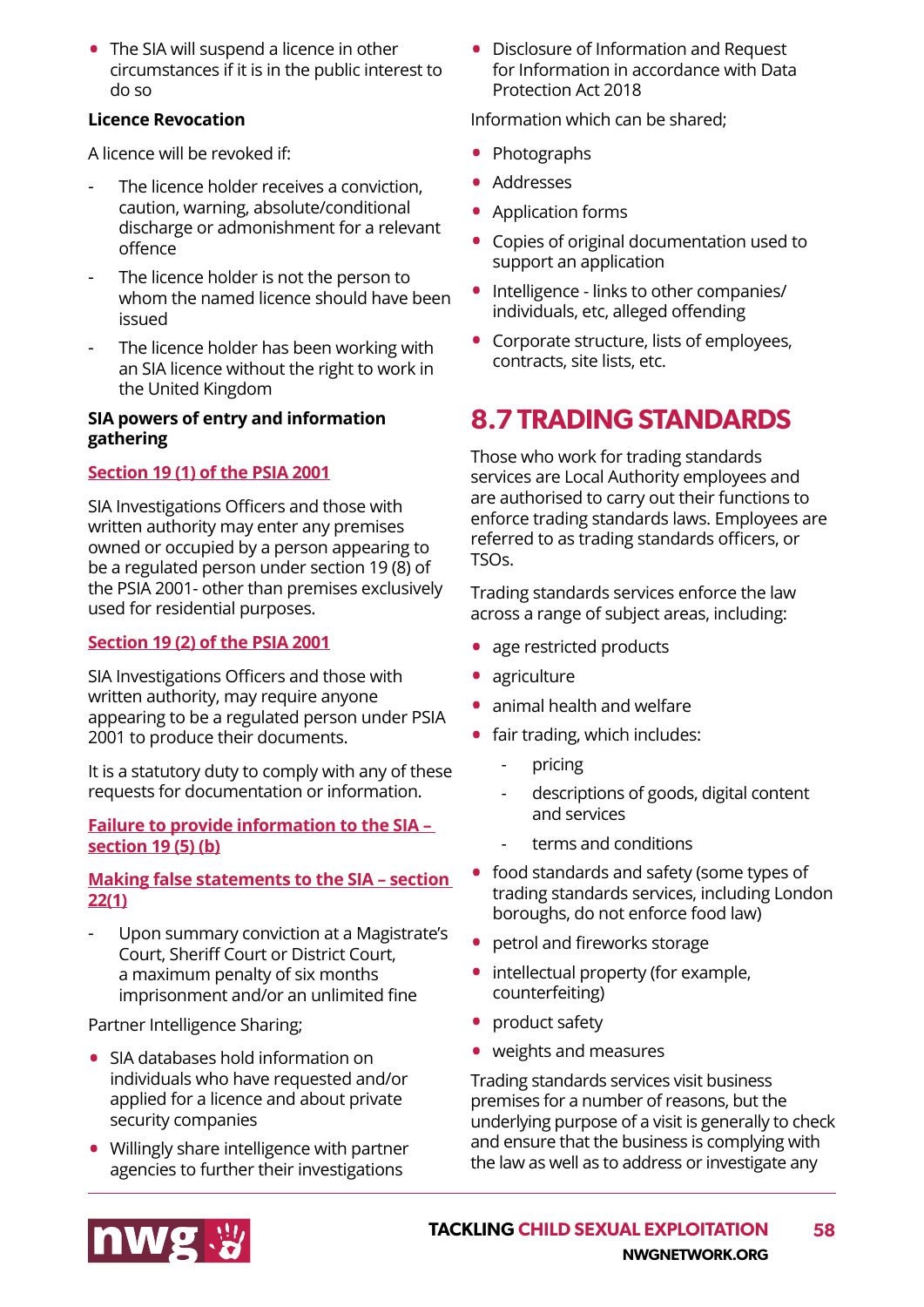non-compliance. Trading standards services follow an intelligence-led approach, where the decisions about enforcement activities are informed by the analysis of information from many sources, including complaints and a business's previous history. Trading standards officers can also carry out inspections of premises on a routine basis.

In most cases, TSOs have powers under [Schedule 5 of the Consumer Rights Act 2015.](http://www.legislation.gov.uk/ukpga/2015/15/schedule/5/enacted) Depending on the legislation they are enforcing, they may have additional powers or powers that are slightly different. A TSO's main powers include the power to enter premises, powers of inspection and powers to secure or seize material that might be required in evidence:

- a TSO can at any reasonable time enter premises to observe the carrying on of a business, to inspect goods or documents, to test weighing or measuring equipment, or to make a test purchase. Refusal of entry could be viewed as obstructing an officer, which is a criminal offence
- a TSO can enter your home, or any other premises used solely or mainly as a dwelling, but only with a warrant issued by a court. A TSO can also obtain a warrant to enter any premises by force if necessary, and this might be done, for example, where it is expected that entry will be refused or obstructed
- if the entry is for a routine inspection then the TSO must give you two days' written notice of the inspection before entering premises. However, notice is not needed if:
	- an individual has waived the need for a notice to be given
	- the TSO has reasonable suspicion that the law has been brocken
	- giving notice would defeat the purpose of the visit
	- it is not practicable to give notice (for example, there is an imminent risk to public health or safety)
	- the entry is for the purposes of market surveillance activities under certain European safety legislation
- where a breach of trading standards law is suspected, a TSO can seize goods and documents

Trading standards services have no direct powers to stop a business trading. However, they can apply to the courts for orders, which may restrict activities.

Trading standards services do have formal enforcement options available to them. The decision to take formal action lies with the local authority, but it is likely that formal action will be taken in cases where there is a serious breach (in terms of the detriment to customers or to other businesses through unfair competitive advantage) or where the business has failed to respond to or engage with informal attempts to secure compliance.

The main formal enforcement options include:

## **Prosecution**

Many breaches of trading standards law are criminal offences and can be prosecuted in the Magistrates' Court or Crown Court. A successful prosecution may have a range of consequences, including the following:

- the trader will have a criminal record
- a punishment or sentence. Trading standards offences can usually be punished with a fine, and in many cases the amount is unlimited. For the most serious cases, imprisonment is an option, with maximum periods of up to two years for some trading standards offences. Where a business is prosecuted for fraud, theft or money laundering in addition to or instead of trading standards offences, or for offences under intellectual property law (trademarks or copyright), maximum penalties can be very high indeed (up to 14 years' imprisonment)
- an order to pay compensation to victims
- an order to pay the costs of the investigation and prosecution
- a 'criminal behaviour order' restricting future conduct (for example, a ban on making contracts in consumers' homes)
- disqualification as a company director (where the offence was connected with a company) or from driving (where there is a good reason - for example, where the offence included bad driving or was facilitated by the use of a vehicle)

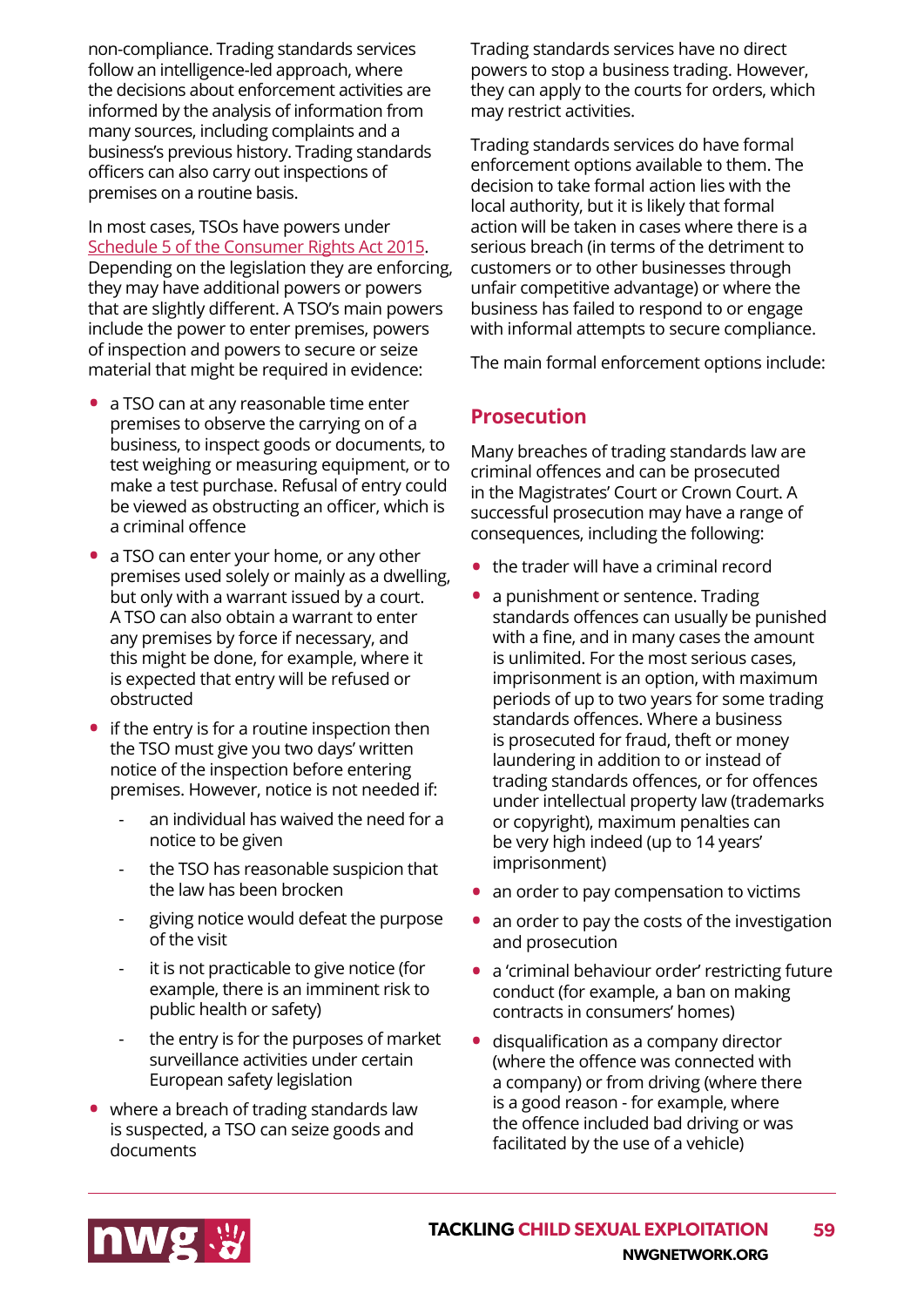- <span id="page-59-0"></span>• confiscation of assets and money under proceeds-of-crime legislation
- forfeiture of any illegal or infringing goods and any equipment used in committing the offence

## **Simple caution**

This is a formal warning, which may be offered as an alternative to prosecution, where it is in the public interest to do so.

There is no obligation on trading standards services to offer a caution, but it might be offered for relatively minor first-time offending.

# **Enforcement orders**

For a range of breaches, trading standards services can apply to the County Court or High Court for an enforcement order requiring the business to comply with the law. This may include the following consequences:

- the order itself. A breach of the order is contempt of court, which carries a maximum penalty of a fine and two years' imprisonment
- an order to take 'enhanced consumer measures', including changes to business processes and paying compensation to victims
- an order to pay the costs of the investigation and the court proceedings
- a requirement to publicise the order

# **Undertaking**

This is a formal promise by the business to comply with the law and, where appropriate, to take enhanced consumer measures.

There is no obligation on trading standards services to accept an undertaking, but it may be accepted if the business genuinely appears to be committed to making amends.

### **Compliance notices**

In some cases, trading standards services can issue a notice requiring the business to take action or to stop doing something, without the need to apply to court for an order. These notices have different names and different

conditions depending on the law they are made under.

In general there will be a deadline to comply with the notice. If a business fails to comply with a notice, this can lead to court action; if the business disagrees with the use of the notice, it usually has the opportunity to apply to the court or a tribunal to appeal against it.

Compliance notices are available under a range of laws, including food standards, animal health, product safety, weights and measures, and fair trading.

# **Administrative penalties**

In some cases, trading standards services can issue a penalty notice, in effect imposing a fine directly on a business without the need for court proceedings.

Such notices are available under a range of legislation, including laws relating to letting agents, secondary ticketing, single-use carrier bags and (in some areas) underage sales of alcohol.

The business can usually appeal to the court or a tribunal against the use of such a notice or against the level of penalty imposed.

# **8.8 FOOD SAFETY**

#### **[The Food Safety Act 1990](https://www.legislation.gov.uk/ukpga/1990/16/contents)** and **[The Food](https://www.legislation.gov.uk/ukpga/1999/28/contents)**

**[Standards Act 1999](https://www.legislation.gov.uk/ukpga/1999/28/contents)** and general food law incorporating the main European Commission (EC) and domestic legislation provide governance covering the following areas;

- food imports and exports
- safety
- traceability
- labelling and product withdrawals and recalls

In terms of opportunities for disruption, an approach taken by one area has been to use Health & Safety, Trading Standards and Food Safety Teams working out of one service; using their respective powers to enter businesses.

This has been used for example, with food premises, to allow officers to inspect upstairs accommodation if they have linked gas supplies, as part of their general inspection routine.

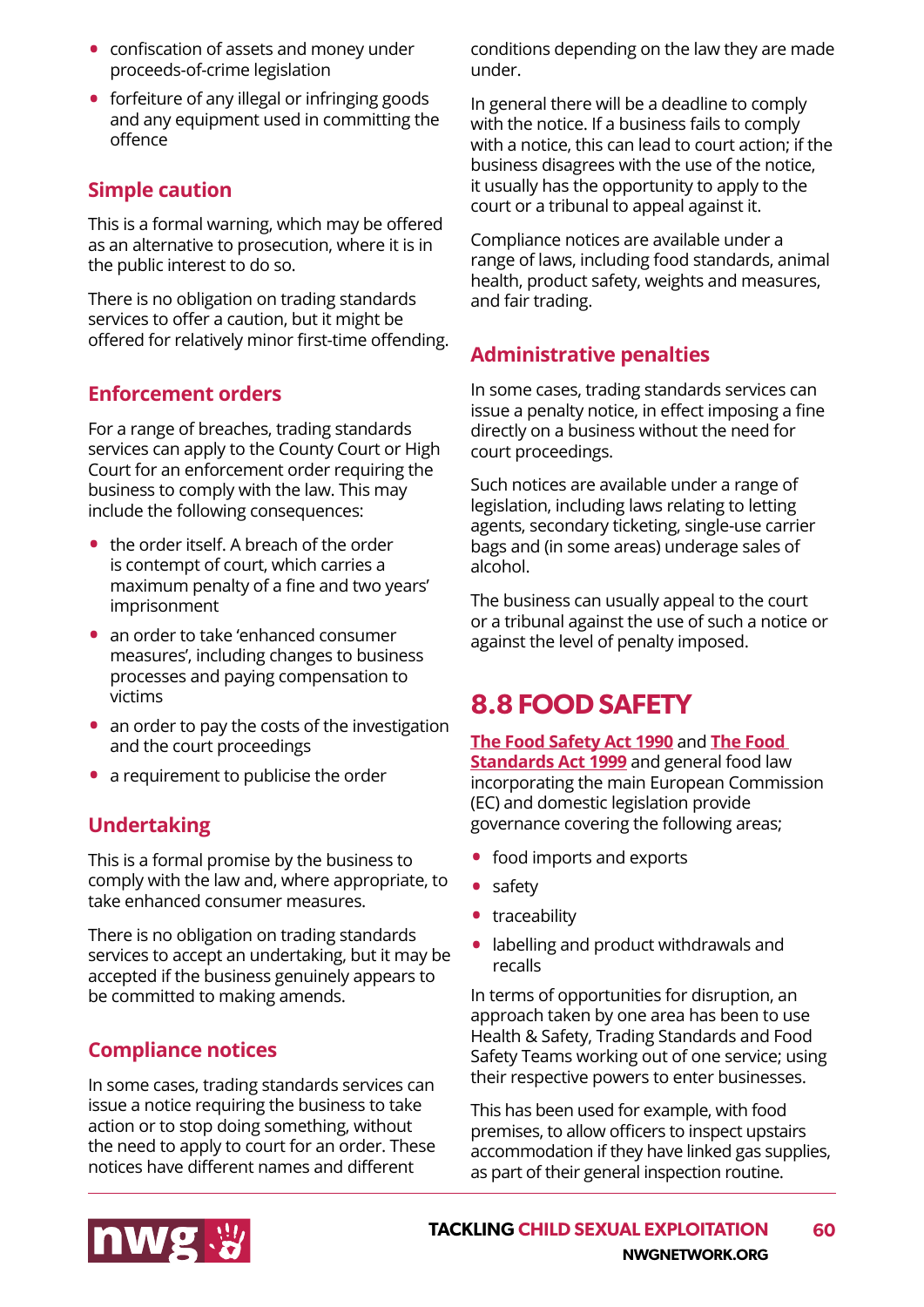<span id="page-60-0"></span>Another example is where the Health and Safety team went into a Vietnamese nail bars where market surveillance was carried out relating to safety of working conditions for staff and the public and in doing so uncovered trafficking and modern slavery offences. This operation was undertaken jointly with police, by consent, and led to regular on-going Health & Safety interventions.

# **8.9 DISPERSAL POWERS**

#### [Section 35 Anti-Social Behaviour, Crime and](http://www.legislation.gov.uk/ukpga/2014/12/section/35/enacted)  [Policing Act 2014](http://www.legislation.gov.uk/ukpga/2014/12/section/35/enacted)

A senior police officer, is able to authorise the use of dispersal powers in a specified are for up to 48hours, in order to reduce the likelihood of members of the public being harassed, alarmed or distressed, or to reduce the likelihood of crime and disorder in the locality.

The officers can require a person committing, or likely to commit, anti-social behaviour, crime or disorder to leave an area for up to 48 hours.

Under S37 of this act, officers may also require persons to surrender any property which is believed to have been used or is likely to be used as part of behaviour which causes harassment, alarm or distress or to commit a criminal offence.

Failure to comply with the dispersal direction could lead to a fine and/or up to three months imprisonment.

# **8.10 CLOSURE NOTICES**

[Section 76 Anti-Social Behaviour, Crime and](http://www.legislation.gov.uk/ukpga/2014/12/part/4/chapter/3/enacted)  [Policing Act 2014](http://www.legislation.gov.uk/ukpga/2014/12/part/4/chapter/3/enacted) 

The police and local authority have powers under this act to issue closure notices

A police officer of at least the rank of inspector, or the local authority, may issue a closure notice if satisfied on reasonable grounds—

- (a) that the use of particular premises has resulted, or (if the notice is not issued) is likely soon to result, in nuisance to members of the public, or
- (b) that there has been, or (if the notice is not issued) is likely soon to be, disorder near those premises associated with the use of

those premises,

and that the notice is necessary to prevent the nuisance or disorder from continuing, recurring or occurring.

The maximum period for the duration of a closure notice is 48 hours

The police or local authority can issue a closure notice in respect of premises, which they have reasonable grounds for believing have been, or are likely to be, used for activities related to specified child sex offences. The changes mean that closure powers will now capture a wider range of offences relating to child sexual exploitation and the police will be able to take proactive action if they believe the premise is going to be used for child sex offences.

A closure notice can be served to immediately close down the premises for a period of 48 hours. Once this has been issued, an application to the court would need to be made for a full closure order which can close the premises to anyone including the owner for up to 3 months.

# **8.11 CLOSURE ORDER**

Section 80 Anti-social Behaviour, Crime and [Policing Act 2014](http://www.legislation.gov.uk/ukpga/2014/12/section/80/enacted)

#### **Power of court to make closure orders**

Whenever a closure notice is issued an application must be made to a magistrates' court for a closure order (unless the notice has been cancelled under section 78.

An application for a closure order must be made—

- by a constable, if the closure notice was issued by a police officer;
- by the authority that issued the closure notice, if the notice was issued by a local authority.

The application must be heard by the magistrates' court not later than 48 hours after service of the closure notice.

A full closure order can close the premises to anyone including the owner for up to 3 months.

Breach of a closure order is a criminal offence which could result in imprisonment.

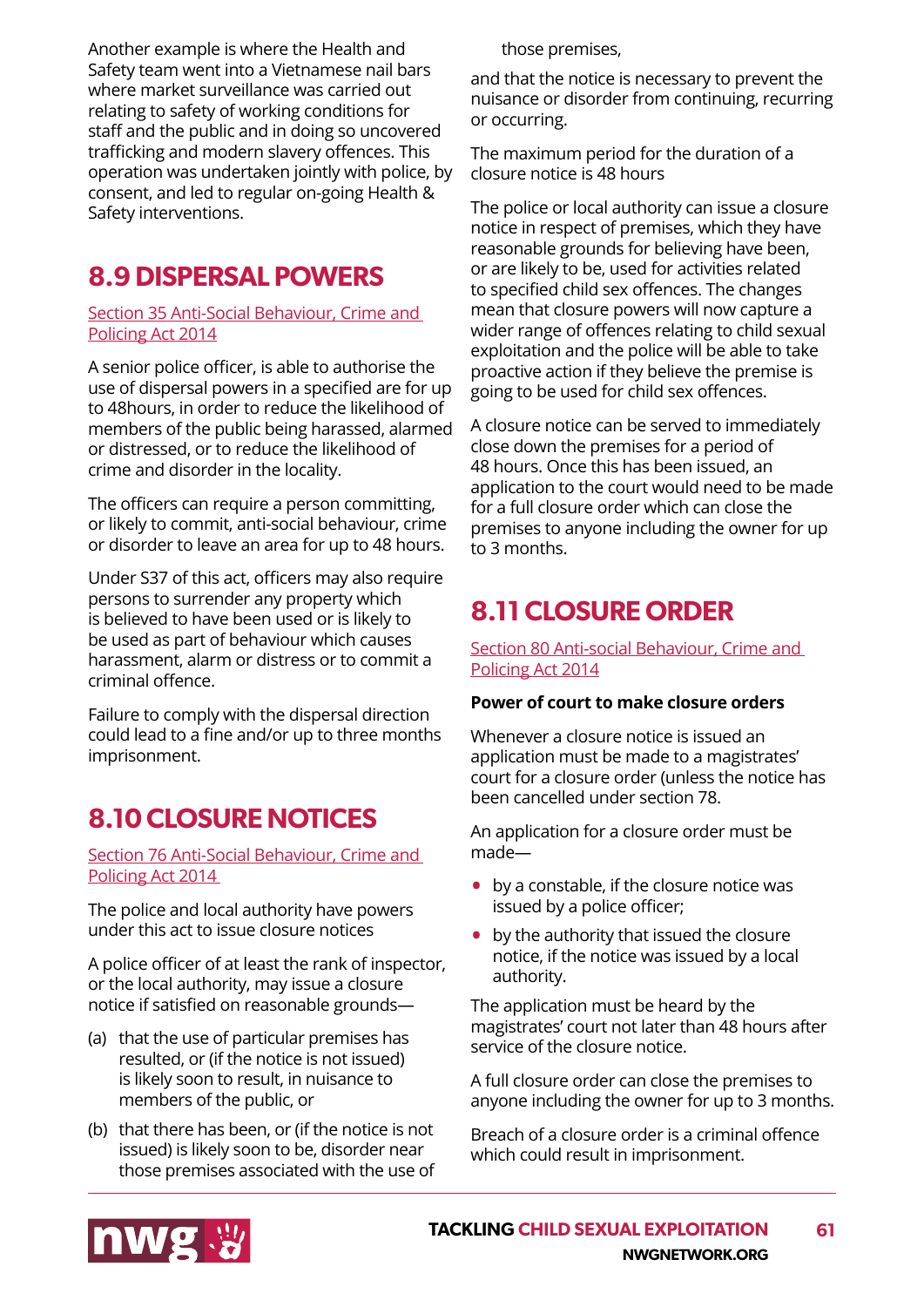<span id="page-61-0"></span>**A closure order is an order prohibiting access to the premises for a period specified in the order.**

**The period may not exceed 3 months.** 

**An example of the successful use of a closure order by Avon and Somerset Police can be found [here](https://www.avonandsomerset.police.uk/news/2019/03/partial-closure-order-granted-to-help-protect-cuckooing-victim/)**

# **8.12 CLOSURE ORDER UNDER THE SEXUAL OFFENCES ACT 2003**

#### **[Section 136BA Sexual Offences Act 2003](https://www.legislation.gov.uk/ukpga/2003/42/section/136BA)**

136BA- Gives the power to authorise issue of closure notice: child sex offences in England and Wales

A member of a police force not below the rank of superintendent ("the authorising officer") may authorise the issue of a closure notice in respect of any premises in England and Wales if three conditions are met.

The first condition is that the officer has reasonable grounds for believing that—

- (a) during the relevant period, the premises were used for activities related to one or more specified child sex offences, or
- (b) the premises are likely to be used (unless a closure order is made) for activities related to one or more specified child sex offences.

 "the relevant period" means the period of 3 months ending with the day on which the officer is considering whether to authorise the issue of the notice.

The second condition is that the officer has reasonable grounds for believing that the making of a closure order under section 136D is necessary to prevent the premises being used for activities related to one or more specified child sex offences.

For the purposes of the second condition, it does not matter whether the officer believes that the offence or offences in question have been committed or that they will be committed (or will be committed unless a closure order is made).

The third condition is that the officer is satisfied that reasonable efforts have been made—

- (a) to consult the local authority for the area in which the premises are situated, and
- (b) to establish the identity of any person who resides on the premises or who has control of or responsibility for or an interest in the premises.

If the local authority has not been consulted when the notice is issued, it must be consulted as soon as possible afterwards.

An authorisation under subsection (1) may be given orally or in writing, but if it is given orally the authorising officer must confirm it in writing as soon as it is practicable.

The issue of a closure notice may be authorised whether or not a person has been convicted of any specified child sex offence that the authorising officer believes has been committed.

# **8.13 HOTELS**

[Section 116 Anti-Social Behaviour, Crime and](http://www.legislation.gov.uk/ukpga/2014/12/part/9/crossheading/child-sexual-exploitation-at-hotels/enacted)  [Policing Act 2014](http://www.legislation.gov.uk/ukpga/2014/12/part/9/crossheading/child-sexual-exploitation-at-hotels/enacted) 

#### **Child sexual exploitation at a hotel** –

requirement to disclose information or comply with notice served by police: A police officer can serve a notice on a hotel requiring them to disclose the names and addresses of guests where there is reason to believe there is child sexual exploitation. Failure to comply is a criminal offence.

 A police officer of at least the rank of inspector may issue a notice under this section to the owner, operator or manager of a hotel that the officer reasonably believes has been or will be used for the purposes of—

- (a) child sexual exploitation, or
- (b) conduct that is preparatory to, or otherwise connected with, child sexual exploitation.

 A constable may require a person issued with a notice under this section to provide the constable with information about guests at the hotel.

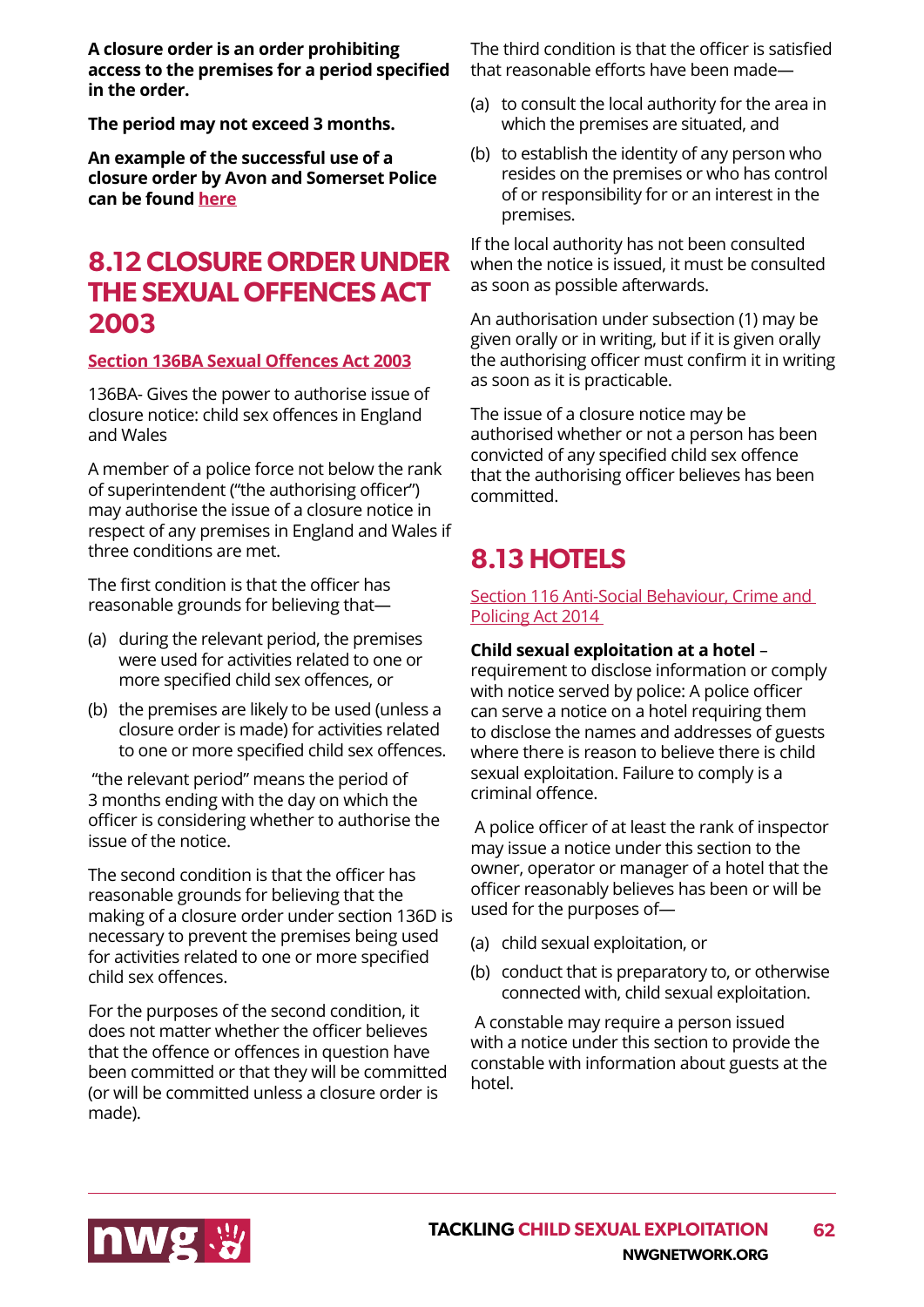# <span id="page-62-0"></span>**8.14 ABSOLUTE GROUND FOR POSSESSION**

[Section 94 Anti-Social Behaviour, Crime and](http://www.legislation.gov.uk/ukpga/2014/12/section/94/enacted)  [Policing 2014](http://www.legislation.gov.uk/ukpga/2014/12/section/94/enacted)

This can be obtained by private sector landlords and social landlords, including local authorities and housing associations.

If the tenant, household member or visitor is convicted of a serious offence or one of the specified orders in the Act, the landlord can expedite their eviction through the court process to speed up the eviction process for the benefit of the victim, and have mandatory grounds for possession of the property.

# **8.15 REVIEWS OF LICENSED PREMISES**

### **[Licensing Act 2003](http://www.legislation.gov.uk/ukpga/2003/17/contents)**

Partners can request a license review for a licensed premise where there are concerns that they are acting otherwise than in accordance with licensing conditions and the Licensing Act 2003.

Licensed premises have a duty to protect children on their premises from harm, including CSE / exploitation (revised guidance added to the Act in 2015).

Following the review, licensing departments may offer advice and education to the premises about adhering to their license conditions; to bring compliance, or they may prosecute them for breach of their license.

Where licensed premises are a location of concern relating to CSE / exploitation, licensing teams should always be informed and consulted regarding possible action which could be taken.

# **8.16 THE FIRE SERVICE**

### **[Fire & Rescue Services Act 2004](https://www.legislation.gov.uk/ukpga/2004/21/contents)**

Fire officers may be eligible to enter premises causing concern relating to exploitation on fire safety, or health and safety grounds. This may enable officers to ascertain whether there are any signs of exploitation related activity at the premises, and may prove especially useful where there are concerns about the use of premises, but not enough evidence for a police warrant to be issued.

# **8.17 WARRANTS**

When police are investigating offences of rape and other serious indictable offences they can use:

- PACE warrants to search premises for material that is likely to be relevant evidence
- Protection of Children Act 1978 (Chapter [37\)](http://www.legislation.gov.uk/ukpga/1978/37) allows entry and search where there are reasonable grounds for suspecting the presence of indecent photographs or pseudo photographs of children on the premises
- [S50 Children Act 1989](http://www.legislation.gov.uk/ukpga/1989/41/section/50) authorises you to enter and search premises for a child where there is reason to believe that a child who is subject of a care order, emergency protection order or police protection order is being held in circumstances amounting to an offence under s49 of this act (keeping away a child without lawful authority)
- [Misuse of Drugs Act](http://www.legislation.gov.uk/ukpga/1971/38/contents) If there is a strong link between drug dealing and suspected CSE perpetrators and you are finding it difficult to obtain evidence of CSE offences, you may wish to consider progressing possession/ supply offences using warrants under this act.

**We hope this toolkit assists you in disrupting perpetrators of exploitation, if you have any case studies or observations please email the authors of this document; Kay Wallace at the NWG Exploitation Response Unit – [Kay@nwgnetwork.org](mailto:Kay@nwgnetwork.org) or Rachel Hopper at Barnardo's National Counter Trafficking Service- [rachel.hopper@](mailto:rachel.hopper@barnardos.org.uk) [barnardos.org.uk](mailto:rachel.hopper@barnardos.org.uk)**